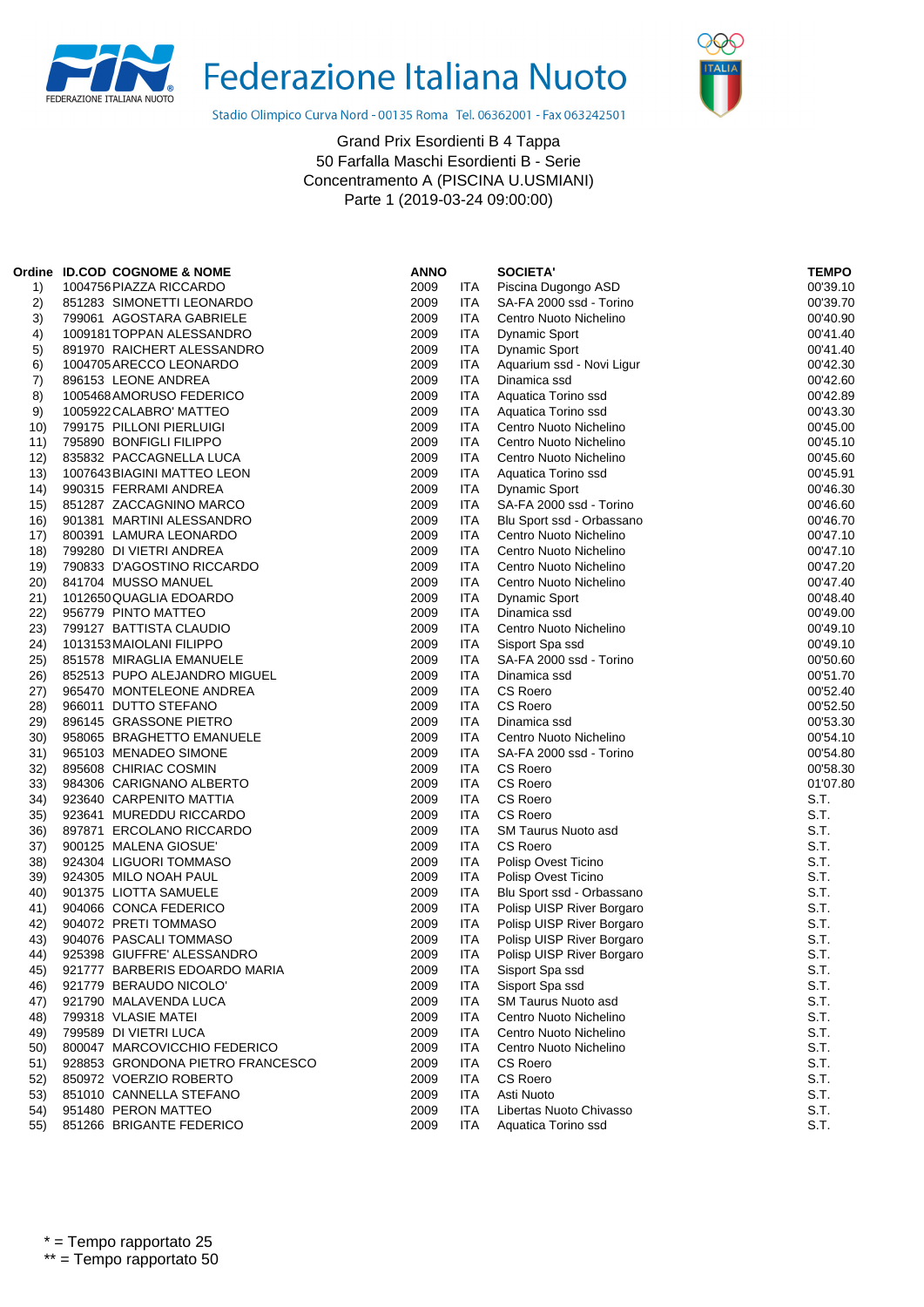



Stadio Olimpico Curva Nord - 00135 Roma Tel. 06362001 - Fax 063242501

|      | Ordine ID.COD COGNOME & NOME     | <b>ANNO</b> |            | <b>SOCIETA'</b>           | <b>TEMPO</b> |
|------|----------------------------------|-------------|------------|---------------------------|--------------|
| 56)  | 851279 RAGAGNIN ALESSANDRO       | 2009        | ITA        | SA-FA 2000 ssd - Torino   | S.T.         |
| 57)  | 851276 MASINO FILIPPO            | 2009        | ITA        | SA-FA 2000 ssd - Torino   | S.T.         |
| 58)  | 844905 PITTORE LUIGI             | 2009        | ITA        | Sisport Spa ssd           | S.T.         |
| 59)  | 851561 SONCIN SAMUELE            | 2009        | <b>ITA</b> | Sisport Spa ssd           | S.T.         |
| 60)  | 852034 IOP RICCARDO              | 2009        | ITA        | Sisport Spa ssd           | S.T.         |
| 61)  | 850216 BRUNO LORENZO             | 2009        | <b>ITA</b> | CS Roero                  | S.T.         |
| 62)  | 850775 VALLE SIMONE              | 2009        | <b>ITA</b> | CS Roero                  | S.T.         |
| 63)  | 853668 TOSO LEONARDO             | 2009        | <b>ITA</b> | Polisp UISP River Borgaro | S.T.         |
| 64)  | 856728 OSELIN FRANCESCO          | 2009        | ITA        | Nuotatori Canavesani      | S.T.         |
| 65)  | 920490 PIVETTI LORENZO           | 2009        | <b>ITA</b> | Sisport Spa ssd           | S.T.         |
| 66)  | 891909 BERTO EDOARDO             | 2009        | <b>ITA</b> | <b>Dynamic Sport</b>      | S.T.         |
| 67)  | 891915 BRUNAGO MATTIA            | 2009        | ITA        | <b>Dynamic Sport</b>      | S.T.         |
| 68)  | 891922 CANUTO PIETRO             | 2009        | <b>ITA</b> | <b>Dynamic Sport</b>      | S.T.         |
| 69)  | 891940 FABBRO GREGORIO           | 2009        | <b>ITA</b> | <b>Dynamic Sport</b>      | S.T.         |
| 70)  | 891981 TODARO GIACOMO            | 2009        | ITA        | <b>Dynamic Sport</b>      | S.T.         |
| 71)  | 891933 BOCCHINO EMANUELE         | 2009        | <b>ITA</b> | <b>Dynamic Sport</b>      | S.T.         |
| 72)  | 891954 FOLLADOR MARTINO          | 2009        | ITA        | <b>Dynamic Sport</b>      | S.T.         |
| 73)  | 894315 FRENI MICHELE             | 2009        | <b>ITA</b> | CS Roero                  | S.T.         |
| 74)  | 895192 MASTINU TOMMASO ANTONIO   | 2009        | ITA        | Asti Nuoto                | S.T.         |
| 75)  | 895610 LANFRANCO SIMONE          | 2009        | ITA        | CS Roero                  | S.T.         |
| 76)  | 923644 FANTINO FEDERICO          | 2009        | ITA        | CS Roero                  | S.T.         |
| 77)  | 896142 LUISON JACOPO             | 2009        | ITA        | Dinamica ssd              | S.T.         |
| 78)  | 896144 CASSATELLA EDOARDO        | 2009        | ITA        | Dinamica ssd              | S.T.         |
| 79)  | 896148 MASON IACOPO              | 2009        | ITA        | Dinamica ssd              | S.T.         |
| 80)  | 963393 DI MURO DANIELE           | 2009        | ITA        | Sisport Spa ssd           | S.T.         |
| 81)  | 963407 GURIAN MATTIA             | 2009        | ITA        | SM Taurus Nuoto asd       | S.T.         |
| 82)  | 965100 GIRIVETTO LUCA            | 2009        | ITA        | SA-FA 2000 ssd - Torino   | S.T.         |
| 83)  | 965105 RAVAZZANI SEBASTIANO      | 2009        | ITA        | SA-FA 2000 ssd - Torino   | S.T.         |
| 84)  | 965400 GNAN ALBERTO              | 2009        | <b>ITA</b> | Asti Nuoto                | S.T.         |
| 85)  | 965469 CAPELLO FEDERICO          | 2009        | ITA        | CS Roero                  | S.T.         |
| 86)  | 966010 BERNARDI ALESSIO          | 2009        | ITA        | <b>CS Roero</b>           | S.T.         |
| 87)  | 966013 PILATI GIOVANNI           | 2009        | ITA        | CS Roero                  | S.T.         |
| 88)  | 966012 GIORDANO MATTEO           | 2009        | ITA        | CS Roero                  | S.T.         |
| 89)  | 967804 ASTOLFI SAMUELE           | 2009        | ITA        | Polisp UISP River Borgaro | S.T.         |
| 90)  | 994051 MERLO MATTEO              | 2009        | ITA        | Libertas Nuoto Chivasso   | S.T.         |
| 91)  | 1004660 MARCHELLI GABRIELE       | 2009        | ITA        | Aquarium ssd - Novi Ligur | S.T.         |
| 92)  | 1004664 PERRUCCI LUCA            | 2009        | ITA        | Aquarium ssd - Novi Ligur | S.T.         |
| 93)  | 1004691 LANDOLFI PIETRO          | 2009        | <b>ITA</b> | Aquarium ssd - Novi Ligur | S.T.         |
| 94)  | 1004699 MARENCO MICHELE          | 2009        | ITA        | Aquarium ssd - Novi Ligur | S.T.         |
| 95)  | 1004703 CROCE LEONARDO           | 2009        | <b>ITA</b> | Aquarium ssd - Novi Ligur | S.T.         |
| 96)  | 1004789 BASTILLO ALESSIO         | 2009        | ITA        | Aquarium ssd - Novi Ligur | S.T.         |
| 97)  | 1004791 TROMBACCIA AMEDEO        | 2009        | ITA        | Aquarium ssd - Novi Ligur | S.T.         |
| 98)  | 1006268 DELPIANO GIACOMO         | 2009        | <b>ITA</b> | Blu Sport ssd - Orbassano | S.T.         |
| 99)  | 1006286 NICOLETTI EDOARDO        | 2009        | <b>ITA</b> | Blu Sport ssd - Orbassano | S.T.         |
| 100) | 1007458 BURNETE DANIEL ALEXANDRU | 2009        | <b>ITA</b> | Sisport Spa ssd           | S.T.         |
| 101) | 1008223 MILANO JACOPO            | 2009        | ITA        | Dynamic Sport             | S.T.         |
| 102) | 1009032 FARINA LORENZO           | 2009        | ITA        | Dynamic Sport             | S.T.         |
| 103) | 1011059 CHATOUBI JILALI          | 2009        | <b>ITA</b> | Asti Nuoto                | S.T.         |
| 104) | 1012643 BRONZINO LORENZO         | 2009        | <b>ITA</b> | Dynamic Sport             | S.T.         |
| 105) | 1012663ROSSEBASTIANO GIACOMO     | 2009        | <b>ITA</b> | <b>Dynamic Sport</b>      | S.T.         |
| 106) | 1013114 COFANI GABRIELE          | 2009        | <b>ITA</b> | Sisport Spa ssd           | S.T.         |
| 107) | 1013120 D'AMELIO DAVIDE          | 2009        | <b>ITA</b> | Sisport Spa ssd           | S.T.         |
| 108) | 1013124 FERRARO DAVIDE           | 2009        | ITA        | Sisport Spa ssd           | S.T.         |
| 109) | 1013135 GRECO RAFFAELE           | 2009        | <b>ITA</b> | Sisport Spa ssd           | S.T.         |
| 110) | 1013143 LIPARI RICCARDO MARIA    | 2009        | <b>ITA</b> | Sisport Spa ssd           | S.T.         |
| 111) | 1013906 BRUNO ANGELO             | 2009        | <b>ITA</b> | Rari Nantes Sempione - To | S.T.         |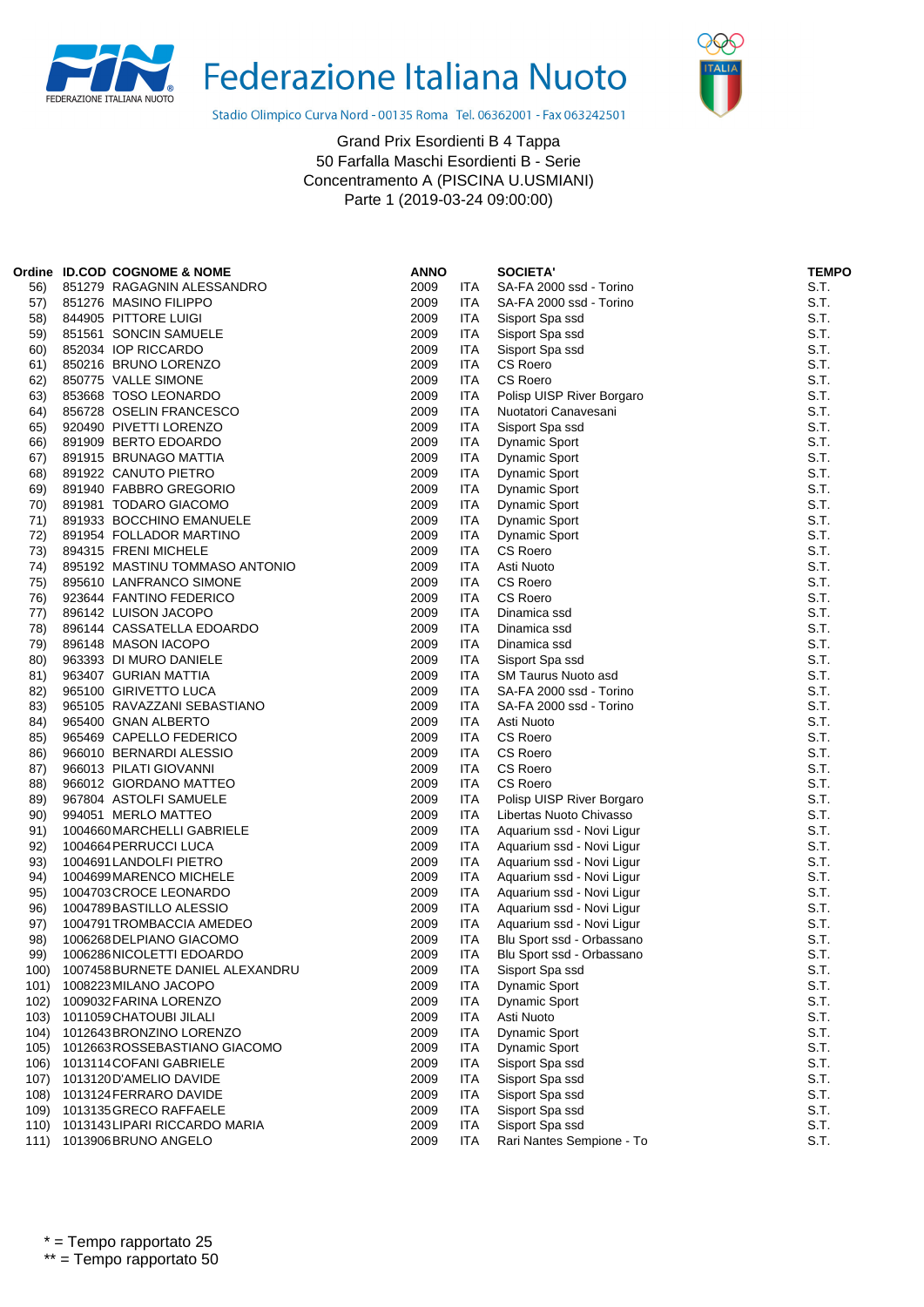



Stadio Olimpico Curva Nord - 00135 Roma Tel. 06362001 - Fax 063242501

|      | Ordine ID.COD COGNOME & NOME | <b>ANNO</b> |            | <b>SOCIETA'</b>                  | <b>TEMPO</b> |
|------|------------------------------|-------------|------------|----------------------------------|--------------|
| 112) | 1013910 CAUDA FRANCESCO      | 2009        | ITA        | Rari Nantes Sempione - To        | S.T.         |
| 113) | 1013913 DIANI ALESSANDRO     | 2009        | <b>ITA</b> | Rari Nantes Sempione - To        | S.T.         |
| 114) | 1013914 EL HOLOUI RAYAN      | 2009        | <b>ITA</b> | Rari Nantes Sempione - To        | S.T.         |
| 115) | 1013915 ESPOSITO SAMUELE     | 2009        | <b>ITA</b> | Rari Nantes Sempione - To        | S.T.         |
| 116) | 1013924 GENGHI DAVIDE        | 2009        | <b>ITA</b> | Rari Nantes Sempione - To        | S.T.         |
| 117) | 1013925 INTERLICI SAMUELE    | 2009        | <b>ITA</b> | Rari Nantes Sempione - To        | S.T.         |
| 118) | 1013928 MONTEDORO LUCA       | 2009        | <b>ITA</b> | Rari Nantes Sempione - To        | S.T.         |
| 119) | 1013930 TRIBERTI STEFANO     | 2009        | <b>ITA</b> | Rari Nantes Sempione - To        | S.T.         |
| 120) | 1014846BESENVAL ALEX         | 2009        | <b>ITA</b> | Natatio Omnibus asd              | S.T.         |
| 121) | 1014849 ESPOSITI MATTEO      | 2009        | <b>ITA</b> | Natatio Omnibus asd              | S.T.         |
| 122) | 1015156TREVISIOL ALESSANDRO  | 2009        | <b>ITA</b> | Polisp UISP River Borgaro        | S.T.         |
| 123) | 1015157 STRENGHETTO RAPHAEL  | 2009        | <b>ITA</b> | Polisp UISP River Borgaro        | S.T.         |
| 124) | 1015174 VAROLO NICOLO'       | 2009        | <b>ITA</b> | Polisp UISP River Borgaro        | S.T.         |
| 125) | 1015267 BRUNETTI LORENZO     | 2009        | <b>ITA</b> | <b>OASI Laura Vicuna - Rival</b> | S.T.         |
| 126) | 1015271 CAPELLO ALBERTO      | 2009        | <b>ITA</b> | OASI Laura Vicuna - Rival        | S.T.         |
| 127) | 1015272 CAPELLO SIMONE       | 2009        | ITA        | OASI Laura Vicuna - Rival        | S.T.         |
| 128) | 1015275 CASERTA ALESSANDRO   | 2009        | <b>ITA</b> | <b>OASI Laura Vicuna - Rival</b> | S.T.         |
| 129) | 1015283 INCARNATO MATTEO     | 2009        | <b>ITA</b> | OASI Laura Vicuna - Rival        | S.T.         |
| 130) | 1015284 IVANOVICI LUCA       | 2009        | <b>ITA</b> | OASI Laura Vicuna - Rival        | S.T.         |
| 131) | 1015287 PALUCCIO FRANCESCO   | 2009        | <b>ITA</b> | OASI Laura Vicuna - Rival        | S.T.         |
| 132) | 1015302 RUSSO MARCO          | 2009        | <b>ITA</b> | <b>OASI Laura Vicuna - Rival</b> | S.T.         |
| 133) | 1015303 RUSTICI ALESSIO      | 2009        | <b>ITA</b> | <b>OASI Laura Vicuna - Rival</b> | S.T.         |
| 134) | 1015305 RUSTICI CRISTIAN     | 2009        | <b>ITA</b> | OASI Laura Vicuna - Rival        | S.T.         |
| 135) | 1015308ZANNIER RUBEN         | 2009        | <b>ITA</b> | OASI Laura Vicuna - Rival        | S.T.         |
| 136) | 1015379 GAIOTTO DAVIDE       | 2009        | <b>ITA</b> | Rari Nantes Carmagnola           | S.T.         |
| 137) | 1015383 RUFFO EDOARDO        | 2009        | <b>ITA</b> | Rari Nantes Carmagnola           | S.T.         |
| 138) | 1015385 CIOBANU LEONARDO     | 2009        |            | MDA Rari Nantes Carmagnola       | S.T.         |
| 139) | 1016082 DI GENNARO LEONARDO  | 2009        | <b>ITA</b> | Rari Nantes Torino               | S.T.         |
| 140) | 1016085LANDORI ANDREA        | 2009        | <b>ITA</b> | <b>Rari Nantes Torino</b>        | S.T.         |
| 141) | 1016087 NUZZO RICCARDO       | 2009        | <b>ITA</b> | <b>Rari Nantes Torino</b>        | S.T.         |
| 142) | 1016090 OCHISOR EDGARD       | 2009        | <b>ITA</b> | Rari Nantes Torino               | S.T.         |
| 143) | 1016092 BELLI FEDERICO       | 2009        | <b>ITA</b> | Rari Nantes Torino               | S.T.         |
| 144) | 1016094 PARODI LUCA          | 2009        | <b>ITA</b> | Rari Nantes Torino               | S.T.         |
| 145) | 1016159 DE LUCA STEFANO      | 2009        | <b>ITA</b> | Rari Nantes Pianezza             | S.T.         |
| 146) | 1016162 GILLI RICCARDO       | 2009        | <b>ITA</b> | Rari Nantes Pianezza             | S.T.         |
| 147) | 1016163LA PAGLIA ALESSANDRO  | 2009        | <b>ITA</b> | Rari Nantes Pianezza             | S.T.         |
| 148) | 1016164 MANGIONE LORENZO     | 2009        | <b>ITA</b> | Rari Nantes Pianezza             | S.T.         |
| 149) | 1016165 MECARINI STEFANO     | 2009        | <b>ITA</b> | Rari Nantes Pianezza             | S.T.         |
| 150) | 1016167 MOLARI LORENZO       | 2009        | <b>ITA</b> | Rari Nantes Pianezza             | S.T.         |
| 151) | 1016673TREVISIOL DANILO      | 2009        | <b>ITA</b> | SA-FA 2000 ssd - Torino          | S.T.         |
| 152) | 1019751 GIUGNO MATTEO ANGELO | 2009        | ITA        | Polisp UISP River Borgaro        | S.T.         |
| 153) | 1038004 CIRILLO THOMAS       | 2009        | <b>ITA</b> | CS Roero                         | S.T.         |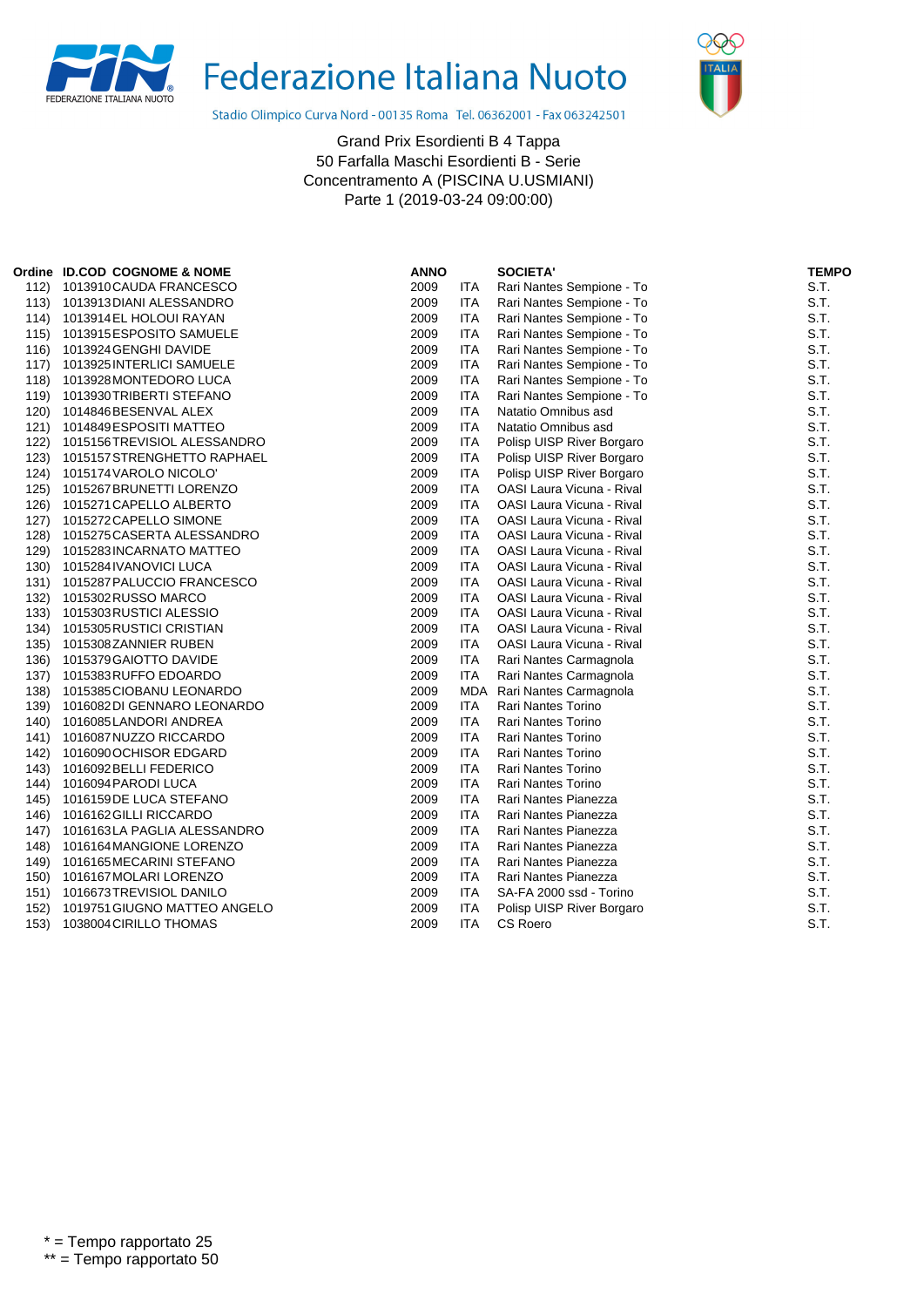



Stadio Olimpico Curva Nord - 00135 Roma Tel. 06362001 - Fax 063242501

|      | Ordine ID.COD COGNOME & NOME           | <b>ANNO</b> |            | <b>SOCIETA'</b>                  | <b>TEMPO</b> |
|------|----------------------------------------|-------------|------------|----------------------------------|--------------|
| 1)   | 837324 REMORINI PIETRO                 | 2008        | <b>ITA</b> | Dynamic Sport                    | 00'34.40     |
| 2)   | 795938 FARFAGLIA SIMONE                | 2008        | ITA        | Centro Nuoto Nichelino           | 00'35.20     |
| 3)   | 853667 VIBERTI FEDERICO GIORGIO PIETRO | 2008        | ITA        | Polisp UISP River Borgaro        | 00'37.00     |
| 4)   | 852991 SANTORO ALESSANDRO              | 2008        | ITA        | Sisport Spa ssd                  | 00'37.40     |
| 5)   | 961672 POTENZA FRANCESCO               | 2008        | ITA        | Aquatica Torino ssd              | 00'37.54     |
| 6)   | 950838 GROSSO MATTIA                   | 2008        | <b>ITA</b> | <b>CS Roero</b>                  | 00'38.10     |
| 7)   | 848957 IDDA ALBERTO                    | 2008        | ITA        | Polisp Ovest Ticino              | 00'39.20     |
| 8)   | 958991 MASCELLANI MATTIA               | 2008        | ITA        | Rari Nantes Carmagnola           | 00'39.20     |
| 9)   | 852896 ROFFINO FEDERICO                | 2008        | <b>ITA</b> | Nuotatori Canavesani             | 00'39.30     |
| 10)  | 955995 TOCCO DAVIDE                    | 2008        | ITA        | <b>OASI Laura Vicuna - Rival</b> | 00'39.40     |
| 11)  | 961124 PALTANIN RICCARDO               | 2008        | ITA        | Rari Nantes Pianezza             | 00'39.80     |
| 12)  | 885805 NAVARRETTA TOMMASO              | 2008        | <b>ITA</b> | Aosta Nuoto                      | 00'39.90     |
| 13)  | 844591 PIERDOMENICO MATTEO             | 2008        | ITA        | Sisport Spa ssd                  | 00'40.01 *   |
| 14)  | 844572 COMIN JULIAN                    | 2008        | ITA        | Sisport Spa ssd                  | 00'40.06 *   |
| 15)  | 958135 BERARDELLI NICCOLO'             | 2008        | <b>ITA</b> | Polisp UISP River Borgaro        | 00'40.10     |
| 16)  | 925396 GIANNONE LUIGI                  | 2008        | ITA        | ESL Nuoto Torino S.A.F.A.        | 00'40.60     |
| 17)  | 960859 FERRARIS NICCOLO'               | 2008        | ITA        | Rari Nantes Pianezza             | 00'40.80     |
| 18)  | 950773 ROERA FABIO                     | 2008        | <b>ITA</b> | CS Roero                         | 00'41.00     |
| 19)  | 954275 BERTOLDO LUCA                   | 2008        | ITA        | <b>Dynamic Sport</b>             | 00'41.10     |
| 20)  | 943619 COPPA FABIO GIORGIO             | 2008        | ITA        | Aquarium ssd - Novi Ligur        | 00'41.20     |
| 21)  | 904079 PEROZENI LORENZO                | 2008        | ITA        | Polisp UISP River Borgaro        | 00'41.56 *   |
| 22)  | 851583 GRECO ALESSANDRO                | 2008        | ITA        | SA-FA 2000 ssd - Torino          | 00'41.60     |
| 23)  | 958993 MIGLINO MATTIA                  | 2008        | ITA        | Rari Nantes Carmagnola           | 00'41.80     |
| 24)  | 892807 BIANQUIN DANIELE                | 2008        | ITA        | Libertas Nuoto Chivasso          | 00'41.90     |
| 25)  | 851599 GHIBAUDO GABRIELE               | 2008        | <b>ITA</b> | CS Roero                         | 00'42.00     |
| 26)  | 852989 ROLANDO ANDREA                  | 2008        | ITA        | Rari Nantes Torino               | 00'42.10     |
| (27) | 955982 CIAVUCCO MATTIA                 | 2008        | ITA        | <b>OASI Laura Vicuna - Rival</b> | 00'42.10     |
| 28)  | 901601 LABARTINO LEONARDO SAVINO       | 2008        | ITA        | <b>SM Taurus Nuoto asd</b>       | 00'42.40     |
| 29)  | 844602 VIAZZO FILIPPO                  | 2008        | ITA        | Sisport Spa ssd                  | 00'42.70     |
| 30)  | 851580 FINIGUERRA PIETRO               | 2008        | ITA        | Aquatica Torino ssd              | 00'42.99     |
| 31)  | 844595 SANGILLES ANDREA                | 2008        | ITA        | Sisport Spa ssd                  | 00'43.00     |
| 32)  | 943624 VERCELLINO ALESSIO              | 2008        | ITA        | Aquarium ssd - Novi Ligur        | 00'43.10     |
| 33)  | 789486 SMALDONE GABRIELE DOMENICO      | 2008        | ITA        | Centro Nuoto Nichelino           | 00'43.10     |
| 34)  | 904136 DE GIOVANNI FILIPPO             | 2008        | ITA        | Polisp UISP River Borgaro        | 00'43.60     |
| 35)  | 891874 ONGARO MATTEO                   | 2008        | ITA        | Dynamic Sport                    | 00'43.70     |
| 36)  | 958512 MAURO TOMMASO                   | 2008        | <b>ITA</b> | ESL Nuoto Torino S.A.F.A.        | 00'43.70     |
| 37)  | 955301 MISEROCCHI LORENZO KWESI        | 2008        | <b>ITA</b> | Aosta Nuoto                      | 00'44.10     |
| 38)  | 921789 IANNONE FEDERICO                | 2008        | ITA        | Sisport Spa ssd                  | 00'44.10     |
| 39)  | 897876 PETRILLI STEFANO                | 2008        | <b>ITA</b> | SM Taurus Nuoto asd              | 00'44.50     |
| 40)  | 852475 GALFIONE LORENZO                | 2008        | ITA        | Dinamica ssd                     | 00'44.70     |
| 41)  | 960858 GILARDI LUCA                    | 2008        | ITA        | Rari Nantes Pianezza             | 00'44.80     |
| 42)  | 792140 DE SIMONE ALESSANDRO            | 2008        | ITA        | Centro Nuoto Nichelino           | 00'44.90     |
| 43)  | 900120 DRAMMIS GABRIELE LUIGI          | 2008        | <b>ITA</b> | CS Roero                         | 00'44.90     |
| 44)  | 843666 ALBANI ALESSIO                  | 2008        | <b>ITA</b> | Sisport Spa ssd                  | 00'45.00     |
| 45)  | 852978 GAI PAOLO                       | 2008        | ITA        | Rari Nantes Torino               | 00'45.10     |
| 46)  | 851280 RAVIOLA VITTORIO                | 2008        | ITA        | SA-FA 2000 ssd - Torino          | 00'45.40     |
| 47)  | 925397 TROVATO SIMONE                  | 2008        | ITA        | ESL Nuoto Torino S.A.F.A.        | 00'45.50     |
| 48)  | 847873 NICOLINI JACOPO                 | 2008        | ITA        | Libertas Nuoto Chivasso          | 00'45.90 *   |
| 49)  | 904363 CHIRIAC BOGDAN EDOARDO          | 2008        | ITA        | Dynamic Sport                    | 00'45.90     |
| 50)  | 954675 LUKAJ BRYAN                     | 2008        | <b>ITA</b> | <b>CS Roero</b>                  | 00'46.50     |
| 51)  | 846568 SEGATTO MATTIA                  | 2008        | ITA        | Libertas Nuoto Chivasso          | 00'46.90     |
| 52)  | 848868 FRACCASCIA LORENZO              | 2008        | ITA        | Centro Nuoto Nichelino           | 00'47.20     |
| 53)  | 955981 BARALIS LEONARDO                | 2008        | <b>ITA</b> | <b>OASI Laura Vicuna - Rival</b> | 00'47.40     |
| 54)  | 961142 DI MARIA SAMUELE                | 2008        | ITA        | <b>Rari Nantes Torino</b>        | 00'47.50     |
| 55)  | 920457 GLOD MATTEO                     | 2008        | <b>ITA</b> | Sisport Spa ssd                  | 00'47.60     |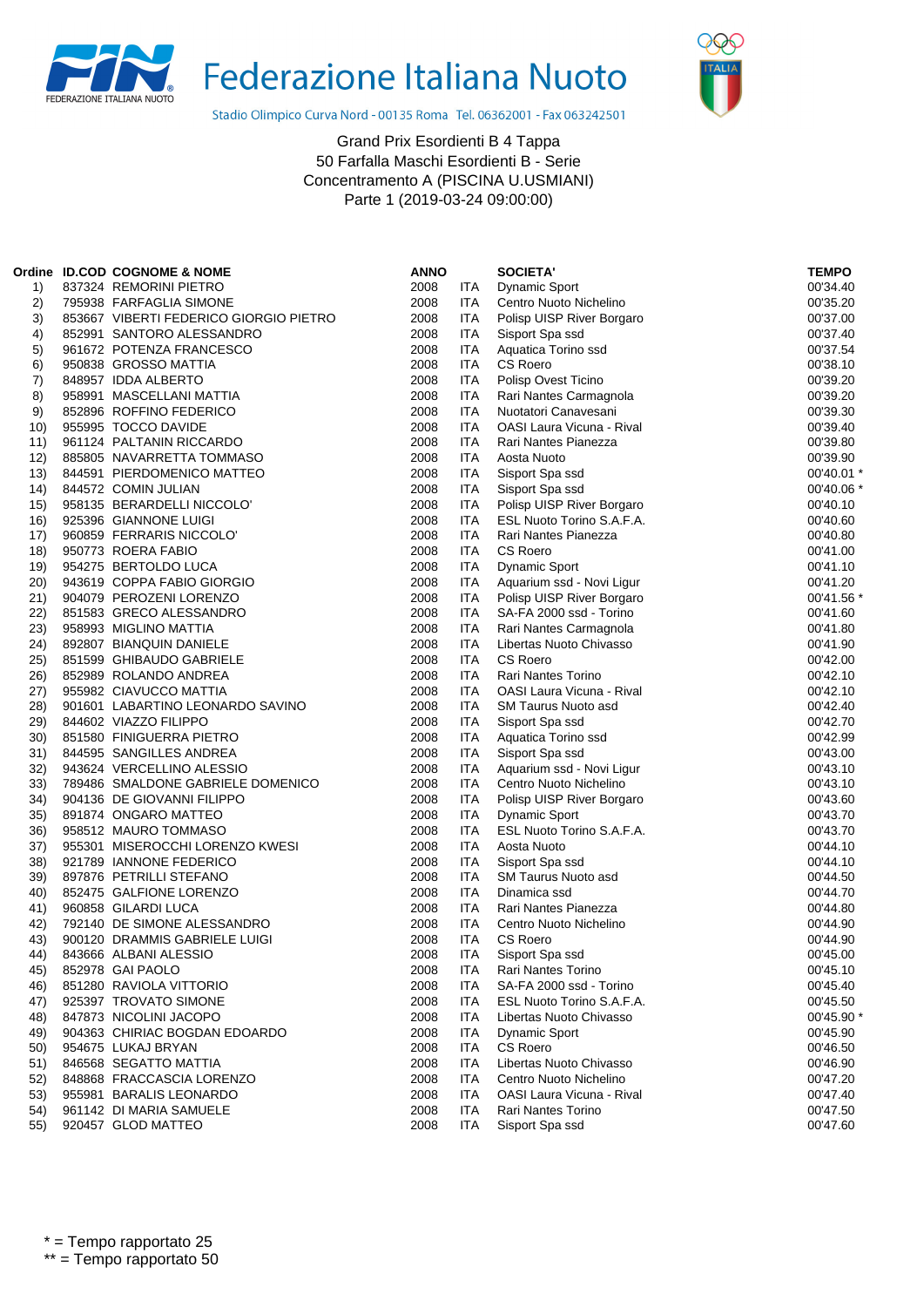



Stadio Olimpico Curva Nord - 00135 Roma Tel. 06362001 - Fax 063242501

|      | Ordine ID.COD COGNOME & NOME             | <b>ANNO</b>  |                          | <b>SOCIETA'</b>                                 | <b>TEMPO</b> |
|------|------------------------------------------|--------------|--------------------------|-------------------------------------------------|--------------|
| 56)  | 980898 TARTAGLINO NICOLO' LUCA           | 2008         | <b>ITA</b>               | Asti Nuoto                                      | 00'47.70     |
| 57)  | 796258 DI LUCCIO DANIELE                 | 2008         | ITA                      | Centro Nuoto Nichelino                          | 00'47.70     |
| 58)  | 954309 BEAS MOY EMANUELE                 | 2008         | <b>ITA</b>               | Sisport Spa ssd                                 | 00'47.80     |
| 59)  | 897873 ORLANDIN SAMUEL                   | 2008         | <b>ITA</b>               | <b>SM Taurus Nuoto asd</b>                      | 00'47.80     |
| 60)  | 960857 BOCCHETTA ALBERTO                 | 2008         | ITA                      | Rari Nantes Pianezza                            | 00'48.00     |
|      |                                          | 2008         |                          |                                                 |              |
| 61)  | 843898 TAPRA DAVIDE                      |              | <b>ITA</b>               | Dynamic Sport                                   | 00'48.30     |
| 62)  | 795156 GRANZIERO LUCA IVONE              | 2008         | <b>ITA</b>               | Centro Nuoto Nichelino                          | 00'48.60     |
| 63)  | 895300 PONASSI FILIPPO                   | 2008         | ITA                      | Asti Nuoto                                      | 00'49.00     |
| 64)  | 850118 ROSSI DAVIDE ANTONIO              | 2008         | <b>ITA</b>               | Rari Nantes Carmagnola                          | 00'49.20     |
| 65)  | 891929 CERNUTO MATTEO                    | 2008         | <b>ITA</b>               | <b>Dynamic Sport</b>                            | 00'49.30     |
| 66)  | 961862 MAZZINI SAMUELE                   | 2008         | <b>ITA</b>               | Polisp UISP River Borgaro                       | 00'49.90     |
| 67)  | 851270 DELNEVO NICOLO'                   | 2008         | <b>ITA</b>               | SM Taurus Nuoto asd                             | 00'50.20     |
| 68)  | 848956 GROSSO ANDREA                     | 2008         | <b>ITA</b>               | Polisp Ovest Ticino                             | 00'51.00     |
| 69)  | 921781 BIZZARO GIANMARCO                 | 2008         | ITA                      | SM Taurus Nuoto asd                             | 00'51.90     |
| 70)  | 955990 RUFFINATTO MICHELE                | 2008         | <b>ITA</b>               | OASI Laura Vicuna - Rival                       | 00'52.20     |
| 71)  | 850175 CORDERO PIETRO                    | 2008         | <b>ITA</b>               | <b>CS Roero</b>                                 | 00'52.50     |
| 72)  | 844543 BAUCHIERO EDOARDO                 | 2008         | <b>ITA</b>               | Sisport Spa ssd                                 | 00'54.20     |
| 73)  | 895650 SISMONDI GABRIELE                 | 2008         | <b>ITA</b>               | <b>CS Roero</b>                                 | 00'54.60     |
| 74)  | 901738 FERRARA JACOPO                    | 2008         | <b>ITA</b>               | SA-FA 2000 ssd - Torino                         | 00'55.60     |
| 75)  | 957425 GEYMONAT GABRIELE                 | 2008         | ITA                      | Libertas Due Valli - Luserna                    | 00'56.50     |
| 76)  | 850686 RITTATORE GABRIELE                | 2008         | <b>ITA</b>               | CS Roero                                        | 00'56.60     |
| 77)  | 950525 PETITI VALERIO                    | 2008         | <b>ITA</b>               | <b>SM Taurus Nuoto asd</b>                      | 00'56.90     |
| 78)  | 897880 SASSETTI GABRIELE                 | 2008         | <b>ITA</b>               | SM Taurus Nuoto asd                             | 00'57.30     |
| 79)  | 960865 MORELLI STEFANO                   | 2008         | <b>ITA</b>               | Rari Nantes Torino                              | 00'58.00     |
| 80)  | 844594 PIZZO MATTIA                      | 2008         | <b>ITA</b>               | Sisport Spa ssd                                 | 00'58.30     |
| 81)  | 894311 FONTANA YUKI                      | 2008         | <b>ITA</b>               | CS Roero                                        | 00'58.40     |
| 82)  | 844458 ALBANI CRISTIAN                   | 2008         | <b>ITA</b>               | Sisport Spa ssd                                 | 00'59.00     |
| 83)  | 896933 MANOLINO GIUSEPPE FRANCESCO       | 2008         | <b>ITA</b>               | Dinamica ssd                                    | 01'02.00     |
| 84)  | 851585 GRAZIANO SALVATORE KEVIN          | 2008         | ITA                      | Polisp UISP River Borgaro                       | 01'02.10     |
| 85)  | 852509 ZEN FILIPPO                       | 2008         | <b>ITA</b>               | Dinamica ssd                                    | 01'02.30     |
| 86)  | 852473 BARRAL ALESSANDRO                 | 2008         | <b>ITA</b>               | Dinamica ssd                                    | 01'06.80     |
| 87)  | 924303 DATO SAMUELE                      | 2008         | ITA                      | Polisp Ovest Ticino                             | S.T.         |
| 88)  | 901737 CASTAGNA GREGORIO                 | 2008         | <b>ITA</b>               | SA-FA 2000 ssd - Torino                         | S.T.         |
| 89)  | 941158 BOERO ALESSANDRO                  | 2008         | <b>ITA</b>               | Asti Nuoto                                      | S.T.         |
| 90)  | 961900 GALAN DAVIDE ALESSANDRO           | 2008         |                          | ROU Dinamica ssd                                | S.T.         |
| 91)  | 793278 ANTOLLOVICH DENIS                 | 2008         | <b>ITA</b>               | SM Taurus Nuoto asd                             | S.T.         |
| 92)  | 943628 GALLINA FILIPPO GIOVANNI          | 2008         | <b>ITA</b>               | Aquarium ssd - Novi Ligur                       | S.T.         |
| 93)  | 943629 RONCOLI ALESSANDRO                | 2008         | ITA                      | Aquarium ssd - Novi Ligur                       | S.T.         |
| 94)  | 943623 VERCELLINO SAMUELE                | 2008         | <b>ITA</b>               | Aquarium ssd - Novi Ligur                       | S.T.         |
| 95)  | 960867 SUROLLI LORENZO LUIGI             | 2008         | <b>ITA</b>               | Rari Nantes Torino                              | S.T.         |
| 96)  | 843952 RIVA VITTORIO                     | 2008         | ITA                      | <b>Dynamic Sport</b>                            | S.T.         |
| 97)  | 843955 SCELFO ALESSANDRO                 | 2008         | <b>ITA</b>               | <b>Dynamic Sport</b>                            | S.T.         |
| 98)  | 851050 SQUARZINO LORENZO                 | 2008         | <b>ITA</b>               | Asti Nuoto                                      | S.T.         |
| 99)  | 851026 GALVAGNO LORENZO GIORGIO GIUSEPPE | 2008         | <b>ITA</b>               | Asti Nuoto                                      | S.T.         |
| 100) | 951972 CAVAGLIA' LORENZO                 | 2008         | <b>ITA</b>               | Rari Nantes Carmagnola                          | S.T.         |
| 101) | 954279 PERELLO CESARE                    | 2008         | <b>ITA</b>               | <b>Dynamic Sport</b>                            | S.T.         |
| 102) | 954282 RONCHETTO LORENZO                 | 2008         | ITA                      | <b>Dynamic Sport</b>                            | S.T.         |
| 103) | 958994 NEZHA VALENTINO                   | 2008         | <b>ITA</b>               | Rari Nantes Carmagnola                          | S.T.         |
| 104) | 959006 PRINO ALBERTO                     | 2008         | <b>ITA</b>               | Rari Nantes Carmagnola                          | S.T.         |
| 105) | 959009 PRONE DAVIDE                      | 2008         | <b>ITA</b>               | Rari Nantes Carmagnola                          | S.T.         |
| 106) | 960856 ANZALONE EMMANUEL                 | 2008         | <b>ITA</b>               | Rari Nantes Pianezza                            | S.T.         |
|      | 851035 CAPRA EDOARDO                     | 2008         | <b>ITA</b>               | Asti Nuoto                                      | S.T.         |
| 107) | 844676 KLIBA MIRKO                       |              |                          |                                                 |              |
| 108) | 852600 SANTORO EDOARDO                   | 2008<br>2008 | <b>ITA</b><br><b>ITA</b> | Nuotatori Canavesani<br>SA-FA 2000 ssd - Torino | S.T.<br>S.T. |
| 109) | 852987 PONZIO MATTEO                     | 2008         | <b>ITA</b>               |                                                 | S.T.         |
| 110) |                                          |              |                          | Blu Sport ssd - Orbassano                       |              |
|      | 111) 852976 FELICANI EDOARDO             | 2008         | <b>ITA</b>               | Blu Sport ssd - Orbassano                       | S.T.         |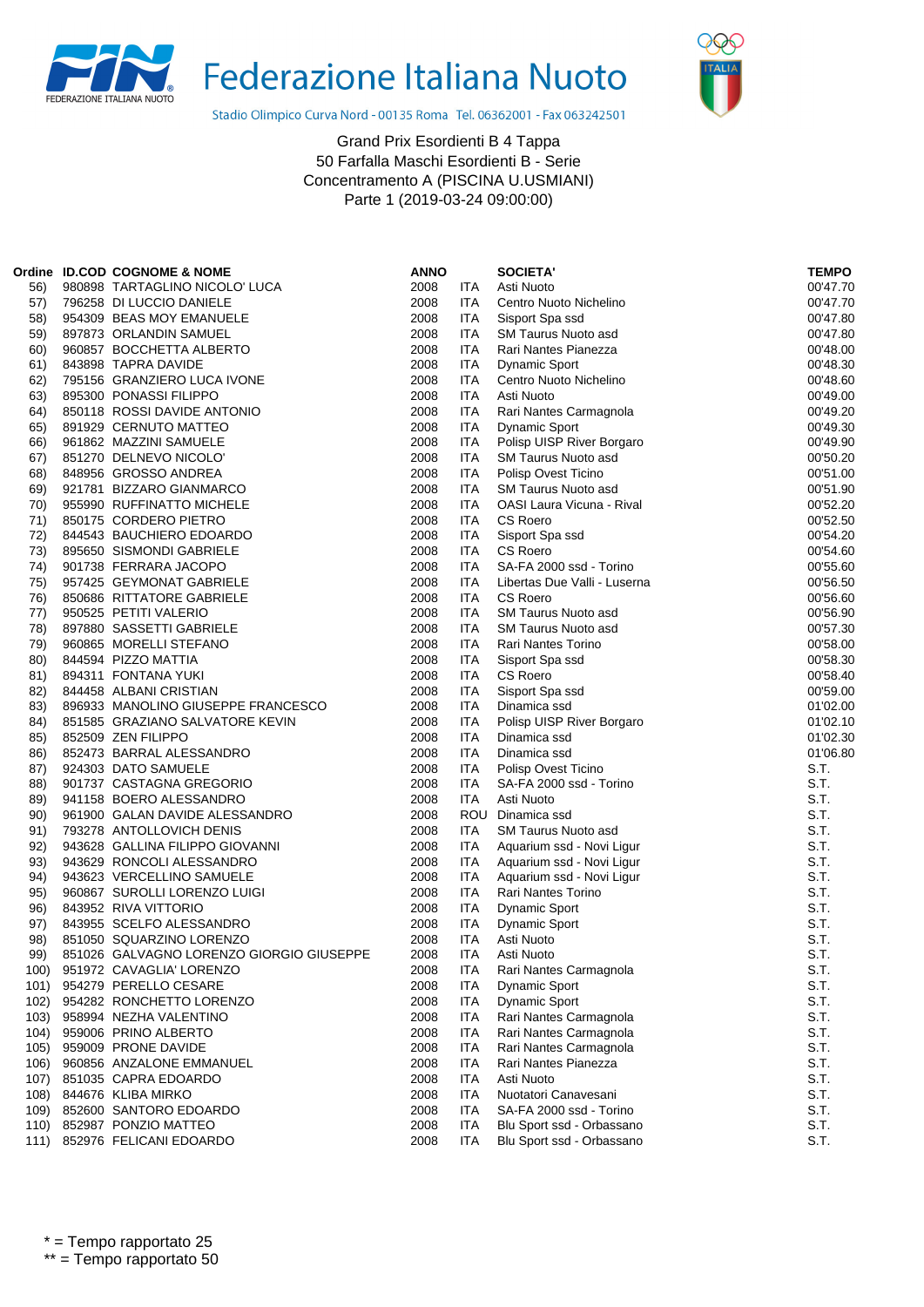



Stadio Olimpico Curva Nord - 00135 Roma Tel. 06362001 - Fax 063242501

|      | Ordine ID.COD COGNOME & NOME     | <b>ANNO</b> |            | <b>SOCIETA'</b>           | <b>TEMPO</b> |
|------|----------------------------------|-------------|------------|---------------------------|--------------|
| 112) | 848871 PANDULLO ALESSANDRO       | 2008        | <b>ITA</b> | Centro Nuoto Nichelino    | S.T.         |
| 113) | <b>QUINTERNO MARCO</b><br>850117 | 2008        | ITA        | CS Roero                  | S.T.         |
| 114) | 850687 MOLINATTO PAOLO           | 2008        | <b>ITA</b> | CS Roero                  | S.T.         |
| 115) | 850700 BALLARIO FEDERICO         | 2008        | ITA        | CS Roero                  | S.T.         |
| 116) | 850719 ORIGLIA VITTORIO          | 2008        | ITA        | CS Roero                  | S.T.         |
| 117) | 890656 MONDINO ANDREA            | 2008        | ITA        | Dinamica Sport ssd        | S.T.         |
| 118) | 890670 AUDANO GIULIO             | 2008        | ITA        | Dinamica Sport ssd        | S.T.         |
| 119) | 890660 PELLEGRINO GREGORIO       | 2008        | ITA        | Dinamica Sport ssd        | S.T.         |
| 120) | 896151 FACCIOLI LORENZO ANTONIO  | 2008        | ITA        | Dinamica ssd              | S.T.         |
| 121) | 896666 BRERO RICCARDO            | 2008        | ITA        | CS Roero                  | S.T.         |
| 122) | 984277 PETTERSSON KARL EDOARDO   | 2008        | ITA        | Sisport Spa ssd           | S.T.         |
| 123) | 994795 MATARAZZO PIETRO          | 2008        | ITA        | CS Roero                  | S.T.         |
| 124) | 1006282 NEBIOLO ALBERTO          | 2008        | ITA        | Blu Sport ssd - Orbassano | S.T.         |
| 125) | 1006295 PONTI FEDERICO           | 2008        | ITA        | Blu Sport ssd - Orbassano | S.T.         |
| 126) | 1010807 FROVA PIETRO             | 2008        | ITA        | Polisp Ovest Ticino       | S.T.         |
| 127) | 1011525 CAPPELLI LORENZO         | 2008        | ITA        | Centro Nuoto Nichelino    | S.T.         |
| 128) | 1012655 ARCUTI MARCO             | 2008        | ITA        | Dynamic Sport             | S.T.         |
| 129) | 1013164 BRILLANTE RICCARDO       | 2008        | ITA.       | Sisport Spa ssd           | S.T.         |
| 130) | 1015513 RUOTOLO FLAVIO           | 2008        | <b>ITA</b> | CS Roero                  | S.T.         |
| 131) | 1016086 MOGLIA FILIPPO           | 2008        | ITA        | Rari Nantes Torino        | S.T.         |
| 132) | 1016678 PICCOLINI MATTEO         | 2008        | ITA        | SA-FA 2000 ssd - Torino   | S.T.         |
| 133) | 1043220 CHIOGNA NICOLO           | 2008        | ITA        | Piscina Dugongo ASD       | S.T.         |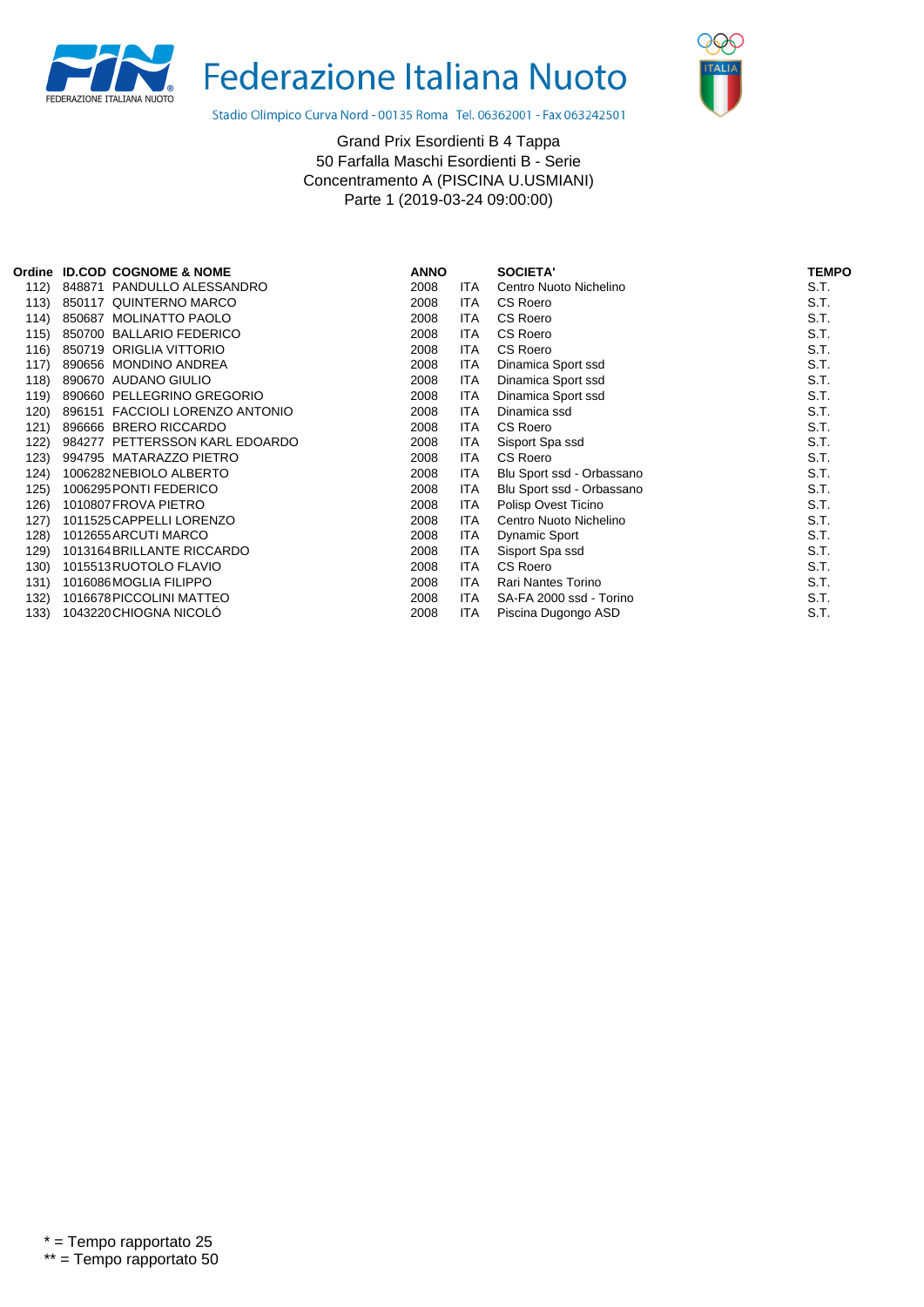



Stadio Olimpico Curva Nord - 00135 Roma Tel. 06362001 - Fax 063242501

|     | Ordine ID.COD COGNOME & NOME     | <b>ANNO</b> |            | <b>SOCIETA'</b>           | <b>TEMPO</b> |
|-----|----------------------------------|-------------|------------|---------------------------|--------------|
| 1)  | 958122 BOGINO GIUSEPPE           | 2008        | ITA        | Polisp UISP River Borgaro | 01'30.70     |
| 2)  | 925396 GIANNONE LUIGI            | 2008        | ITA        | ESL Nuoto Torino S.A.F.A. | 01'32.70     |
| 3)  | 885805 NAVARRETTA TOMMASO        | 2008        | ITA        | Aosta Nuoto               | 01'34.30     |
| 4)  | 848957 IDDA ALBERTO              | 2008        | ITA        | Polisp Ovest Ticino       | 01'35.20     |
| 5)  | 848871 PANDULLO ALESSANDRO       | 2008        | ITA        | Centro Nuoto Nichelino    | 01'40.70     |
| 6)  | 1016092 BELLI FEDERICO           | 2009        | <b>ITA</b> | Rari Nantes Torino        | 01'41.00     |
| 7)  | 924303 DATO SAMUELE              | 2008        | ITA        | Polisp Ovest Ticino       | 01'41.10     |
| 8)  | 844572 COMIN JULIAN              | 2008        | <b>ITA</b> | Sisport Spa ssd           | 01'41.37'    |
| 9)  | 891929 CERNUTO MATTEO            | 2008        | <b>ITA</b> | Dynamic Sport             | 01'41.40     |
| 10) | 852976 FELICANI EDOARDO          | 2008        | ITA        | Blu Sport ssd - Orbassano | 01'41.70     |
| 11) | 846568 SEGATTO MATTIA            | 2008        | ITA        | Libertas Nuoto Chivasso   | 01'42.00     |
| 12) | 850686 RITTATORE GABRIELE        | 2008        | <b>ITA</b> | CS Roero                  | 01'42.00     |
| 13) | 904079 PEROZENI LORENZO          | 2008        | <b>ITA</b> | Polisp UISP River Borgaro | 01'43.00     |
| 14) | 792140 DE SIMONE ALESSANDRO      | 2008        | ITA        | Centro Nuoto Nichelino    | 01'44.10     |
| 15) | 958106 CUTAIA VINCENZO           | 2008        | ITA        | Polisp UISP River Borgaro | 01'44.70     |
| 16) | 796258 DI LUCCIO DANIELE         | 2008        | ITA        | Centro Nuoto Nichelino    | 01'45.80     |
| 17) | 851280 RAVIOLA VITTORIO          | 2008        | <b>ITA</b> | SA-FA 2000 ssd - Torino   | 01'46.00     |
| 18) | 850118 ROSSI DAVIDE ANTONIO      | 2008        | ITA        | Rari Nantes Carmagnola    | 01'46.60     |
| 19) | 848956 GROSSO ANDREA             | 2008        | ITA        | Polisp Ovest Ticino       | 01'48.20     |
| 20) | 958994 NEZHA VALENTINO           | 2008        | <b>ITA</b> | Rari Nantes Carmagnola    | 01'48.40     |
| 21) | 955990 RUFFINATTO MICHELE        | 2008        | ITA        | OASI Laura Vicuna - Rival | 01'49.50     |
| 22) | 851585 GRAZIANO SALVATORE KEVIN  | 2008        | ITA        | Polisp UISP River Borgaro | 01'49.90     |
| 23) | 1015396 MEREU RICCARDO           | 2009        | ITA        | SM Taurus Nuoto asd       | 01'50.00     |
| 24) | 959009 PRONE DAVIDE              | 2008        | <b>ITA</b> | Rari Nantes Carmagnola    | 01'50.80     |
| 25) | 951972 CAVAGLIA' LORENZO         | 2008        | ITA        | Rari Nantes Carmagnola    | 01'51.10     |
| 26) | 956542 BETTARI PIETRO            | 2008        | <b>ITA</b> | Team Valle d'Aosta asd    | 01'52.80     |
| 27) | 1016793 SIMONE ANDREA            | 2009        | ITA        | Arona Active asd          | 01'53.10     |
| 28) | 955981 BARALIS LEONARDO          | 2008        | ITA        | OASI Laura Vicuna - Rival | 01'53.50     |
| 29) | 960856 ANZALONE EMMANUEL         | 2008        | <b>ITA</b> | Rari Nantes Pianezza      | 01'54.40     |
| 30) | 890656 MONDINO ANDREA            | 2008        | <b>ITA</b> | Dinamica Sport ssd        | 01'56.30     |
| 31) | 891922 CANUTO PIETRO             | 2009        | ITA        | <b>Dynamic Sport</b>      | 01'56.40     |
| 32) | 953348 ERLANK CARLO              | 2008        | <b>ITA</b> | Arona Active asd          | 01'56.87     |
| 33) | 966012 GIORDANO MATTEO           | 2009        | ITA        | CS Roero                  | 01'57.20     |
| 34) | 923641 MUREDDU RICCARDO          | 2009        | ITA        | <b>CS Roero</b>           | 02'00.40     |
| 35) | 954351 SERRA PIETRO              | 2008        | <b>ITA</b> | <b>Dynamic Sport</b>      | 02'02.00     |
| 36) | 1029944 ALBUNIO ALESSIO          | 2009        | ITA        | On Sport Vinovo ssd       | 02'04.20     |
| 37) | 850117 QUINTERNO MARCO           | 2008        | ITA        | CS Roero                  | 02'04.30     |
| 38) | 1007458 BURNETE DANIEL ALEXANDRU | 2009        | <b>ITA</b> | Sisport Spa ssd           | 02'05.70     |
| 39) | 1016795 SAVOINI FEDERICO         | 2009        | ITA        | Arona Active asd          | 02'07.20     |
| 40) | 896151 FACCIOLI LORENZO ANTONIO  | 2008        | ITA        | Dinamica ssd              | 02'08.30     |
| 41) | 924304 LIGUORI TOMMASO           | 2009        | <b>ITA</b> | Polisp Ovest Ticino       | S.T.         |
| 42) | 901737 CASTAGNA GREGORIO         | 2008        | <b>ITA</b> | SA-FA 2000 ssd - Torino   | S.T.         |
| 43) | 904066 CONCA FEDERICO            | 2009        | <b>ITA</b> | Polisp UISP River Borgaro | S.T.         |
| 44) | 904072 PRETI TOMMASO             | 2009        | <b>ITA</b> | Polisp UISP River Borgaro | S.T.         |
| 45) | 904076 PASCALI TOMMASO           | 2009        | ITA        | Polisp UISP River Borgaro | S.T.         |
| 46) | 925398 GIUFFRE' ALESSANDRO       | 2009        | ITA        | Polisp UISP River Borgaro | S.T.         |
| 47) | 921779 BERAUDO NICOLO'           | 2009        | <b>ITA</b> | Sisport Spa ssd           | S.T.         |
| 48) | 790833 D'AGOSTINO RICCARDO       | 2009        | <b>ITA</b> | Centro Nuoto Nichelino    | S.T.         |
| 49) | 799280 DI VIETRI ANDREA          | 2009        | ITA        | Centro Nuoto Nichelino    | S.T.         |
| 50) | 799589 DI VIETRI LUCA            | 2009        | <b>ITA</b> | Centro Nuoto Nichelino    | S.T.         |
| 51) | 851010 CANNELLA STEFANO          | 2009        | <b>ITA</b> | Asti Nuoto                | S.T.         |
| 52) | 841704 MUSSO MANUEL              | 2009        | ITA        | Centro Nuoto Nichelino    | S.T.         |
| 53) | 958065 BRAGHETTO EMANUELE        | 2009        | ITA        | Centro Nuoto Nichelino    | S.T.         |
| 54) | 852034 IOP RICCARDO              | 2009        | <b>ITA</b> | Sisport Spa ssd           | S.T.         |
| 55) | 850175 CORDERO PIETRO            | 2008        | ITA        | CS Roero                  | S.T.         |
|     |                                  |             |            |                           |              |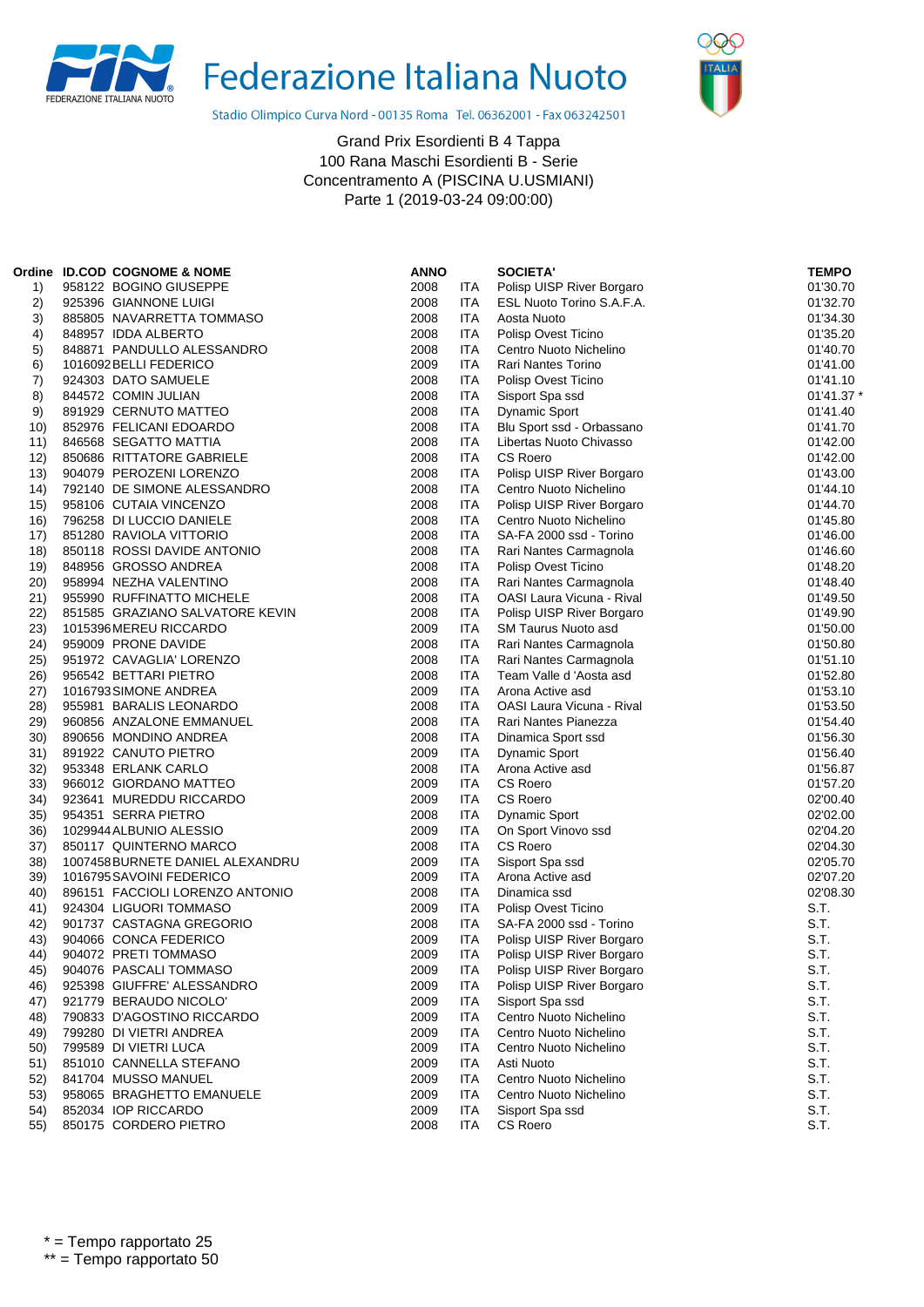



Stadio Olimpico Curva Nord - 00135 Roma Tel. 06362001 - Fax 063242501

|      | Ordine ID.COD COGNOME & NOME   | ANNO |            | <b>SOCIETA'</b>                  | <b>TEMPO</b> |
|------|--------------------------------|------|------------|----------------------------------|--------------|
| 56)  | 850134 ANGELI RICCARDO         | 2008 | ITA        | <b>CS Roero</b>                  | S.T.         |
| 57)  | 853668 TOSO LEONARDO           | 2009 | ITA        | Polisp UISP River Borgaro        | S.T.         |
| 58)  | 920490 PIVETTI LORENZO         | 2009 | ITA.       | Sisport Spa ssd                  | S.T.         |
| 59)  | 891981 TODARO GIACOMO          | 2009 | ITA.       | Dynamic Sport                    | S.T.         |
| 60)  | 891970 RAICHERT ALESSANDRO     | 2009 | ITA.       | Dynamic Sport                    | S.T.         |
| 61)  | 894315 FRENI MICHELE           | 2009 | ITA        | CS Roero                         | S.T.         |
| 62)  | 894311 FONTANA YUKI            | 2008 | ITA        | <b>CS Roero</b>                  | S.T.         |
| 63)  | 895583 BALOCCO RICCARDO        | 2009 | ITA        | <b>CS Roero</b>                  | S.T.         |
| 64)  | 895192 MASTINU TOMMASO ANTONIO | 2009 | ITA        | Asti Nuoto                       | S.T.         |
| 65)  | 896142 LUISON JACOPO           | 2009 | ITA        | Dinamica ssd                     | S.T.         |
| 66)  | 965400 GNAN ALBERTO            | 2009 | ITA.       | Asti Nuoto                       | S.T.         |
| 67)  | 967804 ASTOLFI SAMUELE         | 2009 | ITA        | Polisp UISP River Borgaro        | S.T.         |
| 68)  | 986182 ROLAND GABRIELE         | 2009 | ITA        | Libertas Due Valli - Luserna     | S.T.         |
| 69)  | 994795 MATARAZZO PIETRO        | 2008 | ITA.       | CS Roero                         | S.T.         |
| 70)  | 1005470 BUFFO MATTEO           | 2008 | ITA        | Aquatica Torino ssd              | S.T.         |
| 71)  | 1005917 FAVUTO ALESSANDRO      | 2009 | ITA        | Aquatica Torino ssd              | S.T.         |
| 72)  | 1005922 CALABRO' MATTEO        | 2009 | ITA        | Aquatica Torino ssd              | S.T.         |
| 73)  | 1006295 PONTI FEDERICO         | 2008 | ITA        | Blu Sport ssd - Orbassano        | S.T.         |
| 74)  | 1008223 MILANO JACOPO          | 2009 | ITA.       | Dynamic Sport                    | S.T.         |
| 75)  | 1012650 QUAGLIA EDOARDO        | 2009 | ITA        | <b>Dynamic Sport</b>             | S.T.         |
| 76)  | 1013135 GRECO RAFFAELE         | 2009 | ITA        | Sisport Spa ssd                  | S.T.         |
| 77)  | 1013143 LIPARI RICCARDO MARIA  | 2009 | ITA        | Sisport Spa ssd                  | S.T.         |
| 78)  | 1013906 BRUNO ANGELO           | 2009 | ITA.       | Rari Nantes Sempione - To        | S.T.         |
| 79)  | 1013915 ESPOSITO SAMUELE       | 2009 | <b>ITA</b> | Rari Nantes Sempione - To        | S.T.         |
| 80)  | 1015156TREVISIOL ALESSANDRO    | 2009 | ITA.       | Polisp UISP River Borgaro        | S.T.         |
| 81)  | 1015157 STRENGHETTO RAPHAEL    | 2009 | ITA        | Polisp UISP River Borgaro        | S.T.         |
| 82)  | 1015174 VAROLO NICOLO'         | 2009 | ITA        | Polisp UISP River Borgaro        | S.T.         |
| 83)  | 1015267 BRUNETTI LORENZO       | 2009 | ITA        | <b>OASI Laura Vicuna - Rival</b> | S.T.         |
| 84)  | 1015271 CAPELLO ALBERTO        | 2009 | ITA.       | OASI Laura Vicuna - Rival        | S.T.         |
| 85)  | 1015272 CAPELLO SIMONE         | 2009 | ITA        | OASI Laura Vicuna - Rival        | S.T.         |
| 86)  | 1015275 CASERTA ALESSANDRO     | 2009 | <b>ITA</b> | OASI Laura Vicuna - Rival        | S.T.         |
| 87)  | 1015287 PALUCCIO FRANCESCO     | 2009 | ITA.       | OASI Laura Vicuna - Rival        | S.T.         |
| 88)  | 1015302 RUSSO MARCO            | 2009 | ITA        | OASI Laura Vicuna - Rival        | S.T.         |
| 89)  | 1016086 MOGLIA FILIPPO         | 2008 | <b>ITA</b> | Rari Nantes Torino               | S.T.         |
| 90)  | 1016162 GILLI RICCARDO         | 2009 | ITA.       | Rari Nantes Pianezza             | S.T.         |
| 91)  | 1016164 MANGIONE LORENZO       | 2009 | ITA        | Rari Nantes Pianezza             | S.T.         |
| 92)  | 1016616 CARAVATI LEONE         | 2009 | <b>ITA</b> | Arona Active asd                 | S.T.         |
| 93)  | 1016788BYCHKOV IVAN            | 2009 | ITA.       | Arona Active asd                 | S.T.         |
| 94)  | 1016896 BOGIATTO MATTIA        | 2008 | ITA.       | Libertas Due Valli - Luserna     | S.T.         |
| 95)  | 1019534 HINCU ALESSIO          | 2009 | ITA.       | Polisp UISP River Borgaro        | S.T.         |
| 96)  | 1019539 SOLDANO ALESSANDRO     | 2009 | <b>ITA</b> | Polisp UISP River Borgaro        | S.T.         |
| 97)  | 1019749 CEGLIE DANIELE         | 2009 | ITA        | Polisp UISP River Borgaro        | S.T.         |
| 98)  | 1020703NEGOITA ROBERTO         | 2009 |            | ROU Polisp UISP River Borgaro    | S.T.         |
| 99)  | 1033391 BERTOLA GIACOMO        | 2009 | ITA        | On Sport Vinovo ssd              | S.T.         |
| 100) | 1034325 FARINON GABRIELE       | 2008 | <b>ITA</b> | <b>UISP Pinerolo Nuoto</b>       | S.T.         |
| 101) | 1034330 LISI ALESSANDRO        | 2008 | ITA        | <b>UISP Pinerolo Nuoto</b>       | S.T.         |
| 102) | 1034342 NALESSO ALESSANDRO     | 2008 | ITA        | UISP Pinerolo Nuoto              | S.T.         |
| 103) | 1034347 VUERICH TOMMASO        | 2008 | ITA        | <b>UISP Pinerolo Nuoto</b>       | S.T.         |
| 104) | 1037918 RUSSO RICCARDO         | 2008 | ITA        | On Sport Vinovo ssd              | S.T.         |
| 105) | 1038004 CIRILLO THOMAS         | 2009 | ITA        | CS Roero                         | S.T.         |
| 106) | 1043228 BELLONI LEONARDO       | 2008 | ITA        | Piscina Dugongo ASD              | S.T.         |
| 107) | 1043230 MESCHIERI FABIO        | 2008 | ITA        | Piscina Dugongo ASD              | S.T.         |
|      |                                |      |            |                                  |              |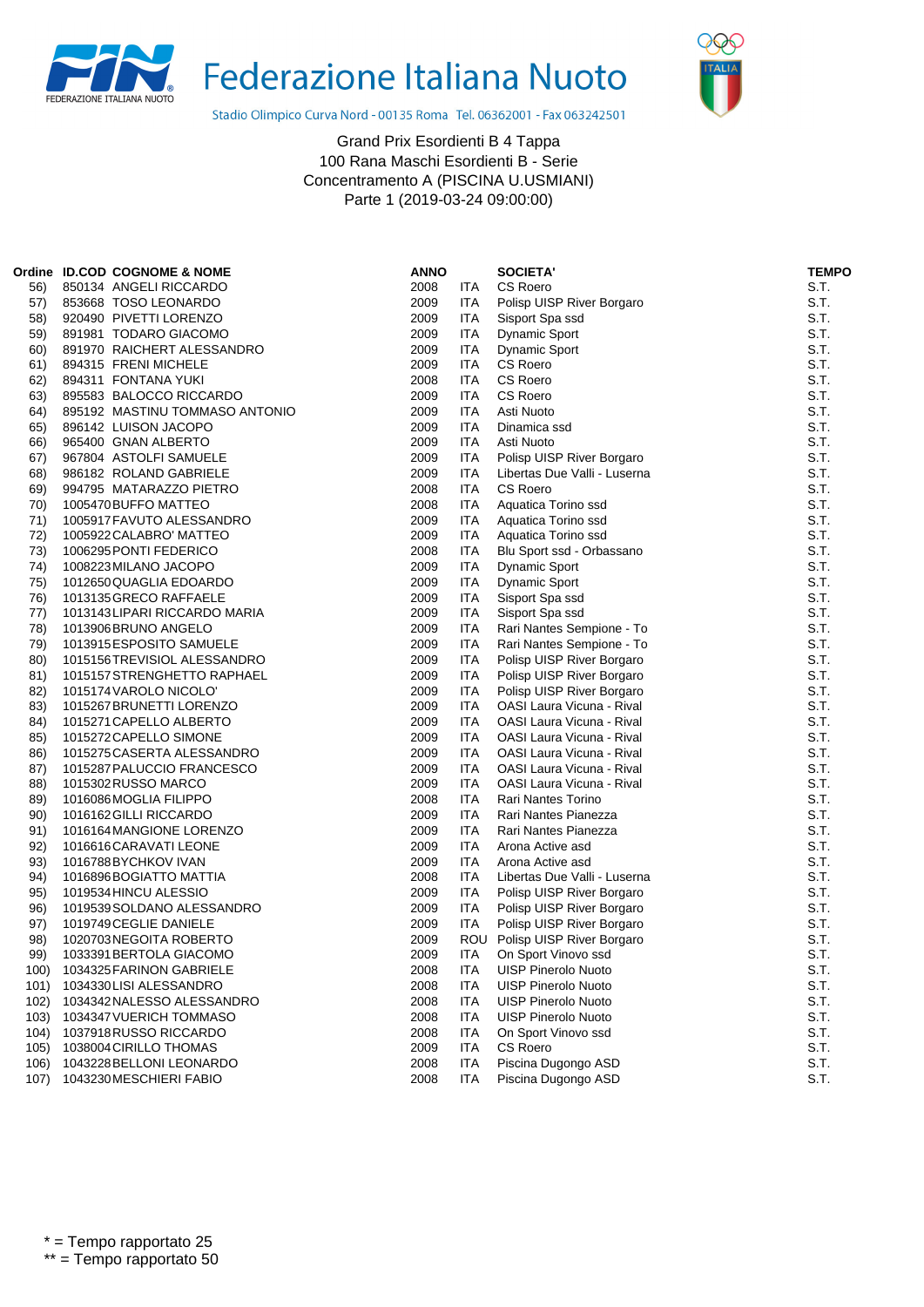



Stadio Olimpico Curva Nord - 00135 Roma Tel. 06362001 - Fax 063242501

|      | Ordine ID.COD COGNOME & NOME           | <b>ANNO</b> |            | <b>SOCIETA'</b>                  | <b>TEMPO</b> |
|------|----------------------------------------|-------------|------------|----------------------------------|--------------|
| 1)   | 958106 CUTAIA VINCENZO                 | 2008        | ITA        | Polisp UISP River Borgaro        | 03'10.44 *   |
| 2)   | 961862 MAZZINI SAMUELE                 | 2008        | <b>ITA</b> | Polisp UISP River Borgaro        | 03'15.95 *   |
| 3)   | 958128 SACCHETTI DAVIDE                | 2008        | ITA        | Polisp UISP River Borgaro        | 03'18.47 *   |
| 4)   | 904136 DE GIOVANNI FILIPPO             | 2008        | ITA        | Polisp UISP River Borgaro        | 03'21.81 *   |
| 5)   | 897880 SASSETTI GABRIELE               | 2008        | ITA        | <b>SM Taurus Nuoto asd</b>       | S.T.         |
| 6)   | 897873 ORLANDIN SAMUEL                 | 2008        | <b>ITA</b> | <b>SM Taurus Nuoto asd</b>       | S.T.         |
| 7)   | 901601 LABARTINO LEONARDO SAVINO       | 2008        | ITA        | <b>SM Taurus Nuoto asd</b>       | S.T.         |
| 8)   | 901738 FERRARA JACOPO                  | 2008        | ITA        | SA-FA 2000 ssd - Torino          | S.T.         |
| 9)   | 920457 GLOD MATTEO                     | 2008        | ITA        | Sisport Spa ssd                  | S.T.         |
| 10)  | 921781 BIZZARO GIANMARCO               | 2008        | ITA        | <b>SM Taurus Nuoto asd</b>       | S.T.         |
| 11)  | 921789 IANNONE FEDERICO                | 2008        | ITA        | Sisport Spa ssd                  | S.T.         |
| 12)  | 897876 PETRILLI STEFANO                | 2008        | ITA        | SM Taurus Nuoto asd              | S.T.         |
| 13)  | 795156 GRANZIERO LUCA IVONE            | 2008        | ITA        | Centro Nuoto Nichelino           | S.T.         |
| 14)  | 795938 FARFAGLIA SIMONE                | 2008        | ITA        | Centro Nuoto Nichelino           | S.T.         |
| 15)  | 943619 COPPA FABIO GIORGIO             | 2008        | ITA        | Aquarium ssd - Novi Ligur        | S.T.         |
| 16)  | 943628 GALLINA FILIPPO GIOVANNI        | 2008        | ITA        | Aquarium ssd - Novi Ligur        | S.T.         |
| 17)  | 943629 RONCOLI ALESSANDRO              | 2008        | ITA        | Aquarium ssd - Novi Ligur        | S.T.         |
| 18)  | 943624 VERCELLINO ALESSIO              | 2008        | ITA        | Aquarium ssd - Novi Ligur        | S.T.         |
| 19)  | 960867 SUROLLI LORENZO LUIGI           | 2008        | ITA        | Rari Nantes Torino               | S.T.         |
| 20)  | 960865 MORELLI STEFANO                 | 2008        | ITA        | Rari Nantes Torino               | S.T.         |
| 21)  | 837324 REMORINI PIETRO                 | 2008        | ITA        | Dynamic Sport                    | S.T.         |
| 22)  | 843898 TAPRA DAVIDE                    | 2008        | ITA        | <b>Dynamic Sport</b>             | S.T.         |
| 23)  | 950773 ROERA FABIO                     | 2008        | ITA        | <b>CS Roero</b>                  | S.T.         |
| 24)  | 950838 GROSSO MATTIA                   | 2008        | ITA        | CS Roero                         | S.T.         |
| 25)  | 954279 PERELLO CESARE                  | 2008        | ITA        | <b>Dynamic Sport</b>             | S.T.         |
| 26)  | 954282 RONCHETTO LORENZO               | 2008        | ITA        | Dynamic Sport                    | S.T.         |
| (27) | 954309 BEAS MOY EMANUELE               | 2008        | ITA        | Sisport Spa ssd                  | S.T.         |
| 28)  | 954275 BERTOLDO LUCA                   | 2008        | ITA        | <b>Dynamic Sport</b>             | S.T.         |
| 29)  | 954675 LUKAJ BRYAN                     | 2008        | <b>ITA</b> | <b>CS Roero</b>                  | S.T.         |
| 30)  | 843666 ALBANI ALESSIO                  | 2008        | ITA        | Sisport Spa ssd                  | S.T.         |
| 31)  | 955982 CIAVUCCO MATTIA                 | 2008        | ITA        | OASI Laura Vicuna - Rival        | S.T.         |
| 32)  | 955995 TOCCO DAVIDE                    | 2008        | ITA        | <b>OASI Laura Vicuna - Rival</b> | S.T.         |
| 33)  | 958991 MASCELLANI MATTIA               | 2008        | ITA        | Rari Nantes Carmagnola           | S.T.         |
| 34)  | 961142 DI MARIA SAMUELE                | 2008        | ITA        | Rari Nantes Torino               | S.T.         |
| 35)  | 958089 DE VITA RICCARDO                | 2008        | ITA        | Polisp UISP River Borgaro        | S.T.         |
| 36)  | 958122 BOGINO GIUSEPPE                 | 2008        | ITA        | Polisp UISP River Borgaro        | S.T.         |
| 37)  | 958135 BERARDELLI NICCOLO'             | 2008        | ITA        | Polisp UISP River Borgaro        | S.T.         |
| 38)  | 851270 DELNEVO NICOLO'                 | 2008        | ITA        | SM Taurus Nuoto asd              | S.T.         |
| 39)  | 844543 BAUCHIERO EDOARDO               | 2008        | ITA        | Sisport Spa ssd                  | S.T.         |
| 40)  | 844591 PIERDOMENICO MATTEO             | 2008        | ITA        | Sisport Spa ssd                  | S.T.         |
| 41)  | 844594 PIZZO MATTIA                    | 2008        | ITA        | Sisport Spa ssd                  | S.T.         |
| 42)  | 844595 SANGILLES ANDREA                | 2008        | <b>ITA</b> | Sisport Spa ssd                  | S.T.         |
| 43)  | 844602 VIAZZO FILIPPO                  | 2008        | ITA        | Sisport Spa ssd                  | S.T.         |
| 44)  | 851580 FINIGUERRA PIETRO               | 2008        | ITA        | Aquatica Torino ssd              | S.T.         |
| 45)  | 851583 GRECO ALESSANDRO                | 2008        | <b>ITA</b> | SA-FA 2000 ssd - Torino          | S.T.         |
| 46)  | 851599 GHIBAUDO GABRIELE               | 2008        | <b>ITA</b> | <b>CS Roero</b>                  | S.T.         |
| 47)  | 852989 ROLANDO ANDREA                  | 2008        | <b>ITA</b> | Rari Nantes Torino               | S.T.         |
| 48)  | 852991 SANTORO ALESSANDRO              | 2008        | <b>ITA</b> | Sisport Spa ssd                  | S.T.         |
| 49)  | 852978 GAI PAOLO                       | 2008        | ITA        | Rari Nantes Torino               | S.T.         |
| 50)  | 850687 MOLINATTO PAOLO                 | 2008        | ITA        | <b>CS Roero</b>                  | S.T.         |
| 51)  | 850700 BALLARIO FEDERICO               | 2008        | <b>ITA</b> | CS Roero                         | S.T.         |
| 52)  | 850719 ORIGLIA VITTORIO                | 2008        | ITA        | CS Roero                         | S.T.         |
| 53)  | 853667 VIBERTI FEDERICO GIORGIO PIETRO | 2008        | ITA        | Polisp UISP River Borgaro        | S.T.         |
| 54)  | 891874 ONGARO MATTEO                   | 2008        | ITA        | <b>Dynamic Sport</b>             | S.T.         |
| 55)  | 892807 BIANQUIN DANIELE                | 2008        | <b>ITA</b> | Libertas Nuoto Chivasso          | S.T.         |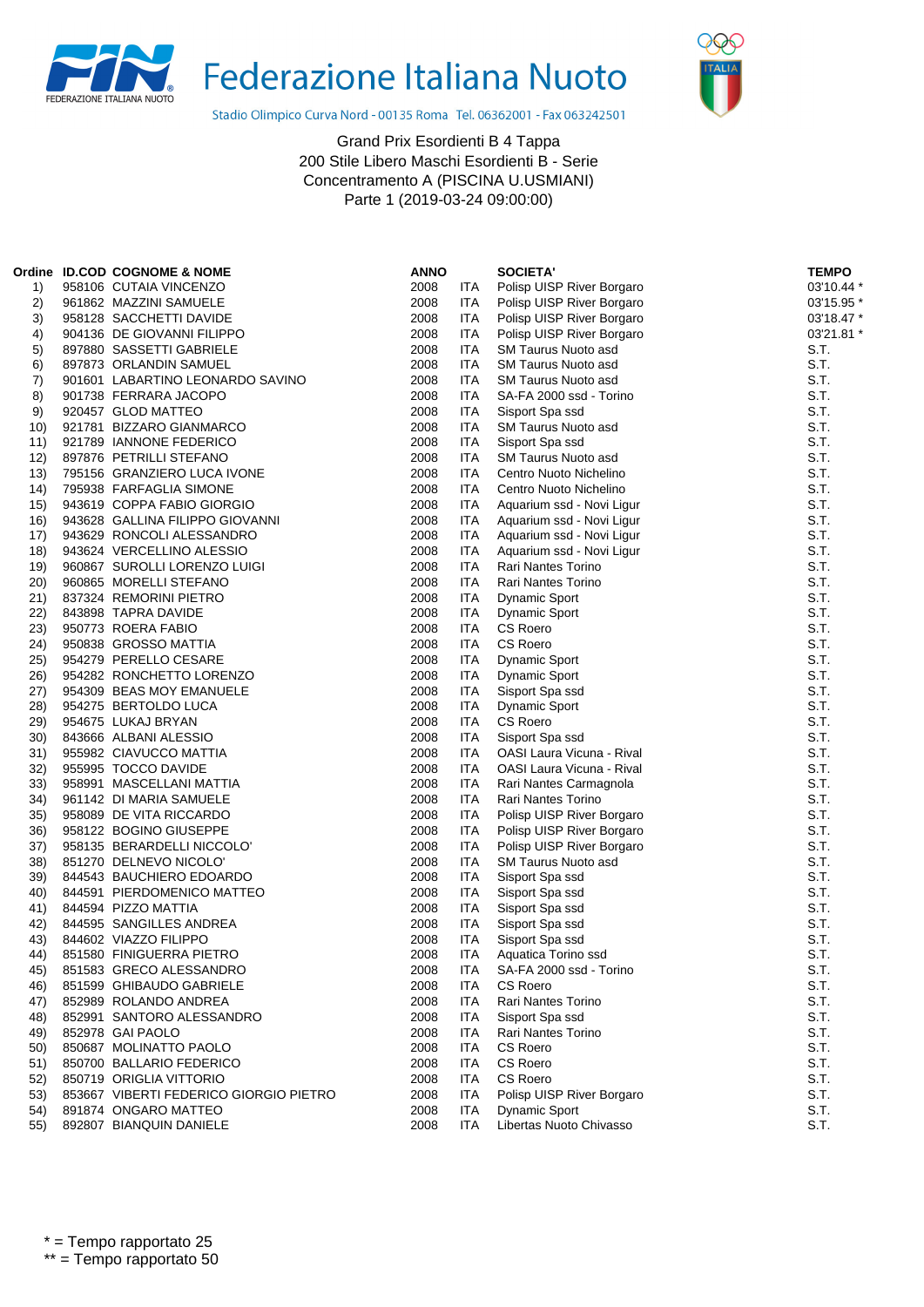



Stadio Olimpico Curva Nord - 00135 Roma Tel. 06362001 - Fax 063242501

|     | Ordine ID.COD COGNOME & NOME | <b>ANNO</b> |            | SOCIETA'                  | TEMPO |
|-----|------------------------------|-------------|------------|---------------------------|-------|
| 56) | 896666 BRERO RICCARDO        | 2008        | <b>ITA</b> | CS Roero                  | S.T.  |
| 57) | 1006282NEBIOLO ALBERTO       | 2008        | ITA        | Blu Sport ssd - Orbassano | S.T.  |
| 58) | 1010807 FROVA PIETRO         | 2008        | ITA        | Polisp Ovest Ticino       | S.T.  |
| 59) | 1012655 ARCUTI MARCO         | 2008        |            | ITA Dynamic Sport         | S.T.  |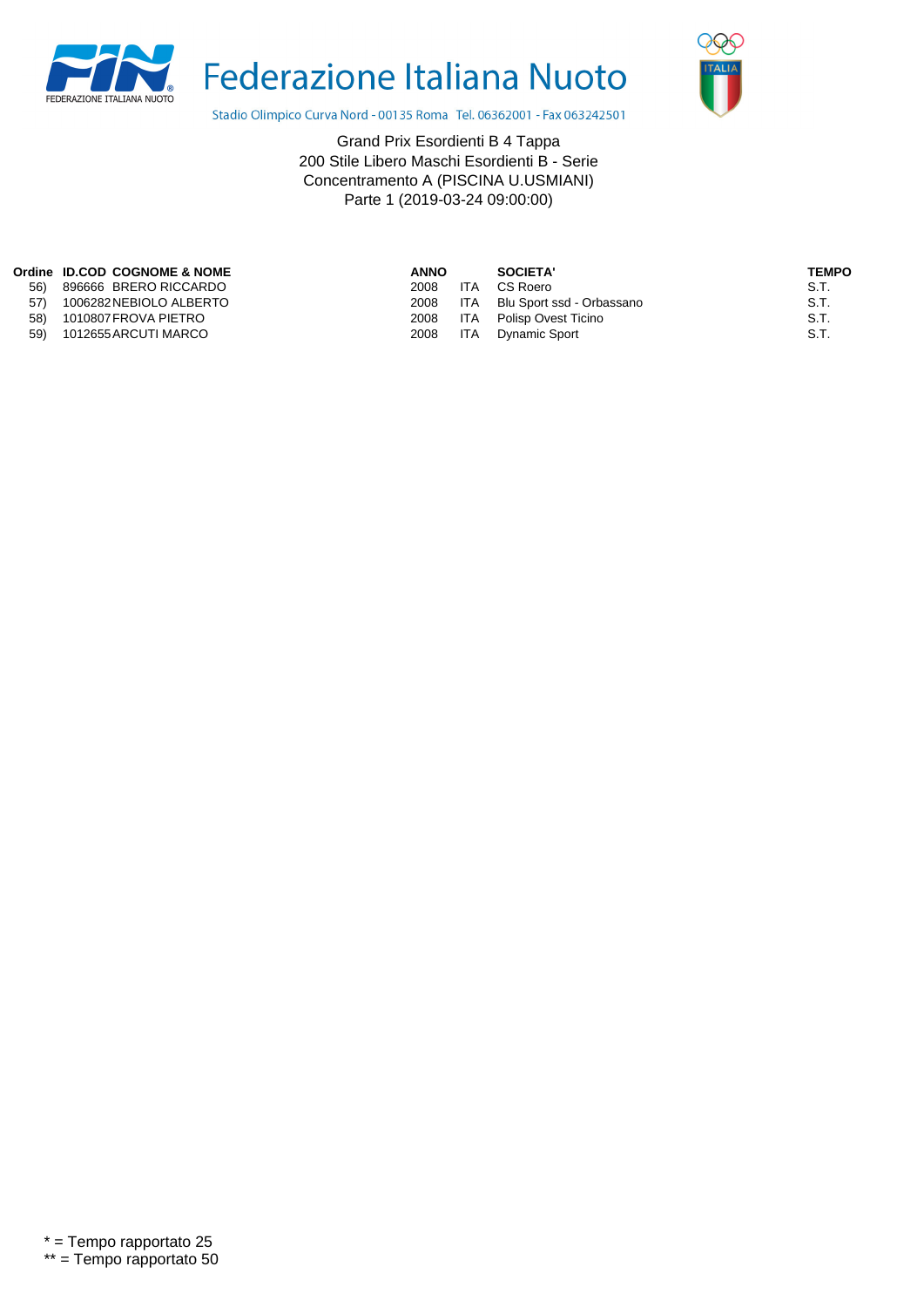



Stadio Olimpico Curva Nord - 00135 Roma Tel. 06362001 - Fax 063242501

|      | Ordine ID.COD COGNOME & NOME             | <b>ANNO</b> |            | <b>SOCIETA'</b>            | <b>TEMPO</b> |
|------|------------------------------------------|-------------|------------|----------------------------|--------------|
| 1)   | 843952 RIVA VITTORIO                     | 2008        | ITA        | <b>Dynamic Sport</b>       | 01'12.60     |
| 2)   | 890813 CAMPIELLO SAMUELE                 | 2008        | ITA        | Piscina Dugongo ASD        | 01'15.90     |
| 3)   | 852896 ROFFINO FEDERICO                  | 2008        | ITA        | Nuotatori Canavesani       | 01'20.60     |
| 4)   | 904363 CHIRIAC BOGDAN EDOARDO            | 2008        | <b>ITA</b> | <b>Dynamic Sport</b>       | 01'21.70     |
| 5)   | 961124 PALTANIN RICCARDO                 | 2008        | ITA        | Rari Nantes Pianezza       | 01'22.20     |
| 6)   | 1016087 NUZZO RICCARDO                   | 2009        | <b>ITA</b> | Rari Nantes Torino         | 01'22.40     |
| 7)   | 961672 POTENZA FRANCESCO                 | 2008        | <b>ITA</b> | Aquatica Torino ssd        | 01'22.80     |
| 8)   | 847873 NICOLINI JACOPO                   | 2008        | ITA        | Libertas Nuoto Chivasso    | 01'23.00     |
| 9)   | 1006268 DELPIANO GIACOMO                 | 2009        | ITA        | Blu Sport ssd - Orbassano  | 01'23.20     |
| 10)  | 851266 BRIGANTE FEDERICO                 | 2009        | <b>ITA</b> | Aquatica Torino ssd        | 01'23.40     |
| 11)  | 852475 GALFIONE LORENZO                  | 2008        | <b>ITA</b> | Dinamica ssd               | 01'24.20     |
| 12)  | 1005468 AMORUSO FEDERICO                 | 2009        | ITA        | Aquatica Torino ssd        | 01'24.60     |
| 13)  | 793278 ANTOLLOVICH DENIS                 | 2008        | <b>ITA</b> | <b>SM Taurus Nuoto asd</b> | 01'25.30     |
| 14)  | 1004705 ARECCO LEONARDO                  | 2009        | <b>ITA</b> | Aquarium ssd - Novi Ligur  | 01'26.79     |
| 15)  | 960858 GILARDI LUCA                      | 2008        | ITA        | Rari Nantes Pianezza       | 01'27.00     |
| 16)  | 843955 SCELFO ALESSANDRO                 | 2008        | <b>ITA</b> | <b>Dynamic Sport</b>       | 01'27.10     |
| 17)  | 900120 DRAMMIS GABRIELE LUIGI            | 2008        | <b>ITA</b> | CS Roero                   | 01'27.40     |
| 18)  | 891915 BRUNAGO MATTIA                    | 2009        | ITA        | <b>Dynamic Sport</b>       | 01'27.40     |
| 19)  | 959006 PRINO ALBERTO                     | 2008        | <b>ITA</b> | Rari Nantes Carmagnola     | 01'27.70     |
| 20)  | 851561 SONCIN SAMUELE                    | 2009        | <b>ITA</b> | Sisport Spa ssd            | 01'27.80     |
| 21)  | 891940 FABBRO GREGORIO                   | 2009        | <b>ITA</b> | <b>Dynamic Sport</b>       | 01'28.00     |
| 22)  | 1014849 ESPOSITI MATTEO                  | 2009        | ITA        | Natatio Omnibus asd        | 01'28.30     |
| 23)  | 852509 ZEN FILIPPO                       | 2008        | ITA        | Dinamica ssd               | 01'28.80     |
| 24)  | 960857 BOCCHETTA ALBERTO                 | 2008        | ITA        | Rari Nantes Pianezza       | 01'29.00     |
| 25)  | 789486 SMALDONE GABRIELE DOMENICO        | 2008        | ITA        | Centro Nuoto Nichelino     | 01'29.10     |
| 26)  | 856728 OSELIN FRANCESCO                  | 2009        | ITA        | Nuotatori Canavesani       | 01'29.30     |
| (27) | 1016085LANDORI ANDREA                    | 2009        | ITA        | Rari Nantes Torino         | 01'29.30     |
| 28)  | 956542 BETTARI PIETRO                    | 2008        | ITA        | Team Valle d 'Aosta asd    | 01'29.30     |
| 29)  | 990315 FERRAMI ANDREA                    | 2009        | <b>ITA</b> | Dynamic Sport              | 01'29.40     |
| 30)  | 1009181TOPPAN ALESSANDRO                 | 2009        | ITA        | <b>Dynamic Sport</b>       | 01'29.50     |
| 31)  | 1004664 PERRUCCI LUCA                    | 2009        | ITA        | Aquarium ssd - Novi Ligur  | 01'30.00     |
| 32)  | 851026 GALVAGNO LORENZO GIORGIO GIUSEPPE | 2008        | <b>ITA</b> | Asti Nuoto                 | 01'30.00     |
| 33)  | 848868 FRACCASCIA LORENZO                | 2008        | ITA        | Centro Nuoto Nichelino     | 01'30.80     |
| 34)  | 951480 PERON MATTEO                      | 2009        | ITA        | Libertas Nuoto Chivasso    | 01'31.10     |
| 35)  | 950525 PETITI VALERIO                    | 2008        | ITA        | <b>SM Taurus Nuoto asd</b> | 01'31.20     |
| 36)  | 844676 KLIBA MIRKO                       | 2008        | ITA        | Nuotatori Canavesani       | 01'31.50     |
| 37)  | 1016082DI GENNARO LEONARDO               | 2009        | ITA        | Rari Nantes Torino         | 01'31.80     |
| 38)  | 844905 PITTORE LUIGI                     | 2009        | <b>ITA</b> | Sisport Spa ssd            | 01'32.10     |
| 39)  | 1013924 GENGHI DAVIDE                    | 2009        | ITA        | Rari Nantes Sempione - To  | 01'34.30     |
| 40)  | 890670 AUDANO GIULIO                     | 2008        | ITA        | Dinamica Sport ssd         | 01'36.30     |
| 41)  | 966010 BERNARDI ALESSIO                  | 2009        | <b>ITA</b> | CS Roero                   | 01'36.30     |
| 42)  | 852600 SANTORO EDOARDO                   | 2008        | ITA        | SA-FA 2000 ssd - Torino    | 01'37.40     |
| 43)  | 1016094 PARODI LUCA                      | 2009        | ITA        | Rari Nantes Torino         | 01'37.50     |
| 44)  | 851035 CAPRA EDOARDO                     | 2008        | ITA        | Asti Nuoto                 | 01'37.70     |
| 45)  | 1013925 INTERLICI SAMUELE                | 2009        | ITA        | Rari Nantes Sempione - To  | 01'37.80     |
| 46)  | 896933 MANOLINO GIUSEPPE FRANCESCO       | 2008        | <b>ITA</b> | Dinamica ssd               | 01'38.20     |
| 47)  | 1004699 MARENCO MICHELE                  | 2009        | ITA        | Aquarium ssd - Novi Ligur  | 01'38.30     |
| 48)  | 1012643 BRONZINO LORENZO                 | 2009        | <b>ITA</b> | <b>Dynamic Sport</b>       | 01'38.70     |
| 49)  | 1015392 PISANI MASSIMILIANO              | 2008        | <b>ITA</b> | Rari Nantes Carmagnola     | 01'39.10     |
| 50)  | 958993 MIGLINO MATTIA                    | 2008        | ITA        | Rari Nantes Carmagnola     | 01'40.40     |
| 51)  | 1012663 ROSSEBASTIANO GIACOMO            | 2009        | <b>ITA</b> | Dynamic Sport              | 01'40.50     |
| 52)  | 943623 VERCELLINO SAMUELE                | 2008        | ITA        | Aquarium ssd - Novi Ligur  | 01'40.63     |
| 53)  | 965470 MONTELEONE ANDREA                 | 2009        | ITA        | CS Roero                   | 01'41.40     |
| 54)  | 1004660 MARCHELLI GABRIELE               | 2009        | <b>ITA</b> | Aquarium ssd - Novi Ligur  | 01'41.90     |
| 55)  | 844458 ALBANI CRISTIAN                   | 2008        | ITA        | Sisport Spa ssd            | 01'43.00     |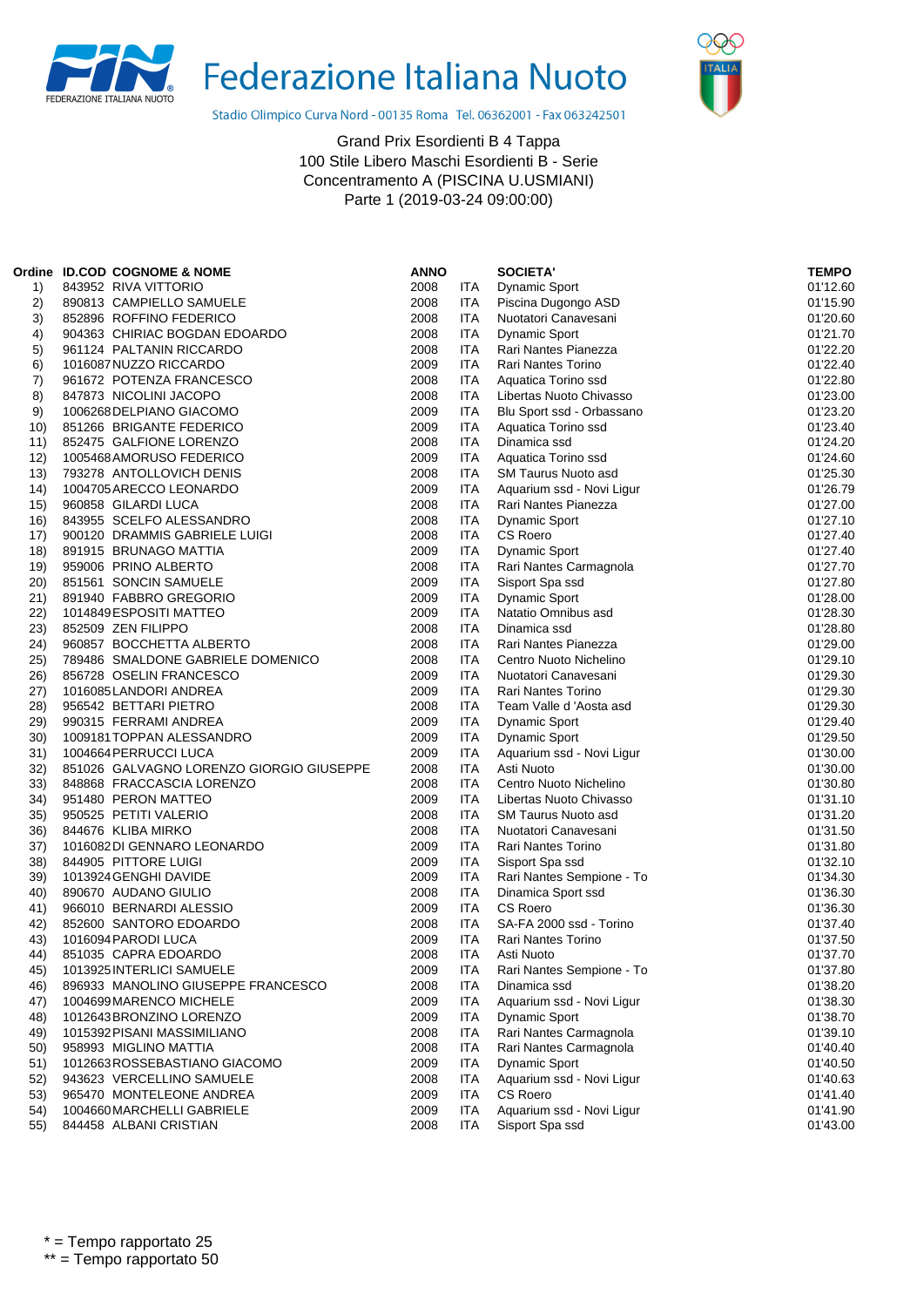



Stadio Olimpico Curva Nord - 00135 Roma Tel. 06362001 - Fax 063242501

|      | Ordine ID.COD COGNOME & NOME     | <b>ANNO</b> |            | <b>SOCIETA'</b>              | <b>TEMPO</b> |
|------|----------------------------------|-------------|------------|------------------------------|--------------|
| 56)  | 891954 FOLLADOR MARTINO          | 2009        | ITA.       | Dynamic Sport                | 01'43.00     |
| 57)  | 1004791 TROMBACCIA AMEDEO        | 2009        | ITA.       | Aquarium ssd - Novi Ligur    | 01'44.40     |
| 58)  | 923640 CARPENITO MATTIA          | 2009        | <b>ITA</b> | CS Roero                     | 01'47.50     |
| 59)  | 961900 GALAN DAVIDE ALESSANDRO   | 2008        |            | ROU Dinamica ssd             | 01'52.40     |
| 60)  | 1004796 CARAMAGNA SEBASTIANO     | 2009        | ITA.       | Aquarium ssd - Novi Ligur    | 02'01.40     |
| 61)  | 943622 PARA MORGAN               | 2008        | <b>ITA</b> | Aquarium ssd - Novi Ligur    | 02'13.60     |
| 62)  | 897870 FARELLI EDOARDO           | 2009        | <b>ITA</b> | <b>SM Taurus Nuoto asd</b>   | S.T.         |
| 63)  | 897871 ERCOLANO RICCARDO         | 2009        | <b>ITA</b> | <b>SM Taurus Nuoto asd</b>   | S.T.         |
| 64)  | 900125 MALENA GIOSUE'            | 2009        | <b>ITA</b> | <b>CS Roero</b>              | S.T.         |
| 65)  | 901381 MARTINI ALESSANDRO        | 2009        | <b>ITA</b> | Blu Sport ssd - Orbassano    | S.T.         |
| 66)  | 921777 BARBERIS EDOARDO MARIA    | 2009        | <b>ITA</b> | Sisport Spa ssd              | S.T.         |
| 67)  | 921790 MALAVENDA LUCA            | 2009        | <b>ITA</b> | SM Taurus Nuoto asd          | S.T.         |
| 68)  | 941158 BOERO ALESSANDRO          | 2008        | <b>ITA</b> | Asti Nuoto                   | S.T.         |
| 69)  | 795890 BONFIGLI FILIPPO          | 2009        | <b>ITA</b> | Centro Nuoto Nichelino       | S.T.         |
| 70)  | 799061 AGOSTARA GABRIELE         | 2009        | <b>ITA</b> | Centro Nuoto Nichelino       | S.T.         |
| 71)  | 799175 PILLONI PIERLUIGI         | 2009        | <b>ITA</b> | Centro Nuoto Nichelino       | S.T.         |
| 72)  | 800391 LAMURA LEONARDO           | 2009        | <b>ITA</b> | Centro Nuoto Nichelino       | S.T.         |
| 73)  | 928853 GRONDONA PIETRO FRANCESCO | 2009        | <b>ITA</b> | CS Roero                     | S.T.         |
| 74)  | 835832 PACCAGNELLA LUCA          | 2009        | ITA        | Centro Nuoto Nichelino       | S.T.         |
| 75)  | 850972 VOERZIO ROBERTO           | 2009        | <b>ITA</b> | <b>CS Roero</b>              | S.T.         |
| 76)  | 954351 SERRA PIETRO              | 2008        | <b>ITA</b> | <b>Dynamic Sport</b>         | S.T.         |
| 77)  | 955301 MISEROCCHI LORENZO KWESI  | 2008        | <b>ITA</b> | Aosta Nuoto                  | S.T.         |
| 78)  | 956779 PINTO MATTEO              | 2009        | <b>ITA</b> | Dinamica ssd                 | S.T.         |
| 79)  | 960859 FERRARIS NICCOLO'         | 2008        | <b>ITA</b> | Rari Nantes Pianezza         | S.T.         |
| 80)  | 851279 RAGAGNIN ALESSANDRO       | 2009        | <b>ITA</b> | SA-FA 2000 ssd - Torino      | S.T.         |
| 81)  | 851283 SIMONETTI LEONARDO        | 2009        | <b>ITA</b> | SA-FA 2000 ssd - Torino      | S.T.         |
| 82)  | 851287 ZACCAGNINO MARCO          | 2009        | <b>ITA</b> | SA-FA 2000 ssd - Torino      | S.T.         |
| 83)  | 851578 MIRAGLIA EMANUELE         | 2009        | ITA        | SA-FA 2000 ssd - Torino      | S.T.         |
| 84)  | 850216 BRUNO LORENZO             | 2009        | <b>ITA</b> | <b>CS Roero</b>              | S.T.         |
| 85)  | 850775 VALLE SIMONE              | 2009        | <b>ITA</b> | CS Roero                     | S.T.         |
| 86)  | 891933 BOCCHINO EMANUELE         | 2009        | <b>ITA</b> | <b>Dynamic Sport</b>         | S.T.         |
| 87)  | 895300 PONASSI FILIPPO           | 2008        | ITA.       | Asti Nuoto                   | S.T.         |
| 88)  | 895608 CHIRIAC COSMIN            | 2009        | <b>ITA</b> | CS Roero                     | S.T.         |
| 89)  | 895639 GIACOSA SAMUELE           | 2009        | <b>ITA</b> | <b>CS Roero</b>              | S.T.         |
| 90)  | 884599 PRADUROUX STEFANO         | 2008        | <b>ITA</b> | Nuotatori Canavesani         | S.T.         |
| 91)  | 896145 GRASSONE PIETRO           | 2009        | <b>ITA</b> | Dinamica ssd                 | S.T.         |
| 92)  | 896153 LEONE ANDREA              | 2009        | <b>ITA</b> | Dinamica ssd                 | S.T.         |
| 93)  | 923644 FANTINO FEDERICO          | 2009        | <b>ITA</b> | <b>CS Roero</b>              | S.T.         |
| 94)  | 896144 CASSATELLA EDOARDO        | 2009        | <b>ITA</b> | Dinamica ssd                 | S.T.         |
| 95)  | 896148 MASON IACOPO              | 2009        | <b>ITA</b> | Dinamica ssd                 | S.T.         |
| 96)  | 962929 HAFID ANAS                | 2009        | ITA.       | ESL Nuoto Torino S.A.F.A.    | S.T.         |
| 97)  | 963407 GURIAN MATTIA             | 2009        | <b>ITA</b> | <b>SM Taurus Nuoto asd</b>   | S.T.         |
| 98)  | 965103 MENADEO SIMONE            | 2009        | <b>ITA</b> | SA-FA 2000 ssd - Torino      | S.T.         |
| 99)  | 965105 RAVAZZANI SEBASTIANO      | 2009        | ITA        | SA-FA 2000 ssd - Torino      | S.T.         |
| 100) | 965469 CAPELLO FEDERICO          | 2009        | <b>ITA</b> | CS Roero                     | S.T.         |
| 101) | 966011 DUTTO STEFANO             | 2009        | ITA        | CS Roero                     | S.T.         |
| 102) | 966013 PILATI GIOVANNI           | 2009        | ITA        | <b>CS Roero</b>              | S.T.         |
| 103) | 986182 ROLAND GABRIELE           | 2009        | ITA        | Libertas Due Valli - Luserna | S.T.         |
| 104) | 980898 TARTAGLINO NICOLO' LUCA   | 2008        | ITA        | Asti Nuoto                   | S.T.         |
| 105) | 984277 PETTERSSON KARL EDOARDO   | 2008        | ITA        | Sisport Spa ssd              | S.T.         |
| 106) | 994051 MERLO MATTEO              | 2009        | ITA        | Libertas Nuoto Chivasso      | S.T.         |
| 107) | 1004789BASTILLO ALESSIO          | 2009        | ITA        | Aquarium ssd - Novi Ligur    | S.T.         |
| 108) | 1006286NICOLETTI EDOARDO         | 2009        | ITA        | Blu Sport ssd - Orbassano    | S.T.         |
| 109) | 1007627 CAVUOTO MATTEO           | 2008        | <b>ITA</b> | Aquatica Torino ssd          | S.T.         |
| 110) | 1009032 FARINA LORENZO           | 2009        | <b>ITA</b> | <b>Dynamic Sport</b>         | S.T.         |
| 111) | 1011525 CAPPELLI LORENZO         | 2008        | ITA        | Centro Nuoto Nichelino       | S.T.         |
|      |                                  |             |            |                              |              |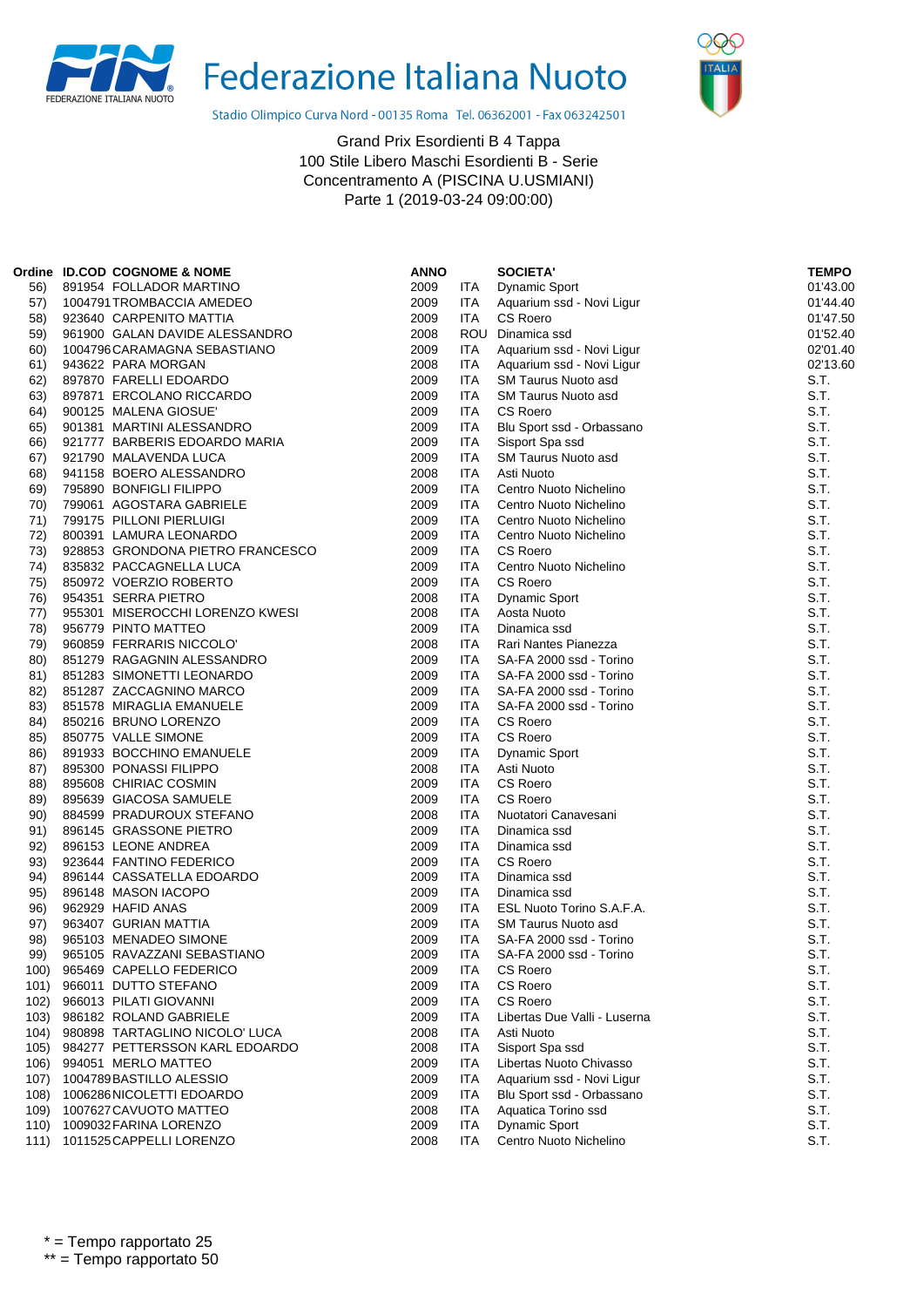



Stadio Olimpico Curva Nord - 00135 Roma Tel. 06362001 - Fax 063242501

|      | Ordine ID.COD COGNOME & NOME    | <b>ANNO</b> |            | <b>SOCIETA'</b>                  | <b>TEMPO</b> |
|------|---------------------------------|-------------|------------|----------------------------------|--------------|
| 112) | 1013114 COFANI GABRIELE         | 2009        | <b>ITA</b> | Sisport Spa ssd                  | S.T.         |
| 113) | 1013120 D'AMELIO DAVIDE         | 2009        | <b>ITA</b> | Sisport Spa ssd                  | S.T.         |
| 114) | 1013124 FERRARO DAVIDE          | 2009        | <b>ITA</b> | Sisport Spa ssd                  | S.T.         |
| 115) | 1013153 MAIOLANI FILIPPO        | 2009        | <b>ITA</b> | Sisport Spa ssd                  | S.T.         |
|      | 116) 1013164 BRILLANTE RICCARDO | 2008        | <b>ITA</b> | Sisport Spa ssd                  | S.T.         |
| 117) | 1013555 BOLLATI FABRIZIO        | 2009        | <b>ITA</b> | CS Roero                         | S.T.         |
| 118) | 1013910 CAUDA FRANCESCO         | 2009        | <b>ITA</b> | Rari Nantes Sempione - To        | S.T.         |
| 119) | 1013914 EL HOLOUI RAYAN         | 2009        | <b>ITA</b> | Rari Nantes Sempione - To        | S.T.         |
| 120) | 1013928 MONTEDORO LUCA          | 2009        | <b>ITA</b> | Rari Nantes Sempione - To        | S.T.         |
| 121) | 1013930 TRIBERTI STEFANO        | 2009        | <b>ITA</b> | Rari Nantes Sempione - To        | S.T.         |
| 122) | 1015283 INCARNATO MATTEO        | 2009        | <b>ITA</b> | OASI Laura Vicuna - Rival        | S.T.         |
| 123) | 1015284 IVANOVICI LUCA          | 2009        | <b>ITA</b> | OASI Laura Vicuna - Rival        | S.T.         |
| 124) | 1015303 RUSTICI ALESSIO         | 2009        | <b>ITA</b> | OASI Laura Vicuna - Rival        | S.T.         |
| 125) | 1015305 RUSTICI CRISTIAN        | 2009        | <b>ITA</b> | OASI Laura Vicuna - Rival        | S.T.         |
| 126) | 1015308ZANNIER RUBEN            | 2009        | <b>ITA</b> | <b>OASI Laura Vicuna - Rival</b> | S.T.         |
| 127) | 1015379 GAIOTTO DAVIDE          | 2009        | <b>ITA</b> | Rari Nantes Carmagnola           | S.T.         |
| 128) | 1015383 RUFFO EDOARDO           | 2009        | <b>ITA</b> | Rari Nantes Carmagnola           | S.T.         |
| 129) | 1015384 SERGI DANIELE           | 2008        | <b>ITA</b> | SM Taurus Nuoto asd              | S.T.         |
| 130) | 1015385 CIOBANU LEONARDO        | 2009        |            | MDA Rari Nantes Carmagnola       | S.T.         |
| 131) | 1015513 RUOTOLO FLAVIO          | 2008        | <b>ITA</b> | CS Roero                         | S.T.         |
| 132) | 1016090 OCHISOR EDGARD          | 2009        | <b>ITA</b> | <b>Rari Nantes Torino</b>        | S.T.         |
| 133) | 1016159 DE LUCA STEFANO         | 2009        | <b>ITA</b> | Rari Nantes Pianezza             | S.T.         |
| 134) | 1016163LA PAGLIA ALESSANDRO     | 2009        | <b>ITA</b> | Rari Nantes Pianezza             | S.T.         |
| 135) | 1016165 MECARINI STEFANO        | 2009        | <b>ITA</b> | Rari Nantes Pianezza             | S.T.         |
| 136) | 1016167 MOLARI LORENZO          | 2009        | <b>ITA</b> | Rari Nantes Pianezza             | S.T.         |
| 137) | 1016616 CARAVATI LEONE          | 2009        | <b>ITA</b> | Arona Active asd                 | S.T.         |
| 138) | 1016678 PICCOLINI MATTEO        | 2008        | <b>ITA</b> | SA-FA 2000 ssd - Torino          | S.T.         |
| 139) | 1016896 BOGIATTO MATTIA         | 2008        | <b>ITA</b> | Libertas Due Valli - Luserna     | S.T.         |
| 140) | 1019534 HINCU ALESSIO           | 2009        | <b>ITA</b> | Polisp UISP River Borgaro        | S.T.         |
| 141) | 1019539 SOLDANO ALESSANDRO      | 2009        | <b>ITA</b> | Polisp UISP River Borgaro        | S.T.         |
| 142) | 1019749 CEGLIE DANIELE          | 2009        | <b>ITA</b> | Polisp UISP River Borgaro        | S.T.         |
| 143) | 1019751 GIUGNO MATTEO ANGELO    | 2009        | <b>ITA</b> | Polisp UISP River Borgaro        | S.T.         |
| 144) | 1020703NEGOITA ROBERTO          | 2009        |            | ROU Polisp UISP River Borgaro    | S.T.         |
| 145) | 1029944 ALBUNIO ALESSIO         | 2009        | <b>ITA</b> | On Sport Vinovo ssd              | S.T.         |
| 146) | 1033391 BERTOLA GIACOMO         | 2009        | <b>ITA</b> | On Sport Vinovo ssd              | S.T.         |
| 147) | 1033433 ROSA LORENZO            | 2008        | <b>ITA</b> | On Sport Vinovo ssd              | S.T.         |
| 148) | 1034325 FARINON GABRIELE        | 2008        | <b>ITA</b> | <b>UISP Pinerolo Nuoto</b>       | S.T.         |
| 149) | 1034330 LISI ALESSANDRO         | 2008        | <b>ITA</b> | <b>UISP Pinerolo Nuoto</b>       | S.T.         |
| 150) | 1034342 NALESSO ALESSANDRO      | 2008        | <b>ITA</b> | <b>UISP Pinerolo Nuoto</b>       | S.T.         |
| 151) | 1034347 VUERICH TOMMASO         | 2008        | <b>ITA</b> | <b>UISP Pinerolo Nuoto</b>       | S.T.         |
| 152) | 1037918RUSSO RICCARDO           | 2008        | <b>ITA</b> | On Sport Vinovo ssd              | S.T.         |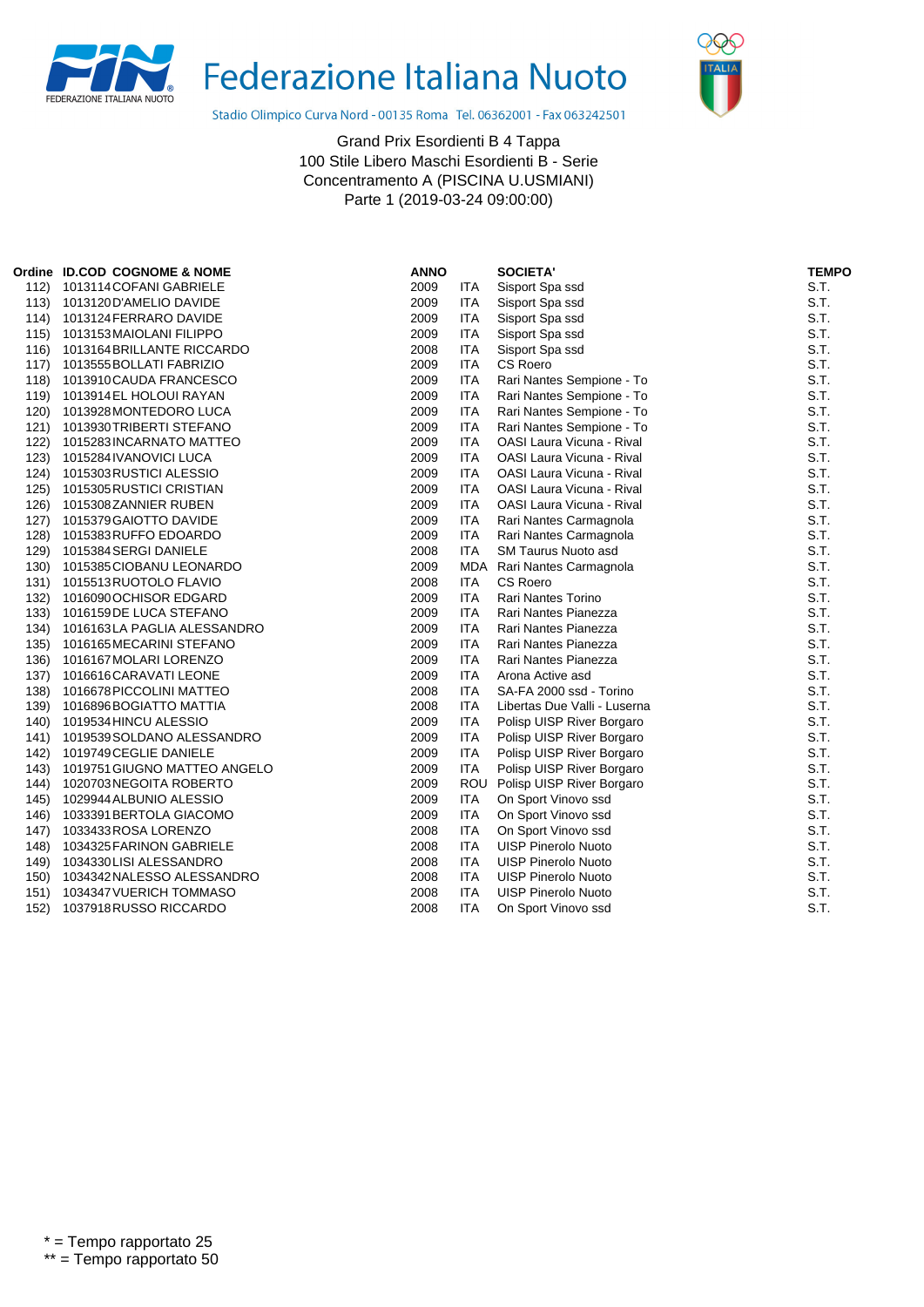



Stadio Olimpico Curva Nord - 00135 Roma Tel. 06362001 - Fax 063242501

|                | Ordine ID.COD COGNOME & NOME | <b>ANNO</b> |            | <b>SOCIETA'</b>              | <b>TEMPO</b> |
|----------------|------------------------------|-------------|------------|------------------------------|--------------|
| 1)             | 958512 MAURO TOMMASO         | 2008        | ITA        | ESL Nuoto Torino S.A.F.A.    | 00'37.50     |
| 2)             | 958089 DE VITA RICCARDO      | 2008        | ITA        | Polisp UISP River Borgaro    | 00'40.10     |
| 3)             | 1015396 MEREU RICCARDO       | 2009        | <b>ITA</b> | <b>SM Taurus Nuoto asd</b>   | 00'43.40     |
| 4)             | 890660 PELLEGRINO GREGORIO   | 2008        | ITA        | Dinamica Sport ssd           | 00'43.60     |
| 5)             | 901375 LIOTTA SAMUELE        | 2009        | ITA        | Blu Sport ssd - Orbassano    | 00'43.90     |
| 6)             | 799318 VLASIE MATEI          | 2009        | ITA        | Centro Nuoto Nichelino       | 00'44.30     |
| $\overline{7}$ | 891909 BERTO EDOARDO         | 2009        | ITA        | Dynamic Sport                | 00'44.40     |
| 8)             | 1004691 LANDOLFI PIETRO      | 2009        | ITA        | Aquarium ssd - Novi Ligur    | 00'44.70     |
| 9)             | 1007643 BIAGINI MATTEO LEON  | 2009        | <b>ITA</b> | Aquatica Torino ssd          | 00'44.80     |
| 10)            | 925397 TROVATO SIMONE        | 2008        | <b>ITA</b> | ESL Nuoto Torino S.A.F.A.    | 00'45.30     |
| 11)            | 851050 SQUARZINO LORENZO     | 2008        | <b>ITA</b> | Asti Nuoto                   | 00'45.50     |
| 12)            | 1007627 CAVUOTO MATTEO       | 2008        | ITA.       | Aquatica Torino ssd          | 00'45.50     |
| 13)            | 1014846BESENVAL ALEX         | 2009        | ITA        | Natatio Omnibus asd          | 00'46.20     |
| (14)           | 852473 BARRAL ALESSANDRO     | 2008        | ITA        | Dinamica ssd                 | 00'46.60     |
| 15)            | 953348 ERLANK CARLO          | 2008        | ITA        | Arona Active asd             | 00'46.88     |
| 16)            | 1005470 BUFFO MATTEO         | 2008        | ITA        | Aquatica Torino ssd          | 00'46.90     |
| 17)            | 852987 PONZIO MATTEO         | 2008        | ITA        | Blu Sport ssd - Orbassano    | 00'47.20     |
| 18)            | 1016788 BYCHKOV IVAN         | 2009        | ITA        | Arona Active asd             | 00'47.89     |
| 19)            | 1004703 CROCE LEONARDO       | 2009        | ITA.       | Aquarium ssd - Novi Ligur    | 00'48.40     |
| 20)            | 958128 SACCHETTI DAVIDE      | 2008        | ITA        | Polisp UISP River Borgaro    | 00'49.00     |
| 21)            | 1033433 ROSA LORENZO         | 2008        | ITA        | On Sport Vinovo ssd          | 00'49.30     |
| 22)            | 1015392 PISANI MASSIMILIANO  | 2008        | ITA        | Rari Nantes Carmagnola       | 00'49.68     |
| (23)           | 852513 PUPO ALEJANDRO MIGUEL | 2009        | ITA        | Dinamica ssd                 | 00'50.40     |
| 24)            | 800047 MARCOVICCHIO FEDERICO | 2009        | <b>ITA</b> | Centro Nuoto Nichelino       | 00'50.50     |
| 25)            | 851276 MASINO FILIPPO        | 2009        | <b>ITA</b> | SA-FA 2000 ssd - Torino      | 00'50.80     |
| 26)            | 895639 GIACOSA SAMUELE       | 2009        | ITA.       | CS Roero                     | 00'52.10     |
| 27)            | 799127 BATTISTA CLAUDIO      | 2009        | ITA        | Centro Nuoto Nichelino       | 00'52.60     |
| 28)            | 897870 FARELLI EDOARDO       | 2009        | <b>ITA</b> | SM Taurus Nuoto asd          | 00'52.90     |
| 29)            | 965100 GIRIVETTO LUCA        | 2009        | ITA        | SA-FA 2000 ssd - Torino      | 00'53.60     |
| 30)            | 957425 GEYMONAT GABRIELE     | 2008        | ITA.       | Libertas Due Valli - Luserna | 00'54.35     |
| 31)            | 984306 CARIGNANO ALBERTO     | 2009        | ITA        | CS Roero                     | 00'55.10     |
| 32)            | 924305 MILO NOAH PAUL        | 2009        | <b>ITA</b> | Polisp Ovest Ticino          | 00'55.60     |
| 33)            | 963393 DI MURO DANIELE       | 2009        | <b>ITA</b> | Sisport Spa ssd              | 00'56.00     |
| 34)            | 962929 HAFID ANAS            | 2009        | <b>ITA</b> | ESL Nuoto Torino S.A.F.A.    | 00'56.20     |
| 35)            | 895610 LANFRANCO SIMONE      | 2009        | ITA        | CS Roero                     | 00'56.80     |
| 36)            | 1004796 CARAMAGNA SEBASTIANO | 2009        | ITA        | Aquarium ssd - Novi Ligur    | 00'57.00     |
| 37)            | 850134 ANGELI RICCARDO       | 2008        | ITA        | CS Roero                     | 00'57.20     |
| 38)            | 895583 BALOCCO RICCARDO      | 2009        | ITA        | <b>CS Roero</b>              | 01'01.50     |
| 39)            | 943622 PARA MORGAN           | 2008        | ITA.       | Aquarium ssd - Novi Ligur    | 01'01.50     |
| 40)            | 1011059 CHATOUBI JILALI      | 2009        | ITA        | Asti Nuoto                   | 01'06.80     |
| 41)            | 1005917 FAVUTO ALESSANDRO    | 2009        | <b>ITA</b> | Aquatica Torino ssd          | S.T.         |
| 42)            | 1013555 BOLLATI FABRIZIO     | 2009        | <b>ITA</b> | CS Roero                     | S.T.         |
| 43)            | 1013913 DIANI ALESSANDRO     | 2009        | <b>ITA</b> | Rari Nantes Sempione - To    | S.T.         |
| 44)            | 1015384 SERGI DANIELE        | 2008        | ITA        | <b>SM Taurus Nuoto asd</b>   | S.T.         |
| 45)            | 1016673 TREVISIOL DANILO     | 2009        | <b>ITA</b> | SA-FA 2000 ssd - Torino      | S.T.         |
| 46)            | 1016793 SIMONE ANDREA        | 2009        | ITA        | Arona Active asd             | S.T.         |
| 47)            | 1016795 SAVOINI FEDERICO     | 2009        | ITA        | Arona Active asd             | S.T.         |
|                |                              |             |            |                              |              |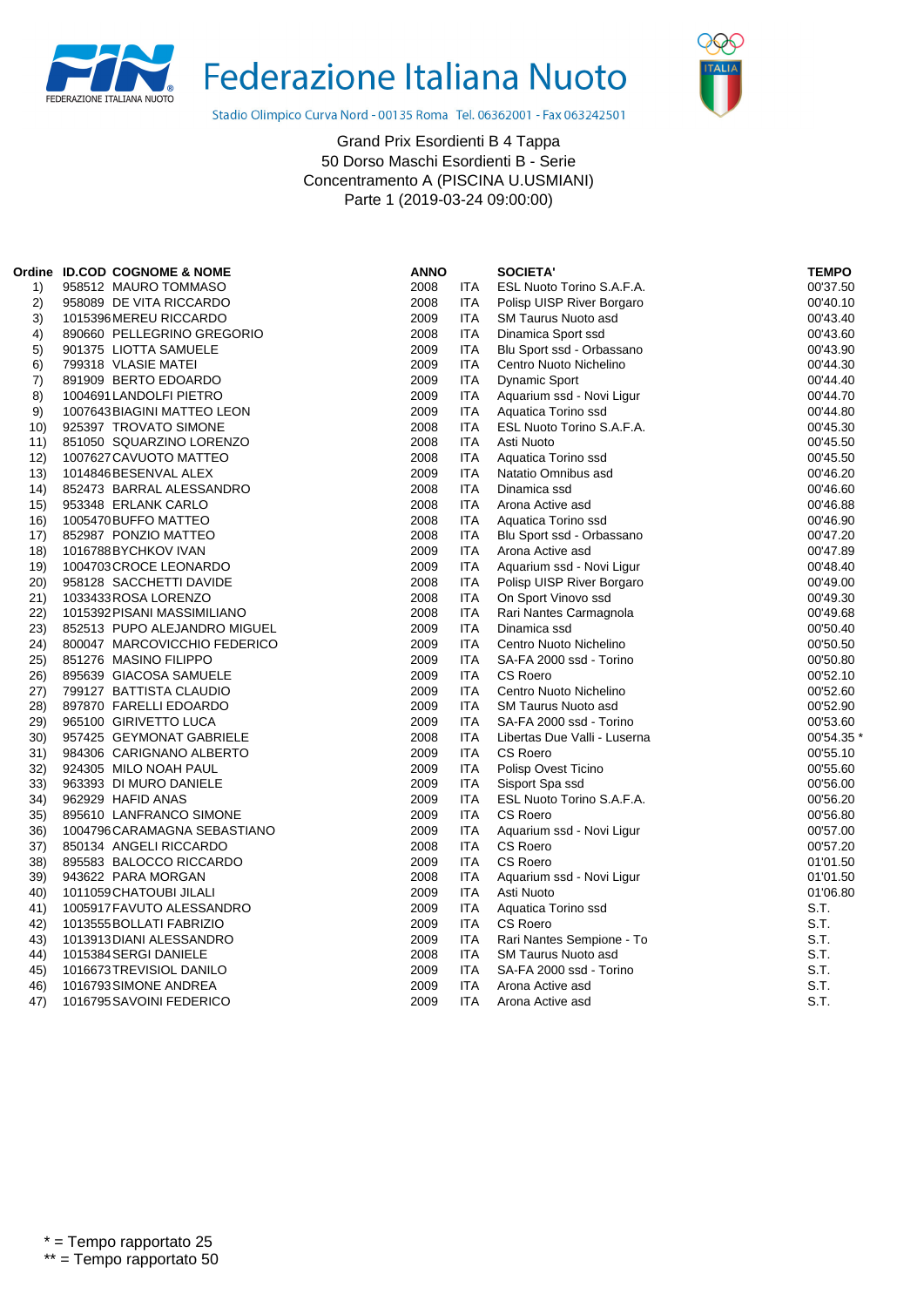



Stadio Olimpico Curva Nord - 00135 Roma Tel. 06362001 - Fax 063242501

|            | Ordine ID.COD COGNOME & NOME                  | <b>ANNO</b>  |                   | <b>SOCIETA'</b>                    | <b>TEMPO</b> |
|------------|-----------------------------------------------|--------------|-------------------|------------------------------------|--------------|
| 1)         | 890412 PONZIO ISABELLA                        | 2010         | <b>ITA</b>        | Centro Nuoto Nichelino             | 00'44.30     |
| 2)         | 965406 PINTIMALLI EGLE                        | 2010         | ITA               | Asti Nuoto                         | 00'49.20     |
| 3)         | 1006277 MO SARA                               | 2010         | <b>ITA</b>        | Blu Sport ssd - Orbassano          | 00'49.30     |
| 4)         | 1005828 MORETTI AURORA                        | 2010         | <b>ITA</b>        | Aquatica Torino ssd                | 00'50.81     |
| 5)         | 891971 SALERNO GRETA                          | 2010         | <b>ITA</b>        | <b>Dynamic Sport</b>               | 00'51.30     |
| 6)         | 891925 CASOLI ELISA                           | 2010         | ITA               | <b>Dynamic Sport</b>               | 00'51.30     |
| 7)         | 896149 MARENCO REBECCA                        | 2010         | <b>ITA</b>        | Dinamica ssd                       | 00'54.30     |
| 8)         | 925042 SBREGLIA SERENA                        | 2010         | <b>ITA</b>        | CS Roero                           | 00'54.40     |
| 9)         | 850749 OCCHETTO GIULIA                        | 2010         | <b>ITA</b>        | CS Roero                           | 00'55.40     |
| 10)        | 925686 CORDERO CAROLA                         | 2010         | ITA               | CS Roero                           | 00'59.80     |
| 11)        | 956774 CONTE SOFIA                            | 2010         | <b>ITA</b>        | Dinamica ssd                       | 01'01.40     |
| 12)        | 956778 MOREL CAMELIA                          | 2010         | ITA               | Dinamica ssd                       | 01'03.30     |
| (13)       | 920467 MAGGI ARIANNA                          | 2010         | ITA               | Sisport Spa ssd                    | 01'04.50     |
| 14)        | 896658 MONTALTO SOFIA                         | 2010         | ITA               | Dinamica ssd                       | S.T.         |
| 15)        | 896661 PETROLATI VITTORIA EMILIA              | 2010         | ITA               | Dinamica ssd                       | S.T.         |
| 16)        | 897868 DILIBERTO GIULIA                       | 2010         | <b>ITA</b>        | SM Taurus Nuoto asd                | S.T.         |
| 17)        | 900116 CRAVERI ALICE                          | 2010         | <b>ITA</b>        | <b>CS Roero</b>                    | S.T.         |
| 18)        | 904098 SACRIPANTI FRANCESCA MARIA             | 2010         | <b>ITA</b>        | Polisp UISP River Borgaro          | S.T.         |
| 19)        | 904118 GRIECO GIULIA                          | 2010         | <b>ITA</b>        | Polisp UISP River Borgaro          | S.T.         |
| 20)        | 904121 COCCO LAVINIA                          | 2010         | <b>ITA</b>        | Polisp UISP River Borgaro          | S.T.         |
| 21)        | 904129 ROCCI ADELE                            | 2010         | <b>ITA</b>        |                                    | S.T.         |
|            |                                               |              |                   | Polisp UISP River Borgaro          | S.T.         |
| 22)<br>23) | 904135 CARLETTI ELENA<br>924708 GERBI REBECCA | 2010<br>2010 | ITA<br><b>ITA</b> | Polisp UISP River Borgaro          | S.T.         |
|            | 920447 CECCHI CAROLA                          | 2010         | <b>ITA</b>        | Asti Nuoto                         | S.T.         |
| 24)<br>25) | 920459 GOGGIO SARA                            | 2010         | <b>ITA</b>        | Sisport Spa ssd<br>Sisport Spa ssd | S.T.         |
| 26)        | 785963 DE SIMONE ALESSIA                      | 2010         | ITA               | Centro Nuoto Nichelino             | S.T.         |
| (27)       | 795263 FORCINA ALESSIA                        | 2010         | <b>ITA</b>        | Centro Nuoto Nichelino             | S.T.         |
| 28)        | 795238 MAURA CECILIA                          | 2010         | ITA               | Centro Nuoto Nichelino             | S.T.         |
| 29)        | 798783 TROMBETTA EMMA                         | 2010         | <b>ITA</b>        | Centro Nuoto Nichelino             | S.T.         |
| 30)        | 800430 SICCARDI AURORA                        | 2010         | <b>ITA</b>        | Centro Nuoto Nichelino             | S.T.         |
| 31)        | 960685 SILVAGNI LISA                          | 2010         | <b>ITA</b>        | <b>Dynamic Sport</b>               | S.T.         |
| 32)        | 950855 CHECCO ALESSIA                         | 2010         | <b>ITA</b>        | Libertas Nuoto Chivasso            | S.T.         |
| 33)        | 959343 CARRARA EMMA                           | 2010         | <b>ITA</b>        | Dinamica Sport ssd                 | S.T.         |
| 34)        | 852512 DI PIETRO ALESSIA                      | 2010         | <b>ITA</b>        | Dinamica ssd                       | S.T.         |
| 35)        | 920481 PIERANTONIO SOPHIE MARIE               | 2010         | <b>ITA</b>        | Sisport Spa ssd                    | S.T.         |
| 36)        | 920555 CHIESA CECILIA                         | 2010         | <b>ITA</b>        | Dinamica ssd                       | S.T.         |
| 37)        | 890659 PAVONE SARA                            | 2010         | <b>ITA</b>        | Dinamica Sport ssd                 | S.T.         |
| 38)        | 890668 DE FRANCISCO BENEDETTA                 | 2010         | <b>ITA</b>        | Dinamica Sport ssd                 | S.T.         |
| 39)        | 890653 MIGLIORETTI CHIARA                     | 2010         | <b>ITA</b>        | Dinamica Sport ssd                 | S.T.         |
| 40)        | 891869 COGGIOLA ELENA                         | 2010         | <b>ITA</b>        | <b>Dynamic Sport</b>               | S.T.         |
| 41)        | 891853 ALBANO GIULIA                          | 2010         | <b>ITA</b>        | <b>Dynamic Sport</b>               | S.T.         |
| 42)        | 891894 SPRINCEANU JESSICA                     | 2010         | <b>ITA</b>        | <b>Dynamic Sport</b>               | S.T.         |
| 43)        | 891967 MELICAR CECILIA                        | 2010         | <b>ITA</b>        | <b>Dynamic Sport</b>               | S.T.         |
| 44)        | 894351 SERRA GIULIA                           | 2010         | <b>ITA</b>        | CS Roero                           | S.T.         |
| 45)        | 894416 NAPOLITANO CHIARA                      | 2010         | ITA               | CS Roero                           | S.T.         |
| 46)        | 895164 BOANO FRANCESCA                        | 2010         | ITA               | Asti Nuoto                         | S.T.         |
| 47)        | 965075 CORTESE SARA                           | 2010         | ITA               | <b>CS Roero</b>                    | S.T.         |
| 48)        | 965081 MENEGHETTI FRANCESCA                   | 2010         | <b>ITA</b>        | CS Roero                           | S.T.         |
| 49)        | 965079 CAVALLERO CAROLA                       | 2010         | ITA               | CS Roero                           | S.T.         |
| 50)        | 965107 SINISCALCHI BEATRICE                   | 2010         | ITA               | SA-FA 2000 ssd - Torino            | S.T.         |
| 51)        | 965104 POLITI GLORIA                          | 2010         | <b>ITA</b>        | SA-FA 2000 ssd - Torino            | S.T.         |
| 52)        | 965109 STELEA ALESSIA                         | 2010         | ITA               | SA-FA 2000 ssd - Torino            | S.T.         |
| 53)        | 965082 ODDENINO ELEONORA                      | 2010         | ITA               | <b>CS Roero</b>                    | S.T.         |
| 54)        | 965101 LANFRANCO VIOLA                        | 2010         | <b>ITA</b>        | SA-FA 2000 ssd - Torino            | S.T.         |
| 55)        | 965397 GAGINO GIULIA                          | 2010         | <b>ITA</b>        | Asti Nuoto                         | S.T.         |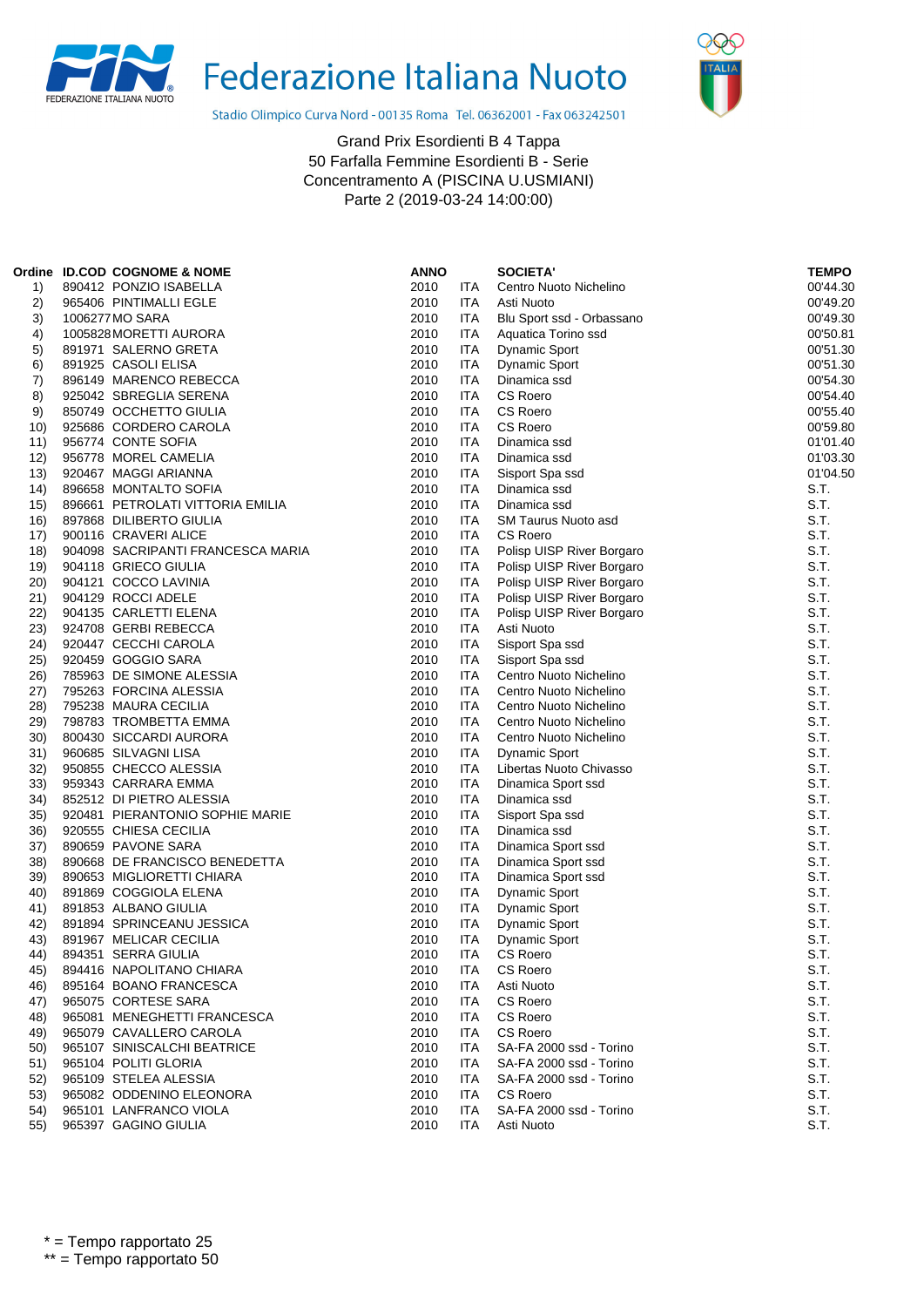



Stadio Olimpico Curva Nord - 00135 Roma Tel. 06362001 - Fax 063242501

|     | Ordine ID.COD COGNOME & NOME  | <b>ANNO</b> |            | <b>SOCIETA'</b>                  | <b>TEMPO</b> |
|-----|-------------------------------|-------------|------------|----------------------------------|--------------|
| 56) | 966512 MANNINI SERENA         | 2010        | <b>ITA</b> | Asti Nuoto                       | S.T.         |
| 57) | 966441 BORGO GIORGIA          | 2010        | <b>ITA</b> | Asti Nuoto                       | S.T.         |
| 58) | 966965 CHIEPPA ELENA          | 2010        | <b>ITA</b> | Dinamica ssd                     | S.T.         |
| 59) | 967839 NEFZI SUSANNA YASMINE  | 2010        | <b>ITA</b> | Polisp UISP River Borgaro        | S.T.         |
| 60) | 986155 DAMIANO LUDOVICA       | 2010        | <b>ITA</b> | Libertas Due Valli - Luserna     | S.T.         |
| 61) | 986174 ALLIAUD GIORGIA        | 2010        | <b>ITA</b> | Libertas Due Valli - Luserna     | S.T.         |
| 62) | 986166 JAHIER TERESA          | 2010        | <b>ITA</b> | Libertas Due Valli - Luserna     | S.T.         |
| 63) | 984717 GAMBA CAMILLA MARIA    | 2010        | <b>ITA</b> | Asti Nuoto                       | S.T.         |
| 64) | 984811 BARBARITO MATILDE      | 2010        | <b>ITA</b> | CS Roero                         | S.T.         |
| 65) | 1004702 VALLOSIO MARTINA      | 2010        | <b>ITA</b> | Aquarium ssd - Novi Ligur        | S.T.         |
| 66) | 1005465NEGRO SOFIA            | 2010        | <b>ITA</b> | Aquatica Torino ssd              | S.T.         |
| 67) | 1005876 XHAXHO CORINE         | 2010        | <b>ITA</b> | Aquatica Torino ssd              | S.T.         |
| 68) | 1007459 LAURANO VALENTINA     | 2010        | <b>ITA</b> | Sisport Spa ssd                  | S.T.         |
| 69) | 1009155 TIBOLDO BARDO' CAROLA | 2010        | <b>ITA</b> | <b>Dynamic Sport</b>             | S.T.         |
| 70) | 1009161 TURCOLIN GIADA        | 2010        | <b>ITA</b> | <b>Dynamic Sport</b>             | S.T.         |
| 71) | 1009645 RIVELLA GIULIA        | 2010        | <b>ITA</b> | Dinamica ssd                     | S.T.         |
| 72) | 1010970 SCIRE' AURORA         | 2010        | <b>ITA</b> | Libertas Nuoto Chivasso          | S.T.         |
| 73) | 1013113 BERGAMINI AURORA      | 2010        | <b>ITA</b> | Sisport Spa ssd                  | S.T.         |
| 74) | 1013155 MAIOLANI VITTORIA     | 2010        | <b>ITA</b> | Sisport Spa ssd                  | S.T.         |
| 75) | 1013157 PAIRONE EMMA          | 2010        | <b>ITA</b> | Sisport Spa ssd                  | S.T.         |
| 76) | 1013934 CAPUSSOTTI VITTORIA   | 2010        | <b>ITA</b> | Rari Nantes Sempione - To        | S.T.         |
| 77) | 1014686 MAZZOLA EMMA          | 2010        | <b>ITA</b> | Polisp UISP River Borgaro        | S.T.         |
| 78) | 1014842 DESANDRÉ CORINNE      | 2010        | <b>ITA</b> | Natatio Omnibus asd              | S.T.         |
| 79) | 1015264 BATTAGLIA GAIA        | 2010        | <b>ITA</b> | OASI Laura Vicuna - Rival        | S.T.         |
| 80) | 1015277 CESARANO GIULIA       | 2010        | <b>ITA</b> | <b>OASI Laura Vicuna - Rival</b> | S.T.         |
| 81) | 1015279 CIOBANU HERMINA       | 2010        | <b>ITA</b> | OASI Laura Vicuna - Rival        | S.T.         |
| 82) | 1015285 LEPRAI LUDOVICA       | 2010        | <b>ITA</b> | OASI Laura Vicuna - Rival        | S.T.         |
| 83) | 1015286 MALDI REBECCA         | 2010        | <b>ITA</b> | OASI Laura Vicuna - Rival        | S.T.         |
| 84) | 1015290 PRINETTO ILARIA       | 2010        | <b>ITA</b> | OASI Laura Vicuna - Rival        | S.T.         |
| 85) | 1015307 SCARPO GIADA          | 2010        | <b>ITA</b> | OASI Laura Vicuna - Rival        | S.T.         |
| 86) | 1016075 BUSSI STELLA          | 2010        | <b>ITA</b> | Rari Nantes Torino               | S.T.         |
| 87) | 1016078ZANOLETTI LUCIA        | 2010        | <b>ITA</b> | Rari Nantes Torino               | S.T.         |
| 88) | 1016080LITURCO SONIA          | 2010        | <b>ITA</b> | <b>Rari Nantes Torino</b>        | S.T.         |
| 89) | 1016151 ASTORINO ALESSIA      | 2010        | <b>ITA</b> | Rari Nantes Pianezza             | S.T.         |
| 90) | 1016154 DE GOBBI ARIANNA      | 2010        | <b>ITA</b> | Rari Nantes Pianezza             | S.T.         |
| 91) | 1016156 ROTUNNO LAVINIA       | 2010        | <b>ITA</b> | Rari Nantes Pianezza             | S.T.         |
| 92) | 1016158 SUPPO MATILDE         | 2010        | <b>ITA</b> | Rari Nantes Pianezza             | S.T.         |
| 93) | 1016681 MARTINA BEATRICE      | 2010        | <b>ITA</b> | SA-FA 2000 ssd - Torino          | S.T.         |
| 94) | 1016685 GOFFI ALICE           | 2010        | <b>ITA</b> | SA-FA 2000 ssd - Torino          | S.T.         |
| 95) | 1018923 DIALLO CORALINE       | 2010        | <b>ITA</b> | Polisp UISP River Borgaro        | S.T.         |
| 96) | 1019550IAQUINTO ESTER MONICA  | 2010        | <b>ITA</b> | Polisp UISP River Borgaro        | S.T.         |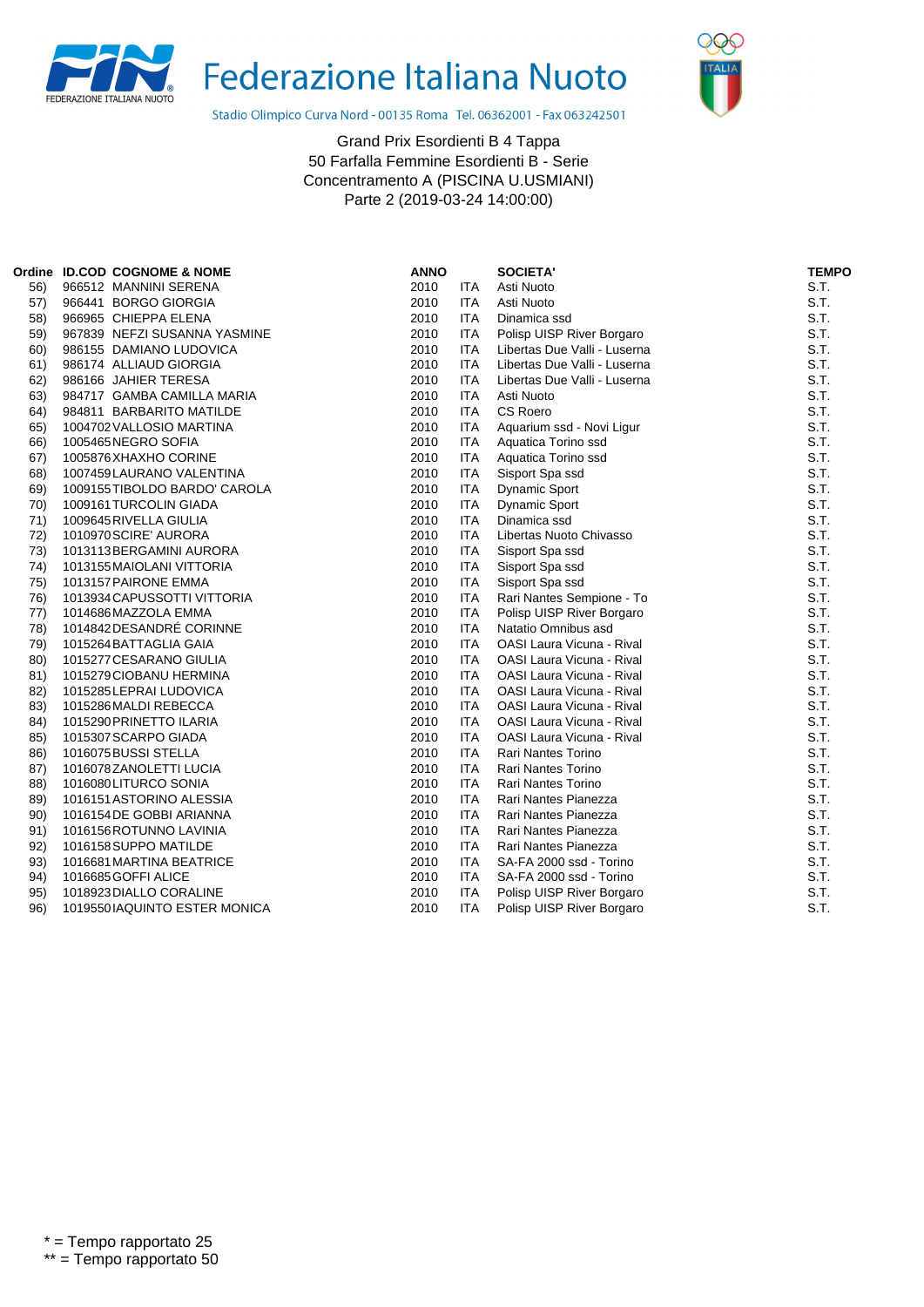



Stadio Olimpico Curva Nord - 00135 Roma Tel. 06362001 - Fax 063242501

|            | Ordine ID.COD COGNOME & NOME                    | <b>ANNO</b> |            | <b>SOCIETA'</b>                    | <b>TEMPO</b>         |
|------------|-------------------------------------------------|-------------|------------|------------------------------------|----------------------|
| 1)         | 961139 ONESTI JEESOO                            | 2009        | <b>ITA</b> | Rari Nantes Sempione - To          | 00'40.10             |
| 2)         | 960853 PALMERO CATERINA                         | 2009        | ITA        | Rari Nantes Pianezza               | 00'40.40             |
| 3)         | 891952 FILECCIA VIOLA                           | 2009        | ITA        | <b>Dynamic Sport</b>               | 00'40.60             |
| 4)         | 958143 FRASCIONE NOEMI                          | 2009        | ITA        | Polisp UISP River Borgaro          | 00'40.60             |
| 5)         | 848953 BUSO SABRINA                             | 2009        | ITA        | Polisp Ovest Ticino                | 00'40.70             |
| 6)         | 943017 DEBENEDETTI LUDOVICA                     | 2009        | ITA        | Aquarium ssd - Novi Ligur          | 00'40.70             |
| 7)         | 891886 SALERNO CHIARA                           | 2009        | ITA        | Dynamic Sport                      | 00'40.80             |
| 8)         | 846778 CURIONE BEATRICE                         | 2009        | ITA        | Libertas Nuoto Chivasso            | 00'41.60             |
| 9)         | 772595 MORBELLI LUDOVICA                        | 2009        | ITA        | Nuotatori Canavesani               | 00'41.60             |
| 10)        | 958114 RAISE GRETA                              | 2009        | <b>ITA</b> | Polisp UISP River Borgaro          | 00'41.70             |
| 11)        | 960852 IANNI PALARCHIO GIADA                    | 2009        | ITA        | Rari Nantes Pianezza               | 00'41.90             |
| 12)        | 852973 COLLACCHI GRETA MARIE                    | 2009        | <b>ITA</b> | Sisport Spa ssd                    | 00'42.48 *           |
| 13)        | 798851 CODREANU DELIA IOANA                     | 2009        | ITA        | Centro Nuoto Nichelino             | 00'42.60             |
| 14)        | 960850 D'ORIA MATILDA                           | 2009        | ITA        | Rari Nantes Pianezza               | 00'42.70             |
| 15)        | 960855 VASSALLO REBECCA                         | 2009        | <b>ITA</b> | Rari Nantes Pianezza               | 00'42.80             |
| 16)        | 960854 PUTIRI MARIA                             | 2009        | ITA        | Rari Nantes Pianezza               | 00'42.90             |
| 17)        | 958990 MARCON GIULIA                            | 2009        | ITA        | Rari Nantes Carmagnola             | 00'43.30             |
| 18)        | 851281 SEVERGNINI ALICE                         | 2009        | ITA        | SA-FA 2000 ssd - Torino            | 00'43.50             |
| 19)        | 954253 CALISE DESIRE'                           | 2009        | ITA        | <b>Dynamic Sport</b>               | 00'43.50             |
| 20)        | 961132 CIRANNA ATENA                            | 2009        | ITA        | Rari Nantes Sempione - To          | 00'43.80             |
| 21)        | 955987 MOLINO SOFIA                             | 2009        | ITA        | <b>OASI Laura Vicuna - Rival</b>   | 00'44.40             |
| 22)        | 844894 CANI FRANCESCA                           | 2009        | ITA        | Sisport Spa ssd                    | 00'45.00             |
| 23)        | 943014 ALBAN JIMENEZ NOEMI                      | 2009        | ITA        | Aquarium ssd - Novi Ligur          | 00'45.20             |
| (24)       | 960849 BONELLI ALICE                            | 2009        | ITA        | Rari Nantes Pianezza               | 00'45.60             |
| 25)        | 960851 DISCEPOLO SARA                           | 2009        | <b>ITA</b> | Rari Nantes Pianezza               | 00'45.90             |
| 26)        | 961137 MELONI SILVIA                            | 2009        | ITA        | Rari Nantes Sempione - To          | 00'46.10             |
| 27)        | 958109 CALLEGARO MICAL DALILA                   | 2009        | ITA        | Polisp UISP River Borgaro          | 00'46.20             |
| 28)        | 792652 AMORUSO MARTINA                          | 2009        | ITA        | Centro Nuoto Nichelino             | 00'46.20             |
| 29)        | 893305 INNOCENTI GRETA                          | 2009        | ITA        | Libertas Nuoto Chivasso            | 00'46.30             |
| 30)        | 865497 BORIO BENEDETTA                          | 2009        | <b>ITA</b> | Asti Nuoto                         | 00'46.50             |
| 31)        | 851900 BIASIBETTI AMELIA                        | 2009        | ITA        | Dynamic Sport                      | 00'46.90             |
| 32)        | 954305 FILIPPI ANNA                             | 2009        | ITA        | Sisport Spa ssd                    | 00'47.43 *           |
| 33)        | 954277 MANCONI GIULIA                           | 2009        | ITA        | <b>Dynamic Sport</b>               | 00'47.70             |
| 34)        | 799063 PAGANO LAURA STELLA                      | 2009        | ITA        | Sisport Spa ssd                    | 00'47.70             |
| 35)        | 950836 GIORDANO ANNALISA                        | 2009        | ITA        | CS Roero                           | 00'48.30             |
| 36)        | 904100 RUGGIERO CHIARA                          | 2009        | ITA        | Polisp UISP River Borgaro          | 00'48.50             |
| 37)        | 852995 CIRIGLIANO SHERINE                       | 2009        | ITA        | Sisport Spa ssd                    | 00'48.60             |
| 38)        | 1005820 GRATTAPAGLIA BEATRICE                   | 2009        | ITA        | Aquatica Torino ssd                | 00'48.60             |
| 39)        | 853670 DICOSTA GIORGIA                          | 2009        | ITA        | Centro Nuoto Nichelino             | 00'48.80             |
| 40)        | 960862 MACCO LISA                               | 2009        | ITA        | <b>Rari Nantes Torino</b>          | 00'48.80             |
| 41)        | 844897 CHIAMBERLANDO REBECCA                    | 2009        | <b>ITA</b> | Sisport Spa ssd                    | 00'48.80             |
| 42)        | 960860 CERESA STELLA                            | 2009        | ITA        | Rari Nantes Torino                 | 00'49.10             |
| 43)        | 891979 SENTA ALICE                              | 2009        | <b>ITA</b> | <b>Dynamic Sport</b>               | 00'49.60             |
| 44)        | 961136 MARRA SVEVA                              | 2009        | <b>ITA</b> | Rari Nantes Sempione - To          | 00'49.70             |
| 45)        | 844902 MIGNONE ALESSIA AGNESE                   | 2009        | <b>ITA</b> | Sisport Spa ssd                    | 00'49.75 *           |
|            | 843937 GALLO SELVA GIULIA                       | 2009        | ITA        | <b>Dynamic Sport</b>               |                      |
| 46)<br>47) | 955993 RULLO FRANCESCA                          | 2009        | <b>ITA</b> | OASI Laura Vicuna - Rival          | 00'49.80<br>00'49.80 |
|            |                                                 | 2009        | <b>ITA</b> |                                    |                      |
| 48)        | 960864 MIELE GRETA<br>896139 FATU MARIA LUCIANA | 2009        | <b>ITA</b> | Rari Nantes Torino<br>Dinamica ssd | 00'50.10<br>00'50.10 |
| 49)        |                                                 |             |            | Rari Nantes Sempione - To          |                      |
| 50)        | 961134 MARRA REBECCA<br>957859 LASORSA BEATRICE | 2009        | <b>ITA</b> | Polisp UISP River Borgaro          | 00'50.30             |
| 51)        | 799118 ROMEO LETIZIA ANNA                       | 2009        | ITA        |                                    | 00'50.59 *           |
| 52)        |                                                 | 2009        | <b>ITA</b> | Centro Nuoto Nichelino             | 00'50.80             |
| 53)        | 900109 ALOIA SERENA                             | 2009        | <b>ITA</b> | <b>CS Roero</b>                    | 00'50.90             |
| 54)        | 904102 VALFRE' DI BONZO MATILDE                 | 2009        | ITA        | Polisp UISP River Borgaro          | 00'50.90             |
| 55)        | 865496 PENNELLA SOFIA                           | 2009        | ITA        | CS Roero                           | 00'51.30             |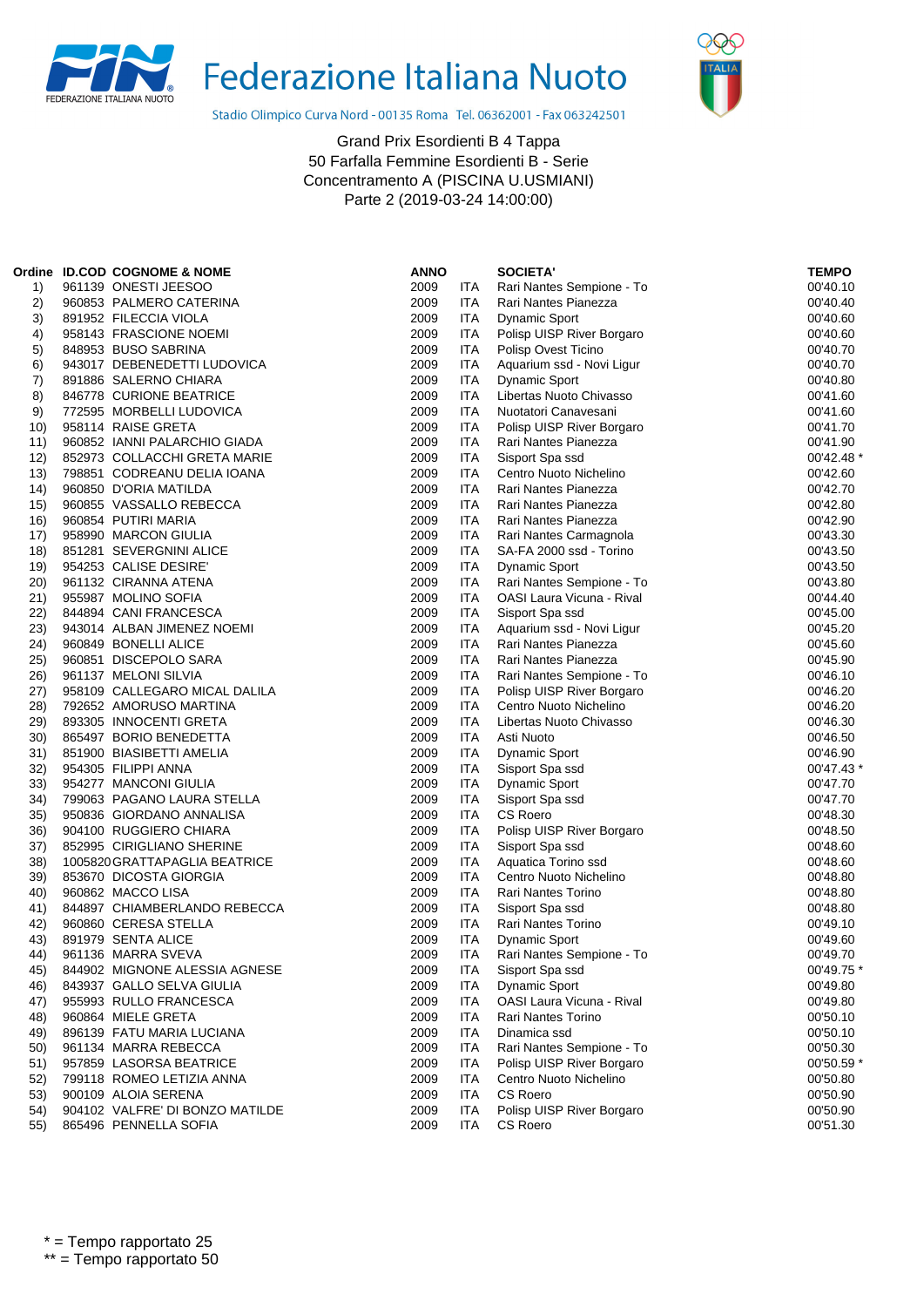



Stadio Olimpico Curva Nord - 00135 Roma Tel. 06362001 - Fax 063242501

|              | Ordine ID.COD COGNOME & NOME                          | <b>ANNO</b>  |                          | <b>SOCIETA'</b>                          | <b>TEMPO</b> |
|--------------|-------------------------------------------------------|--------------|--------------------------|------------------------------------------|--------------|
| 56)          | 897862 DILIBERTO CHIARA                               | 2009         | ITA                      | SM Taurus Nuoto asd                      | 00'51.30     |
| 57)          | 843873 BALTIERI CHIARA                                | 2009         | ITA                      | Dynamic Sport                            | 00'51.40     |
| 58)          | 904082 CAVAGNA REBECCA                                | 2009         | ITA                      | Polisp UISP River Borgaro                | 00'51.40     |
| 59)          | 943630 SALVANESCHI ANNA GIULIA                        | 2009         | ITA                      | Aquarium ssd - Novi Ligur                | 00'51.50     |
| 60)          | 962978 ANDRIES EMMA NICOLE                            | 2009         | ITA                      | Rari Nantes Sempione - To                | 00'51.70     |
| 61)          | 957863 SCATTONE ANGELICA                              | 2009         | ITA                      | Polisp UISP River Borgaro                | 00'51.70     |
| 62)          | 943015 BRAINI MARTINA                                 | 2009         | ITA                      | Aquarium ssd - Novi Ligur                | 00'51.79     |
| 63)          | 957861 LA ROCCA AZZURRA                               | 2009         | ITA                      | Polisp UISP River Borgaro                | 00'52.60     |
| 64)          | 959002 PAUTASSO NICOLE                                | 2009         | ITA                      | Rari Nantes Carmagnola                   | 00'52.90     |
| 65)          | 1005472 BOLOGNESI CHIARA                              | 2009         | <b>ITA</b>               | Aquatica Torino ssd                      | 00'52.98     |
| 66)          | 897856 BUONAIUTO REBECCA                              | 2009         | ITA                      | <b>SM Taurus Nuoto asd</b>               | 00'53.70     |
| 67)          | 952670 PERONI LINDA                                   | 2009         | ITA                      | Arona Active asd                         | 00'53.99     |
| 68)          | 961130 BALBO ALESSIA                                  | 2009         | ITA                      | Rari Nantes Sempione - To                | 00'54.60     |
| 69)          | 896146 LATELLA ALICE                                  | 2009         | ITA                      | Dinamica ssd                             | 00'55.10     |
| 70)          | 922236 GHISAURA MARTA                                 | 2009         | ITA                      | <b>SM Taurus Nuoto asd</b>               | 00'55.20     |
| 71)          | 1005479 BOSCHI GINEVRA                                | 2009         | <b>ITA</b>               | Aquatica Torino ssd                      | 00'55.27     |
| 72)          | 921795 VAUDETTI ADELE                                 | 2009         | ITA                      | Sisport Spa ssd                          | 00'55.40     |
| 73)          | 850786 VOERZIO SOFIA                                  | 2009         | ITA                      | CS Roero                                 | 00'56.10     |
| 74)          | 850785 ROAGNA ARIANNA                                 | 2009         | ITA                      | CS Roero                                 | 00'56.30     |
| 75)          | 954353 SINIGAGLIA FRANCESCA                           | 2009         | ITA                      | <b>Dynamic Sport</b>                     | 00'56.30     |
| 76)          | 1004711 BUSSALINO MARIA VITTORIA                      | 2009         | ITA                      | Aquarium ssd - Novi Ligur                | 00'56.60     |
| 77)          | 953405 BOGGIANI GIORGIA                               | 2009         | ITA                      | SA-FA 2000 ssd - Torino                  | 00'57.10     |
| 78)          | 955985 GIORGIO MATILDE                                | 2009         | ITA                      | OASI Laura Vicuna - Rival                | 00'57.30     |
| 79)          | 904088 CIARDULLI FRANCESCA                            | 2009         | ITA                      | Polisp UISP River Borgaro                | 00'57.50     |
| 80)          | 904114 SELLA SARA                                     | 2009         | ITA                      | Polisp UISP River Borgaro                | 00'58.00     |
| 81)          | 892806 PICUCCIO GIORGIA                               | 2009         | <b>ITA</b>               | Libertas Nuoto Chivasso                  | 00'58.60     |
| 82)          | 896143 BONELLI LIVIA                                  | 2009         | <b>ITA</b>               | Dinamica ssd                             | 00'59.20     |
| 83)          | 852982 MINERVINI GIADA                                | 2009         | ITA                      | Polisp UISP River Borgaro                | 00'59.30     |
| 84)          | 904065 MARIDORT EMMA                                  | 2009         | ITA                      | Polisp UISP River Borgaro                | 00'59.30     |
| 85)          | 904104 MIDULLA ARIANNA                                | 2009         | <b>ITA</b>               | Polisp UISP River Borgaro                | 00'59.60     |
| 86)          | 920475 PAONESSA SARA                                  | 2009         | ITA                      | Sisport Spa ssd                          | 00'59.90     |
| 87)          | 904091 GARIO GINEVRA                                  | 2009         | ITA                      | Polisp UISP River Borgaro                | 00'59.90     |
| 88)          | 895641 LEONE LUCREZIA                                 | 2009         | <b>ITA</b>               | CS Roero                                 | 00'59.91 *   |
| 89)          | 954358 TOPPAN VALENTINA                               | 2009         | ITA                      | Dynamic Sport                            | 01'00.20     |
| 90)          | 904097 PILLONI LETIZIA                                | 2009         | <b>ITA</b>               | Polisp UISP River Borgaro                | 01'01.20     |
| 91)          | 962970 BONAFINI GINEVRA                               | 2009         | ITA                      | Dinamica ssd                             | 01'02.00     |
| 92)          | 958070 WILSON EMMA                                    | 2009         | ITA                      | Polisp UISP River Borgaro                | 01'06.36 *   |
| 93)          | 927053 SEVERINI IRENE                                 | 2009         | ITA                      | OASI Laura Vicuna - Rival                | S.T.         |
| 94)          | 901379 SPATRISANO LUDOVICA ELVIRA                     | 2009         | <b>ITA</b>               | Blu Sport ssd - Orbassano                | S.T.         |
| 95)          | 901769 ALLARA ANNACHIARA                              | 2009         | ITA                      | Asti Nuoto                               | S.T.         |
| 96)          | 904083 SCATTAGLIA STELLA MAI PHUONG                   | 2009         | ITA                      | Polisp UISP River Borgaro                | S.T.         |
| 97)          | 789847 PALADINO AURORA                                | 2009         | <b>ITA</b>               | Centro Nuoto Nichelino                   | S.T.         |
| 98)          | 943626 RAME ARIANNA                                   | 2009         | <b>ITA</b>               | Aquarium ssd - Novi Ligur                | S.T.         |
| 99)          | 943627 BIANCHI MAYA                                   | 2009         | ITA                      | Aguarium ssd - Novi Ligur                | S.T.         |
| 100)         | 943631 VACCARI LISA                                   | 2009         | <b>ITA</b>               | Aquarium ssd - Novi Ligur                | S.T.         |
| 101)         | 954350 PERONE SILVIA                                  | 2009         | ITA                      | Dynamic Sport                            | S.T.         |
| 102)         | 956765 GIACOMELLI BIANCA ALICE                        | 2009         | <b>ITA</b>               | Dinamica ssd                             | S.T.         |
| 103)         | 958985 DEMASI AURORA                                  | 2009         | <b>ITA</b>               | Rari Nantes Carmagnola                   | S.T.         |
| 104)         | 958986 GRELLA ALESSIA                                 | 2009         | <b>ITA</b>               | Rari Nantes Carmagnola                   | S.T.         |
| 105)         | 959004 PIOVANO CLOE                                   | 2009         | <b>ITA</b>               | Rari Nantes Carmagnola                   | S.T.         |
| 106)         | 958085 GUARNIERI SARA                                 | 2009         | <b>ITA</b>               | Polisp UISP River Borgaro                | S.T.         |
| 107)         | 959577 GUSELLA LEILA                                  | 2009         | <b>ITA</b>               | Team Valle d'Aosta asd                   | S.T.         |
| 108)<br>109) | 890650 DIGILIO CAMILLA BEATRICE<br>890658 BRUNO NOEMI | 2009<br>2009 | <b>ITA</b><br><b>ITA</b> | Dinamica Sport ssd<br>Dinamica Sport ssd | S.T.<br>S.T. |
|              | 890662 PETRILLO SILVIA                                | 2009         | <b>ITA</b>               |                                          | S.T.         |
| 110)<br>111) | 890673 RIGHETTI MARTINA                               | 2009         | <b>ITA</b>               | Dinamica Sport ssd<br>Dinamica Sport ssd | S.T.         |
|              |                                                       |              |                          |                                          |              |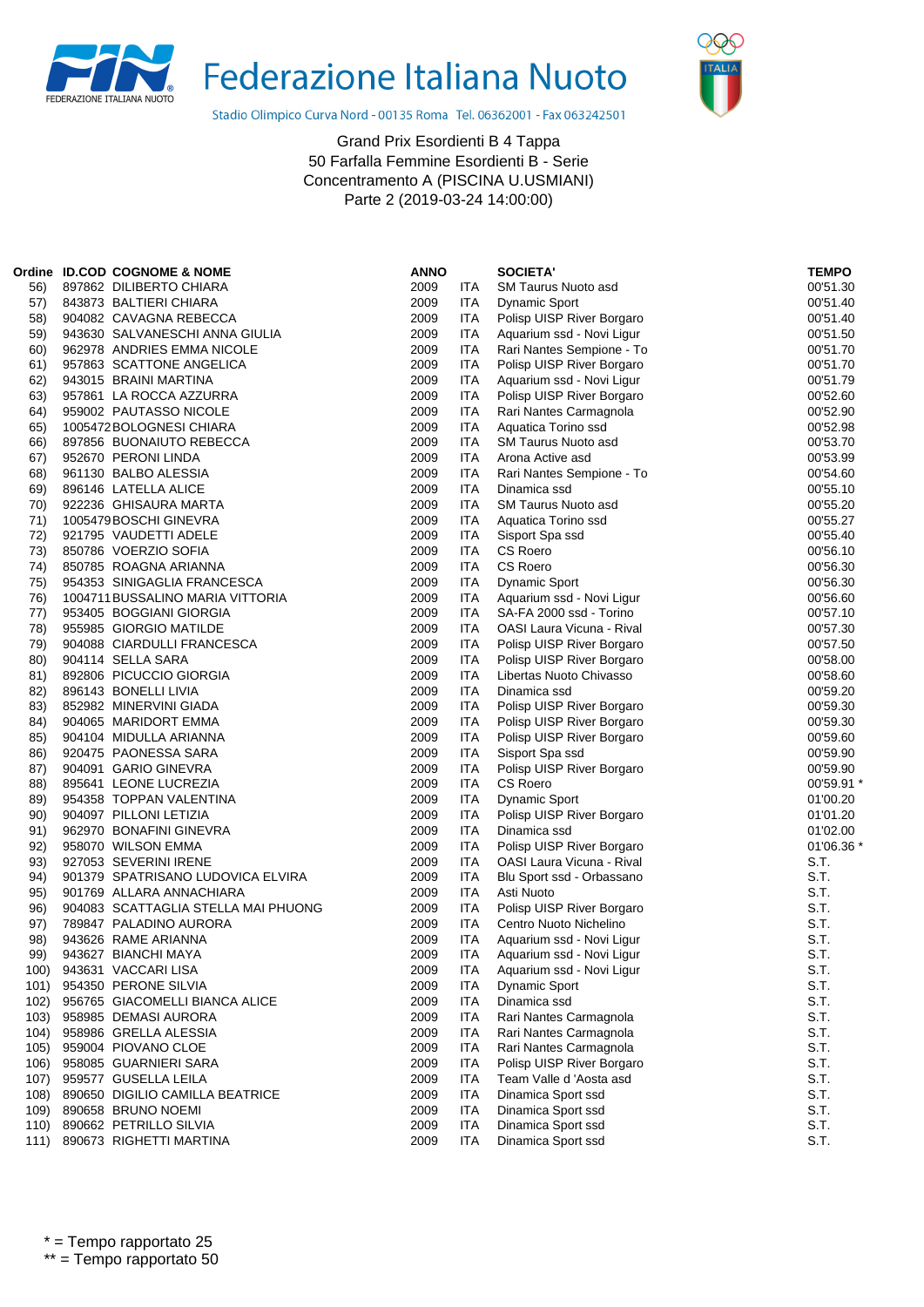



Stadio Olimpico Curva Nord - 00135 Roma Tel. 06362001 - Fax 063242501

|      | Ordine ID.COD COGNOME & NOME      | <b>ANNO</b> |            | <b>SOCIETA'</b>                  | <b>TEMPO</b> |
|------|-----------------------------------|-------------|------------|----------------------------------|--------------|
| 112) | 890666 BONFITTO GIULIA            | 2009        | <b>ITA</b> | Dinamica Sport ssd               | S.T.         |
| 113) | 895170 ROMANA GIADA               | 2009        | <b>ITA</b> | Asti Nuoto                       | S.T.         |
| 114) | 895574 POPPA CECILIA              | 2009        | ITA        | Asti Nuoto                       | S.T.         |
| 115) | 895638 FUMERO MATILDE             | 2009        | ITA        | CS Roero                         | S.T.         |
| 116) | 895642 MARCHETTI AURORA           | 2009        | ITA        | CS Roero                         | S.T.         |
| 117) | 895640 GUERRINI REBECCA           | 2009        | ITA        | CS Roero                         | S.T.         |
| 118) | 895648 PANSA CARLOTTA             | 2009        | <b>ITA</b> | CS Roero                         | S.T.         |
| 119) | 895652 ODDO GIULIA FRANCESCA      | 2009        | ITA        | CS Roero                         | S.T.         |
| 120) | 965110 CECCHETTINI ELENA          | 2009        | ITA        | SA-FA 2000 ssd - Torino          | S.T.         |
| 121) | 978699 DI PUORTO CHIARA           | 2009        | ITA        | Dinamica ssd                     | S.T.         |
| 122) | 1007625 BETTASSA SOFIA            | 2009        | ITA        | Aquatica Torino ssd              | S.T.         |
| 123) | 1010813 VARAVALLO MARIA FRANCESCA | 2009        | ITA        | Polisp Ovest Ticino              | S.T.         |
| 124) | 1013186 SOCCIO ELISABETTA         | 2009        | ITA        | Sisport Spa ssd                  | S.T.         |
| 125) | 1014087 CAMOSSO REBECCA           | 2009        | ITA        | Nuotatori Canavesani             | S.T.         |
| 126) | 1014857 MUKERJEE TEA              | 2009        | ITA        | Polisp UISP River Borgaro        | S.T.         |
| 127) | 1015292 RUSSO GAIA                | 2009        | <b>ITA</b> | <b>OASI Laura Vicuna - Rival</b> | S.T.         |
| 128) | 1015408 OCANA LAURA               | 2009        | ITA        | SM Taurus Nuoto asd              | S.T.         |
| 129) | 1015515 SAETTI EMILY              | 2009        | ITA        | CS Roero                         | S.T.         |
| 130) | 1019752 BALBONI DALILA            | 2009        | ITA        | Polisp UISP River Borgaro        | S.T.         |
| 131) | 1021849 SIANO FRANCESCA           | 2009        | <b>ITA</b> | Dinamica Sport ssd               | S.T.         |
| 132) | 1029948 AMBROSINO CHIARA          | 2009        | ITA        | On Sport Vinovo ssd              | S.T.         |
|      |                                   |             |            |                                  |              |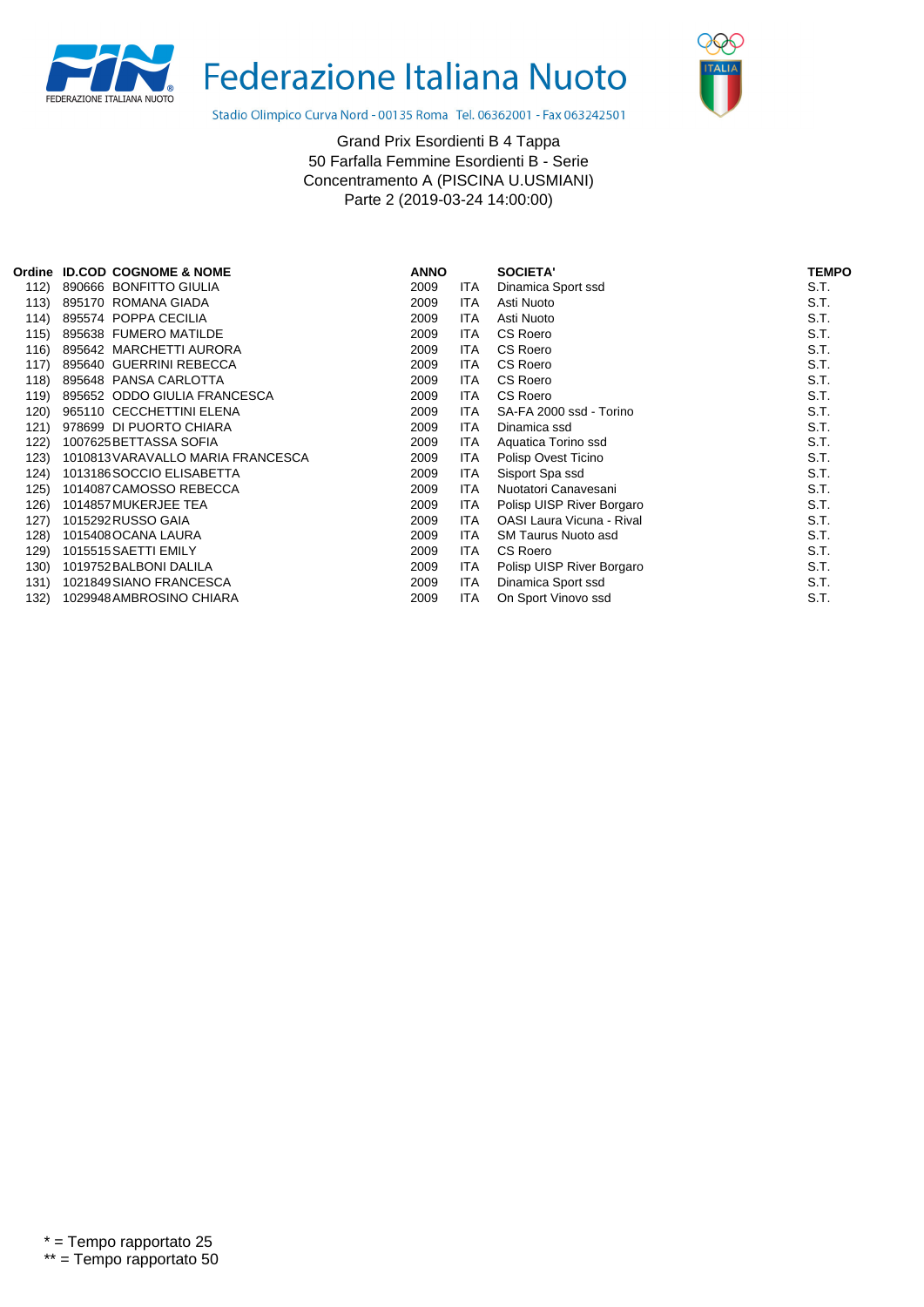



Stadio Olimpico Curva Nord - 00135 Roma Tel. 06362001 - Fax 063242501

| Ordine | <b>ID.COD COGNOME &amp; NOME</b>    | <b>ANNO</b> |            | <b>SOCIETA'</b>            | <b>TEMPO</b> |
|--------|-------------------------------------|-------------|------------|----------------------------|--------------|
| 1)     | 891952 FILECCIA VIOLA               | 2009        | ITA        | <b>Dynamic Sport</b>       | 01'32.40     |
| 2)     | 950836 GIORDANO ANNALISA            | 2009        | <b>ITA</b> | CS Roero                   | 01'36.50     |
| 3)     | 853670 DICOSTA GIORGIA              | 2009        | ITA        | Centro Nuoto Nichelino     | 01'38.00     |
| 4)     | 958074 SPRINGOLO BEATRICE           | 2009        | ITA        | Polisp UISP River Borgaro  | 01'40.60     |
| 5)     | 772595 MORBELLI LUDOVICA            | 2009        | ITA        | Nuotatori Canavesani       | 01'41.30     |
| 6)     | 960849 BONELLI ALICE                | 2009        | ITA        | Rari Nantes Pianezza       | 01'46.30     |
| 7)     | 958110 MANCINO ANNA                 | 2009        | <b>ITA</b> | Polisp UISP River Borgaro  | 01'51.90     |
| 8)     | 958985 DEMASI AURORA                | 2009        | ITA        | Rari Nantes Carmagnola     | 01'52.50     |
| 9)     | 904100 RUGGIERO CHIARA              | 2009        | ITA        | Polisp UISP River Borgaro  | 01'52.50     |
| 10)    | 950528 VEZA ERSELDA                 | 2009        | ITA        | SM Taurus Nuoto asd        | 01'54.40     |
| 11)    | 852982 MINERVINI GIADA              | 2009        | ITA        | Polisp UISP River Borgaro  | 01'54.97     |
| 12)    | 959004 PIOVANO CLOE                 | 2009        | ITA        | Rari Nantes Carmagnola     | 01'56.10     |
| 13)    | 920555 CHIESA CECILIA               | 2010        | ITA        | Dinamica ssd               | 01'56.20     |
| 14)    | 957861 LA ROCCA AZZURRA             | 2009        | ITA        | Polisp UISP River Borgaro  | 01'56.30     |
| 15)    | 904082 CAVAGNA REBECCA              | 2009        | ITA        | Polisp UISP River Borgaro  | 01'56.60     |
| 16)    | 904065 MARIDORT EMMA                | 2009        | ITA        | Polisp UISP River Borgaro  | 01'56.80     |
| 17)    | 904114 SELLA SARA                   | 2009        | ITA        | Polisp UISP River Borgaro  | 01'56.90     |
| 18)    | 957859 LASORSA BEATRICE             | 2009        | ITA        | Polisp UISP River Borgaro  | 01'57.25 *   |
| 19)    | 953338 PAIELLI RACHELE              | 2009        | ITA        | Arona Active asd           | 01'58.87     |
| 20)    | 1015386 SCORDO BENEDETTA            | 2010        | <b>ITA</b> | Rari Nantes Carmagnola     | 02'00.20     |
| 21)    | 890662 PETRILLO SILVIA              | 2009        | <b>ITA</b> | Dinamica Sport ssd         | 02'00.60     |
| 22)    | 920475 PAONESSA SARA                | 2009        | <b>ITA</b> | Sisport Spa ssd            | 02'01.50     |
| 23)    | 1015389 MODENA GIADA                | 2009        | ITA        | <b>SM Taurus Nuoto asd</b> | 02'01.70     |
| 24)    | 1010970 SCIRE' AURORA               | 2010        | ITA        | Libertas Nuoto Chivasso    | 02'04.80     |
| 25)    | 966441 BORGO GIORGIA                | 2010        | ITA        | Asti Nuoto                 | 02'05.60     |
| 26)    | 958087 ZEDDA VIRGINIA               | 2009        | <b>ITA</b> | Polisp UISP River Borgaro  | 02'08.10     |
| 27)    | 931947 PALUMBO CAMILLA              | 2010        | ITA        | Asti Nuoto                 | 02'08.20     |
| 28)    | 1021849 SIANO FRANCESCA             | 2009        | ITA        | Dinamica Sport ssd         | 02'08.30     |
| 29)    | 895166 ELEZI AJRIS                  | 2009        | ITA        | Asti Nuoto                 | 02'09.10     |
| 30)    | 965397 GAGINO GIULIA                | 2010        | ITA        | Asti Nuoto                 | 02'09.70     |
| 31)    | 904083 SCATTAGLIA STELLA MAI PHUONG | 2009        | <b>ITA</b> | Polisp UISP River Borgaro  | 02'16.10     |
| 32)    | 904097 PILLONI LETIZIA              | 2009        | <b>ITA</b> | Polisp UISP River Borgaro  | 02'16.90     |
| 33)    | 1009645 RIVELLA GIULIA              | 2010        | ITA        | Dinamica ssd               | 02'18.60     |
| 34)    | 897875 PERTOSA GINEVRA              | 2010        | ITA        | <b>SM Taurus Nuoto asd</b> | S.T.         |
| 35)    | 927053 SEVERINI IRENE               | 2009        | ITA        | OASI Laura Vicuna - Rival  | S.T.         |
| 36)    | 900109 ALOIA SERENA                 | 2009        | ITA        | CS Roero                   | S.T.         |
| 37)    | 904098 SACRIPANTI FRANCESCA MARIA   | 2010        | ITA        | Polisp UISP River Borgaro  | S.T.         |
| 38)    | 904118 GRIECO GIULIA                | 2010        | ITA        | Polisp UISP River Borgaro  | S.T.         |
| 39)    | 904121 COCCO LAVINIA                | 2010        | <b>ITA</b> | Polisp UISP River Borgaro  | S.T.         |
| 40)    | 904129 ROCCI ADELE                  | 2010        | <b>ITA</b> | Polisp UISP River Borgaro  | S.T.         |
| 41)    | 904135 CARLETTI ELENA               | 2010        | <b>ITA</b> | Polisp UISP River Borgaro  | S.T.         |
| 42)    | 920447 CECCHI CAROLA                | 2010        | ITA        | Sisport Spa ssd            | S.T.         |
| 43)    | 800430 SICCARDI AURORA              | 2010        | ITA        | Centro Nuoto Nichelino     | S.T.         |
| 44)    | 960685 SILVAGNI LISA                | 2010        | ITA        | <b>Dynamic Sport</b>       | S.T.         |
| 45)    | 954350 PERONE SILVIA                | 2009        | ITA        | Dynamic Sport              | S.T.         |
| 46)    | 954358 TOPPAN VALENTINA             | 2009        | <b>ITA</b> | <b>Dynamic Sport</b>       | S.T.         |
| 47)    | 956545 ABATE ALICE                  | 2010        | <b>ITA</b> | Team Valle d 'Aosta asd    | S.T.         |
| 48)    | 959002 PAUTASSO NICOLE              | 2009        | ITA        | Rari Nantes Carmagnola     | S.T.         |
| 49)    | 958118 CHIARA MATILDE               | 2009        | <b>ITA</b> | Polisp UISP River Borgaro  | S.T.         |
| 50)    | 958120 BORETTO VIOLA                | 2009        | ITA        | Polisp UISP River Borgaro  | S.T.         |
| 51)    | 959343 CARRARA EMMA                 | 2010        | <b>ITA</b> | Dinamica Sport ssd         | S.T.         |
| 52)    | 960852 IANNI PALARCHIO GIADA        | 2009        | <b>ITA</b> | Rari Nantes Pianezza       | S.T.         |
| 53)    | 852995 CIRIGLIANO SHERINE           | 2009        | <b>ITA</b> | Sisport Spa ssd            | S.T.         |
| 54)    | 850749 OCCHETTO GIULIA              | 2010        | ITA        | CS Roero                   | S.T.         |
| 55)    | 865497 BORIO BENEDETTA              | 2009        | <b>ITA</b> | Asti Nuoto                 | S.T.         |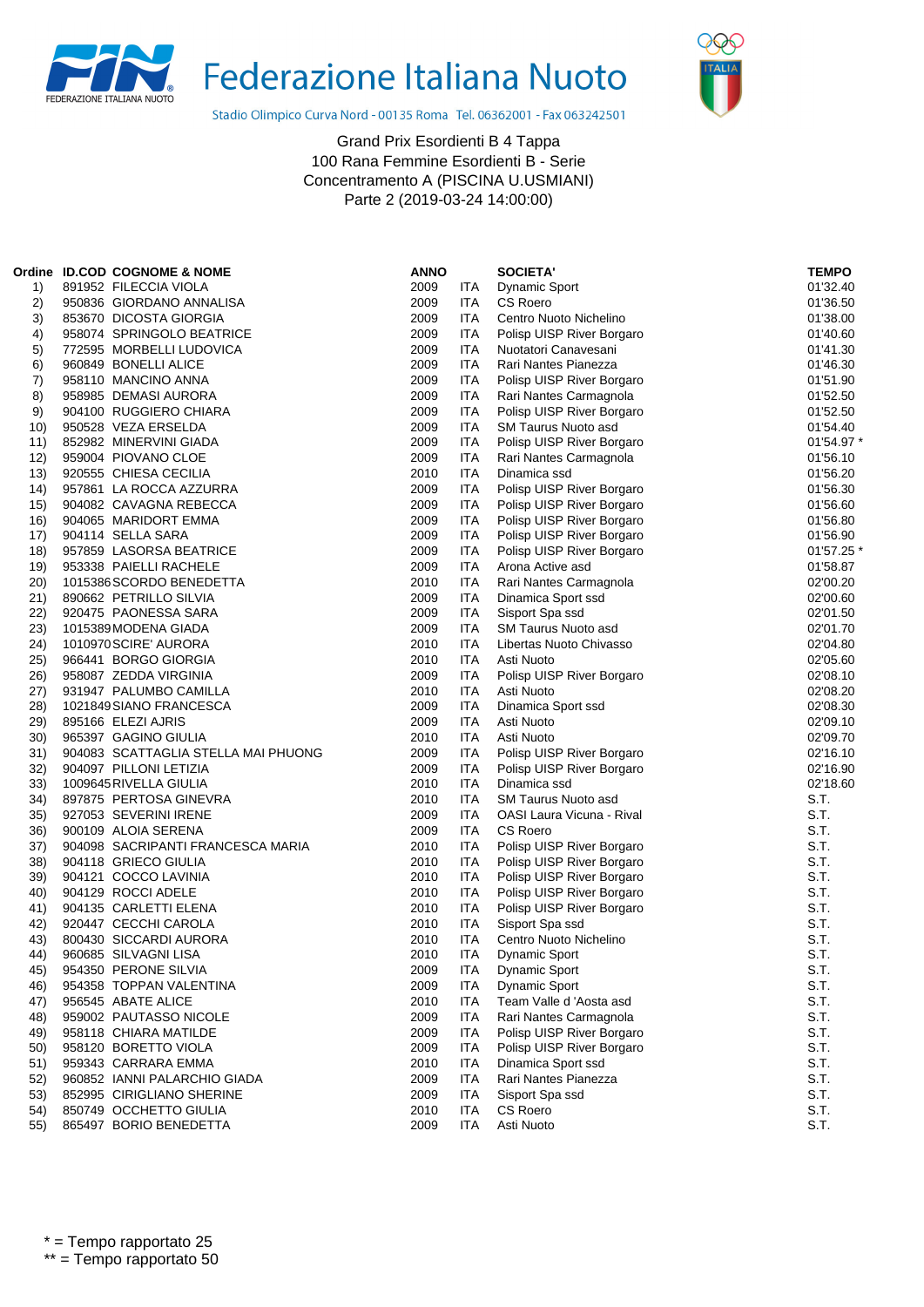



Stadio Olimpico Curva Nord - 00135 Roma Tel. 06362001 - Fax 063242501

|     | Ordine ID.COD COGNOME & NOME    | <b>ANNO</b> |            | <b>SOCIETA'</b>                  | <b>TEMPO</b> |
|-----|---------------------------------|-------------|------------|----------------------------------|--------------|
| 56) | 920481 PIERANTONIO SOPHIE MARIE | 2010        | <b>ITA</b> | Sisport Spa ssd                  | S.T.         |
| 57) | 890653 MIGLIORETTI CHIARA       | 2010        | <b>ITA</b> | Dinamica Sport ssd               | S.T.         |
| 58) | 891925 CASOLI ELISA             | 2010        | <b>ITA</b> | <b>Dynamic Sport</b>             | S.T.         |
| 59) | 965075 CORTESE SARA             | 2010        | <b>ITA</b> | <b>CS Roero</b>                  | S.T.         |
| 60) | 965107 SINISCALCHI BEATRICE     | 2010        | <b>ITA</b> | SA-FA 2000 ssd - Torino          | S.T.         |
| 61) | 965403 THOUX CELESTE            | 2010        | <b>ITA</b> | Asti Nuoto                       | S.T.         |
| 62) | 966449 FASSIO MARTINA           | 2010        | <b>ITA</b> | Asti Nuoto                       | S.T.         |
| 63) | 967839 NEFZI SUSANNA YASMINE    | 2010        | <b>ITA</b> | Polisp UISP River Borgaro        | S.T.         |
| 64) | 984811 BARBARITO MATILDE        | 2010        | <b>ITA</b> | CS Roero                         | S.T.         |
| 65) | 994023 SPIRIDON DENISE          | 2010        | <b>ITA</b> | ESL Nuoto Torino S.A.F.A.        | S.T.         |
| 66) | 1005831 GIACHINO EMMA LAURA     | 2010        | <b>ITA</b> | Aquatica Torino ssd              | S.T.         |
| 67) | 1007459 LAURANO VALENTINA       | 2010        | <b>ITA</b> | Sisport Spa ssd                  | S.T.         |
| 68) | 1009161 TURCOLIN GIADA          | 2010        | <b>ITA</b> | Dynamic Sport                    | S.T.         |
| 69) | 1013155 MAIOLANI VITTORIA       | 2010        | <b>ITA</b> | Sisport Spa ssd                  | S.T.         |
| 70) | 1014686 MAZZOLA EMMA            | 2010        | <b>ITA</b> | Polisp UISP River Borgaro        | S.T.         |
| 71) | 1014857 MUKERJEE TEA            | 2009        | <b>ITA</b> | Polisp UISP River Borgaro        | S.T.         |
| 72) | 1015264 BATTAGLIA GAIA          | 2010        | <b>ITA</b> | <b>OASI Laura Vicuna - Rival</b> | S.T.         |
| 73) | 1015277 CESARANO GIULIA         | 2010        | <b>ITA</b> | OASI Laura Vicuna - Rival        | S.T.         |
| 74) | 1015286 MALDI REBECCA           | 2010        | <b>ITA</b> | OASI Laura Vicuna - Rival        | S.T.         |
| 75) | 1015292 RUSSO GAIA              | 2009        | <b>ITA</b> | <b>OASI Laura Vicuna - Rival</b> | S.T.         |
| 76) | 1015307 SCARPO GIADA            | 2010        | <b>ITA</b> | <b>OASI Laura Vicuna - Rival</b> | S.T.         |
| 77) | 1015515 SAETTI EMILY            | 2009        | <b>ITA</b> | CS Roero                         | S.T.         |
| 78) | 1016154 DE GOBBI ARIANNA        | 2010        | <b>ITA</b> | Rari Nantes Pianezza             | S.T.         |
| 79) | 1018066 BRUNO FRANCO ARIANNA    | 2009        | <b>ITA</b> | Libertas Due Valli - Luserna     | S.T.         |
| 80) | 1018897 RISOTTINO ELENA         | 2010        | <b>ITA</b> | Polisp UISP River Borgaro        | S.T.         |
| 81) | 1019518 SAMA' BENEDETTA         | 2010        | <b>ITA</b> | Polisp UISP River Borgaro        | S.T.         |
| 82) | 1019550IAQUINTO ESTER MONICA    | 2010        | <b>ITA</b> | Polisp UISP River Borgaro        | S.T.         |
| 83) | 1019741 RICCARDI FRIDA          | 2010        | <b>ITA</b> | Polisp UISP River Borgaro        | S.T.         |
| 84) | 1019756 SIMONE LISA GLORIA      | 2010        | <b>ITA</b> | Polisp UISP River Borgaro        | S.T.         |
| 85) | 1033455 TASINATO GIULIA         | 2009        | <b>ITA</b> | On Sport Vinovo ssd              | S.T.         |
| 86) | 1034317 AIMAR MARTINA           | 2009        | <b>ITA</b> | <b>UISP Pinerolo Nuoto</b>       | S.T.         |
| 87) | 1034319 ENRICO GIULIA           | 2009        | <b>ITA</b> | <b>UISP Pinerolo Nuoto</b>       | S.T.         |
| 88) | 1034321 FALCO SARA              | 2009        | <b>ITA</b> | UISP Pinerolo Nuoto              | S.T.         |
| 89) | 1034344 TOSCO AGNESE            | 2009        | <b>ITA</b> | <b>UISP Pinerolo Nuoto</b>       | S.T.         |
| 90) | 1034345 VINCON SARA             | 2009        | <b>ITA</b> | <b>UISP Pinerolo Nuoto</b>       | S.T.         |
| 91) | 1044496 RASERO FEDERICA         | 2009        | <b>ITA</b> | Polisp UISP River Borgaro        | S.T.         |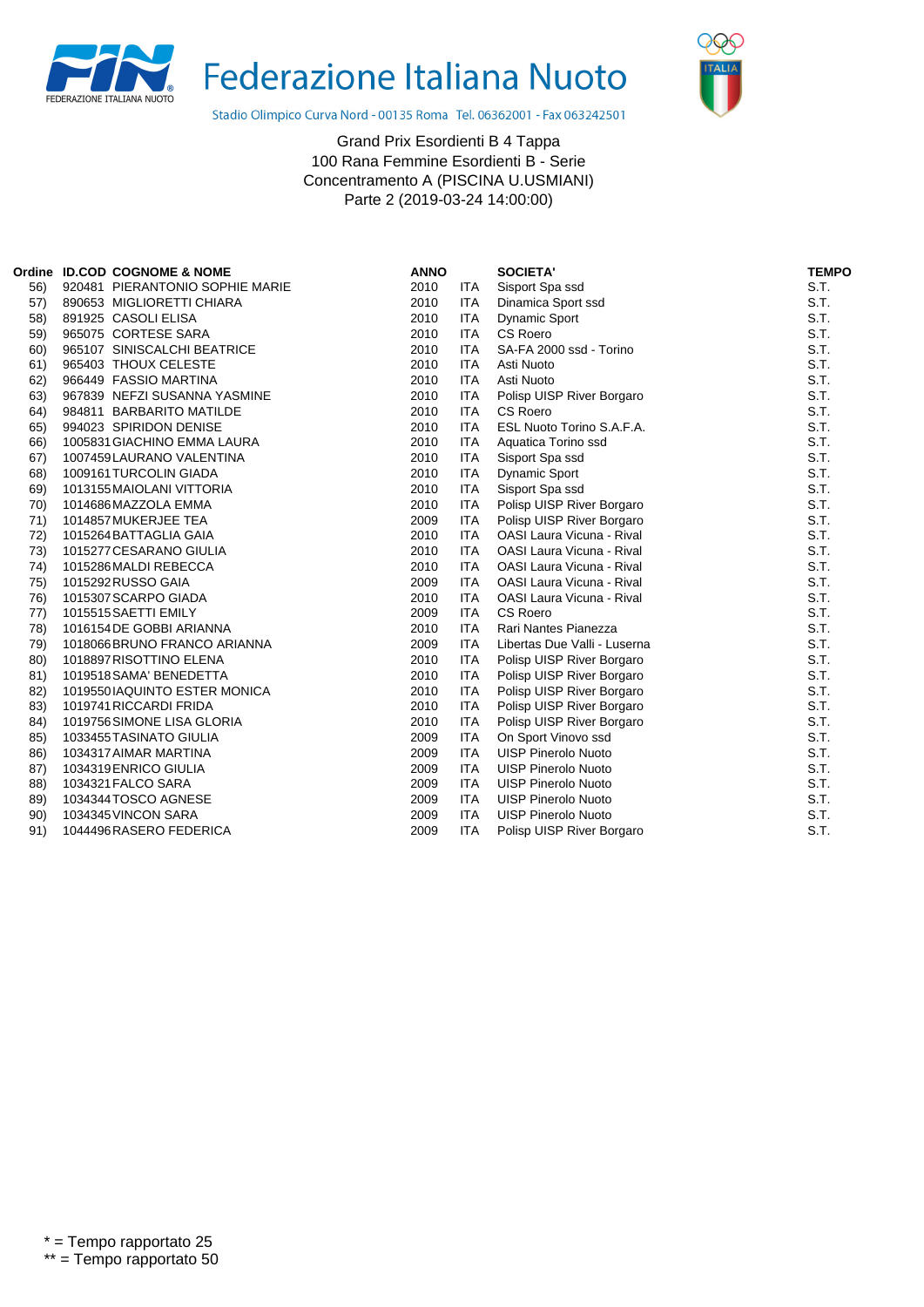



Stadio Olimpico Curva Nord - 00135 Roma Tel. 06362001 - Fax 063242501

|      | Ordine ID.COD COGNOME & NOME      | <b>ANNO</b> |            | <b>SOCIETA'</b>           | <b>TEMPO</b> |
|------|-----------------------------------|-------------|------------|---------------------------|--------------|
| 1)   | 848953 BUSO SABRINA               | 2009        | ITA        | Polisp Ovest Ticino       | 02'56.54 *   |
| 2)   | 958143 FRASCIONE NOEMI            | 2009        | ITA        | Polisp UISP River Borgaro | 03'12.90 *   |
| 3)   | 957863 SCATTONE ANGELICA          | 2009        | <b>ITA</b> | Polisp UISP River Borgaro | 03'21.87 *   |
| 4)   | 897856 BUONAIUTO REBECCA          | 2009        | <b>ITA</b> | SM Taurus Nuoto asd       | S.T.         |
| 5)   | 897862 DILIBERTO CHIARA           | 2009        | <b>ITA</b> | SM Taurus Nuoto asd       | S.T.         |
| 6)   | 901379 SPATRISANO LUDOVICA ELVIRA | 2009        | <b>ITA</b> | Blu Sport ssd - Orbassano | S.T.         |
| 7)   | 904088 CIARDULLI FRANCESCA        | 2009        | ITA        | Polisp UISP River Borgaro | S.T.         |
| 8)   | 904091 GARIO GINEVRA              | 2009        | <b>ITA</b> | Polisp UISP River Borgaro | S.T.         |
| 9)   | 904102 VALFRE' DI BONZO MATILDE   | 2009        | <b>ITA</b> | Polisp UISP River Borgaro | S.T.         |
| 10)  | 904104 MIDULLA ARIANNA            | 2009        | <b>ITA</b> | Polisp UISP River Borgaro | S.T.         |
| 11)  | 921795 VAUDETTI ADELE             | 2009        | <b>ITA</b> | Sisport Spa ssd           | S.T.         |
| 12)  | 922236 GHISAURA MARTA             | 2009        | <b>ITA</b> | SM Taurus Nuoto asd       | S.T.         |
| 13)  | 799063 PAGANO LAURA STELLA        | 2009        | ITA        | Sisport Spa ssd           | S.T.         |
| (14) | 943626 RAME ARIANNA               | 2009        | <b>ITA</b> | Aquarium ssd - Novi Ligur | S.T.         |
| 15)  | 943627 BIANCHI MAYA               | 2009        | <b>ITA</b> | Aquarium ssd - Novi Ligur | S.T.         |
| 16)  | 943631 VACCARI LISA               | 2009        | <b>ITA</b> | Aquarium ssd - Novi Ligur | S.T.         |
| 17)  | 943630 SALVANESCHI ANNA GIULIA    | 2009        | <b>ITA</b> | Aquarium ssd - Novi Ligur | S.T.         |
| 18)  | 943017 DEBENEDETTI LUDOVICA       | 2009        | ITA        | Aquarium ssd - Novi Ligur | S.T.         |
| 19)  | 943014 ALBAN JIMENEZ NOEMI        | 2009        | ITA        | Aquarium ssd - Novi Ligur | S.T.         |
| 20)  | 960860 CERESA STELLA              | 2009        | <b>ITA</b> | Rari Nantes Torino        | S.T.         |
| 21)  | 960862 MACCO LISA                 | 2009        | <b>ITA</b> | Rari Nantes Torino        | S.T.         |
| 22)  | 960864 MIELE GRETA                | 2009        | <b>ITA</b> | Rari Nantes Torino        | S.T.         |
| 23)  | 843873 BALTIERI CHIARA            | 2009        | ITA        | <b>Dynamic Sport</b>      | S.T.         |
| 24)  | 950528 VEZA ERSELDA               | 2009        | <b>ITA</b> | SM Taurus Nuoto asd       | S.T.         |
| 25)  | 954253 CALISE DESIRE'             | 2009        | <b>ITA</b> | <b>Dynamic Sport</b>      | S.T.         |
| 26)  | 954277 MANCONI GIULIA             | 2009        | ITA        | <b>Dynamic Sport</b>      | S.T.         |
| 27)  | 954305 FILIPPI ANNA               | 2009        | <b>ITA</b> | Sisport Spa ssd           | S.T.         |
| 28)  | 955987 MOLINO SOFIA               | 2009        | <b>ITA</b> | OASI Laura Vicuna - Rival | S.T.         |
| 29)  | 958109 CALLEGARO MICAL DALILA     | 2009        | ITA        | Polisp UISP River Borgaro | S.T.         |
| 30)  | 958114 RAISE GRETA                | 2009        | <b>ITA</b> | Polisp UISP River Borgaro | S.T.         |
| 31)  | 958133 FISSORE GIORGIA            | 2009        | ITA        | Polisp UISP River Borgaro | S.T.         |
| 32)  | 844902 MIGNONE ALESSIA AGNESE     | 2009        | ITA        | Sisport Spa ssd           | S.T.         |
| 33)  | 844894 CANI FRANCESCA             | 2009        | ITA        | Sisport Spa ssd           | S.T.         |
| 34)  | 844897 CHIAMBERLANDO REBECCA      | 2009        | <b>ITA</b> | Sisport Spa ssd           | S.T.         |
| 35)  | 851900 BIASIBETTI AMELIA          | 2009        | <b>ITA</b> | <b>Dynamic Sport</b>      | S.T.         |
| 36)  | 852973 COLLACCHI GRETA MARIE      | 2009        | <b>ITA</b> | Sisport Spa ssd           | S.T.         |
| 37)  | 846778 CURIONE BEATRICE           | 2009        | ITA        | Libertas Nuoto Chivasso   | S.T.         |
| 38)  | 891886 SALERNO CHIARA             | 2009        | ITA        | <b>Dynamic Sport</b>      | S.T.         |
| 39)  | 895638 FUMERO MATILDE             | 2009        | <b>ITA</b> | CS Roero                  | S.T.         |
| 40)  | 895642 MARCHETTI AURORA           | 2009        | <b>ITA</b> | CS Roero                  | S.T.         |
| 41)  | 895640 GUERRINI REBECCA           | 2009        | <b>ITA</b> | CS Roero                  | S.T.         |
| 42)  | 895641 LEONE LUCREZIA             | 2009        | <b>ITA</b> | CS Roero                  | S.T.         |
| 43)  | 895648 PANSA CARLOTTA             | 2009        | <b>ITA</b> | CS Roero                  | S.T.         |
| 44)  | 895652 ODDO GIULIA FRANCESCA      | 2009        | <b>ITA</b> | <b>CS Roero</b>           | S.T.         |
| 45)  | 896146 LATELLA ALICE              | 2009        | ITA        | Dinamica ssd              | S.T.         |
| 46)  | 1004795 PEGORARO MICHELLE         | 2009        | <b>ITA</b> | Aquarium ssd - Novi Ligur | S.T.         |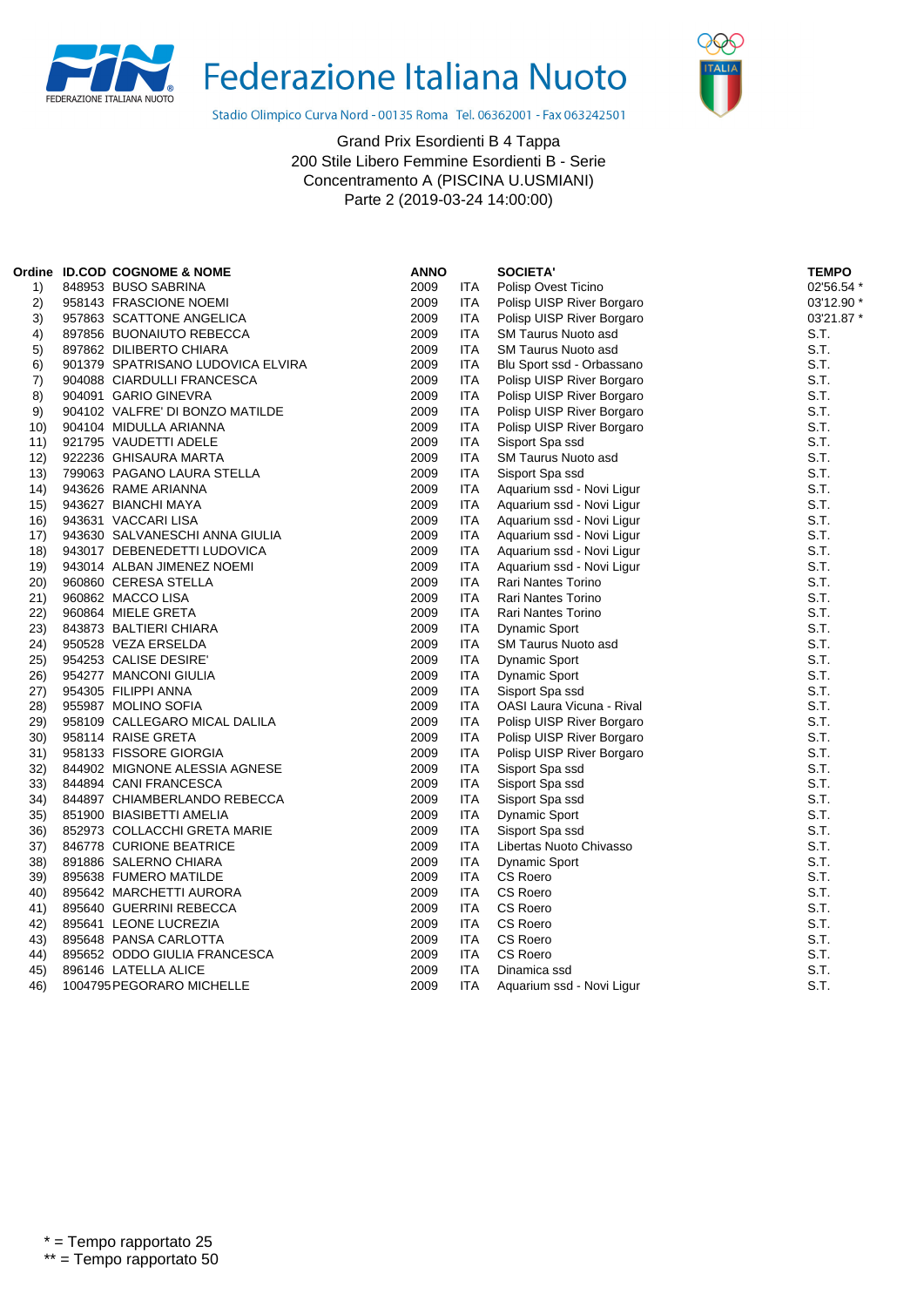



Stadio Olimpico Curva Nord - 00135 Roma Tel. 06362001 - Fax 063242501

| Ordine | <b>ID.COD COGNOME &amp; NOME</b> | <b>ANNO</b> |            | <b>SOCIETA'</b>                  | <b>TEMPO</b> |
|--------|----------------------------------|-------------|------------|----------------------------------|--------------|
| 1)     | 798851 CODREANU DELIA IOANA      | 2009        | ITA        | Centro Nuoto Nichelino           | 01'22.90     |
| 2)     | 959577 GUSELLA LEILA             | 2009        | ITA        | Team Valle d 'Aosta asd          | 01'23.50     |
| 3)     | 960853 PALMERO CATERINA          | 2009        | ITA        | Rari Nantes Pianezza             | 01'24.20     |
| 4)     | 943015 BRAINI MARTINA            | 2009        | ITA        | Aquarium ssd - Novi Ligur        | 01'24.80     |
| 5)     | 792652 AMORUSO MARTINA           | 2009        | ITA        | Centro Nuoto Nichelino           | 01'27.20     |
| 6)     | 958990 MARCON GIULIA             | 2009        | ITA        | Rari Nantes Carmagnola           | 01'27.80     |
| 7)     | 958986 GRELLA ALESSIA            | 2009        | ITA        | Rari Nantes Carmagnola           | 01'28.10     |
| 8)     | 955309 CORRADIN GIULIA           | 2009        | ITA        | Aosta Nuoto                      | 01'31.40     |
| 9)     | 852512 DI PIETRO ALESSIA         | 2010        | ITA        | Dinamica ssd                     | 01'31.90     |
| 10)    | 892806 PICUCCIO GIORGIA          | 2009        | ITA        | Libertas Nuoto Chivasso          | 01'32.70     |
| 11)    | 965110 CECCHETTINI ELENA         | 2009        | ITA        | SA-FA 2000 ssd - Torino          | 01'32.80     |
| 12)    | 843937 GALLO SELVA GIULIA        | 2009        | ITA        | <b>Dynamic Sport</b>             | 01'33.10     |
| (13)   | 1014842 DESANDRÉ CORINNE         | 2010        | ITA        | Natatio Omnibus asd              | 01'33.80     |
| 14)    | 891979 SENTA ALICE               | 2009        | <b>ITA</b> | <b>Dynamic Sport</b>             | 01'33.80     |
| 15)    | 1016080LITURCO SONIA             | 2010        | ITA        | Rari Nantes Torino               | 01'34.10     |
| 16)    | 960855 VASSALLO REBECCA          | 2009        | ITA        | Rari Nantes Pianezza             | 01'34.20     |
| 17)    | 865496 PENNELLA SOFIA            | 2009        | ITA        | CS Roero                         | 01'34.40     |
| 18)    | 893305 INNOCENTI GRETA           | 2009        | ITA        | Libertas Nuoto Chivasso          | 01'35.10     |
| 19)    | 961139 ONESTI JEESOO             | 2009        | <b>ITA</b> | Rari Nantes Sempione - To        | 01'35.50     |
| 20)    | 960850 D'ORIA MATILDA            | 2009        | ITA        | Rari Nantes Pianezza             | 01'35.70     |
| 21)    | 851281 SEVERGNINI ALICE          | 2009        | <b>ITA</b> | SA-FA 2000 ssd - Torino          | 01'35.80     |
| 22)    | 1004702 VALLOSIO MARTINA         | 2010        | <b>ITA</b> | Aquarium ssd - Novi Ligur        | 01'36.30     |
| 23)    | 891869 COGGIOLA ELENA            | 2010        | <b>ITA</b> | <b>Dynamic Sport</b>             | 01'37.30     |
| 24)    | 954360 ZACCHI SARA               | 2009        | <b>ITA</b> | <b>Dynamic Sport</b>             | 01'39.20     |
| 25)    | 961136 MARRA SVEVA               | 2009        | ITA        | Rari Nantes Sempione - To        | 01'39.80     |
| 26)    | 960854 PUTIRI MARIA              | 2009        | ITA        | Rari Nantes Pianezza             | 01'40.20     |
| 27)    | 850786 VOERZIO SOFIA             | 2009        | <b>ITA</b> | CS Roero                         | 01'40.60     |
| 28)    | 961130 BALBO ALESSIA             | 2009        | <b>ITA</b> | Rari Nantes Sempione - To        | 01'41.70     |
| 29)    | 955993 RULLO FRANCESCA           | 2009        | ITA        | OASI Laura Vicuna - Rival        | 01'42.80     |
| 30)    | 896139 FATU MARIA LUCIANA        | 2009        | ITA        | Dinamica ssd                     | 01'43.70     |
| 31)    | 961134 MARRA REBECCA             | 2009        | ITA        | Rari Nantes Sempione - To        | 01'44.80     |
| 32)    | 895574 POPPA CECILIA             | 2009        | ITA        | Asti Nuoto                       | 01'45.60     |
| 33)    | 891894 SPRINCEANU JESSICA        | 2010        | ITA        | <b>Dynamic Sport</b>             | 01'45.70     |
| 34)    | 891853 ALBANO GIULIA             | 2010        | ITA        | Dynamic Sport                    | 01'46.30     |
| 35)    | 850785 ROAGNA ARIANNA            | 2009        | <b>ITA</b> | <b>CS Roero</b>                  | 01'46.30     |
| 36)    | 955985 GIORGIO MATILDE           | 2009        | ITA        | <b>OASI Laura Vicuna - Rival</b> | 01'48.80     |
| 37)    | 962970 BONAFINI GINEVRA          | 2009        | ITA        | Dinamica ssd                     | 01'50.20     |
| 38)    | 950855 CHECCO ALESSIA            | 2010        | ITA        | Libertas Nuoto Chivasso          | 01'50.50     |
| 39)    | 954353 SINIGAGLIA FRANCESCA      | 2009        | ITA        | <b>Dynamic Sport</b>             | 01'50.60     |
| 40)    | 1015394 PECCOLO GAIA             | 2009        | <b>ITA</b> | SM Taurus Nuoto asd              | 01'53.40     |
| 41)    | 1013113 BERGAMINI AURORA         | 2010        | <b>ITA</b> | Sisport Spa ssd                  | 02'08.40     |
| 42)    | 897859 CHINTEMI FRANCESCA ANNA   | 2009        | ITA        | SM Taurus Nuoto asd              | S.T.         |
| 43)    | 897868 DILIBERTO GIULIA          | 2010        | ITA        | <b>SM Taurus Nuoto asd</b>       | S.T.         |
| 44)    | 897875 PERTOSA GINEVRA           | 2010        | <b>ITA</b> | SM Taurus Nuoto asd              | S.T.         |
| 45)    | 900116 CRAVERI ALICE             | 2010        | ITA        | CS Roero                         | S.T.         |
| 46)    | 901742 SECCI CHIARA              | 2009        | ITA        | Asti Nuoto                       | S.T.         |
| 47)    | 901769 ALLARA ANNACHIARA         | 2009        | <b>ITA</b> | Asti Nuoto                       | S.T.         |
| 48)    | 920467 MAGGI ARIANNA             | 2010        | ITA        | Sisport Spa ssd                  | S.T.         |
| 49)    | 920459 GOGGIO SARA               | 2010        | <b>ITA</b> | Sisport Spa ssd                  | S.T.         |
| 50)    | 925042 SBREGLIA SERENA           | 2010        | <b>ITA</b> | <b>CS Roero</b>                  | S.T.         |
| 51)    | 922238 REGGIO CLARA              | 2010        | ITA        | SM Taurus Nuoto asd              | S.T.         |
| 52)    | 925686 CORDERO CAROLA            | 2010        | <b>ITA</b> | CS Roero                         | S.T.         |
| 53)    | 795263 FORCINA ALESSIA           | 2010        | ITA        | Centro Nuoto Nichelino           | S.T.         |
| 54)    | 799118 ROMEO LETIZIA ANNA        | 2009        | <b>ITA</b> | Centro Nuoto Nichelino           | S.T.         |
| 55)    | 931947 PALUMBO CAMILLA           | 2010        | <b>ITA</b> | Asti Nuoto                       | S.T.         |
|        |                                  |             |            |                                  |              |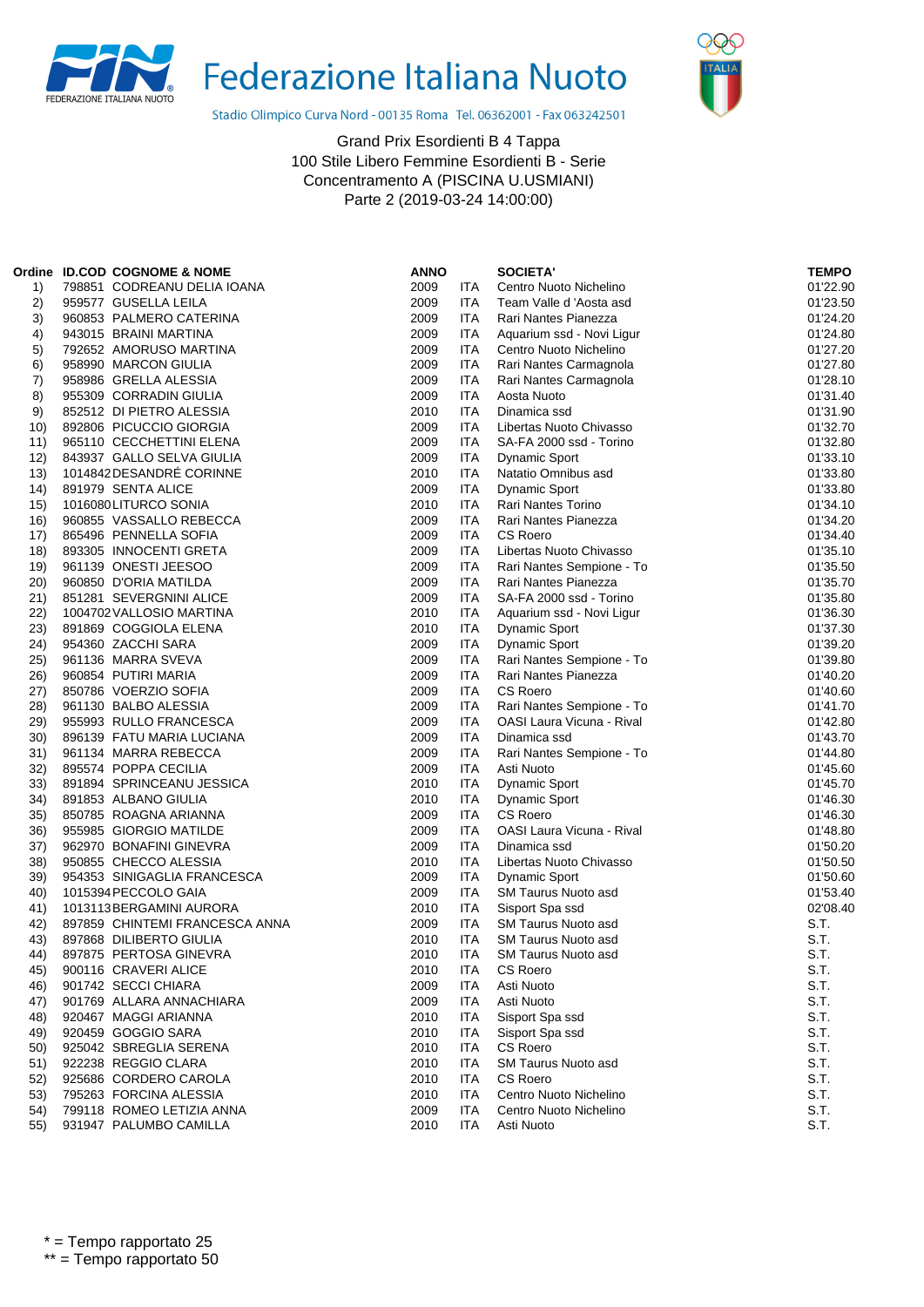



Stadio Olimpico Curva Nord - 00135 Roma Tel. 06362001 - Fax 063242501

|      | Ordine ID.COD COGNOME & NOME      | <b>ANNO</b> |            | <b>SOCIETA'</b>                  | <b>TEMPO</b> |
|------|-----------------------------------|-------------|------------|----------------------------------|--------------|
| 56)  | 932856 PICELLI ELENA              | 2010        | ITA.       | <b>CS Roero</b>                  | S.T.         |
| 57)  | 960851 DISCEPOLO SARA             | 2009        | <b>ITA</b> | Rari Nantes Pianezza             | S.T.         |
| 58)  | 956545 ABATE ALICE                | 2010        | <b>ITA</b> | Team Valle d 'Aosta asd          | S.T.         |
| 59)  | 956778 MOREL CAMELIA              | 2010        | ITA        | Dinamica ssd                     | S.T.         |
| 60)  | 956765 GIACOMELLI BIANCA ALICE    | 2009        | ITA        | Dinamica ssd                     | S.T.         |
| 61)  | 956774 CONTE SOFIA                | 2010        | ITA        | Dinamica ssd                     | S.T.         |
| 62)  | 961137 MELONI SILVIA              | 2009        | ITA.       | Rari Nantes Sempione - To        | S.T.         |
| 63)  | 961132 CIRANNA ATENA              | 2009        | ITA        | Rari Nantes Sempione - To        | S.T.         |
| 64)  | 894889 VOLPONE DALILA             | 2009        | ITA.       | Aosta Nuoto                      | S.T.         |
| 65)  | 890412 PONZIO ISABELLA            | 2010        | ITA.       | Centro Nuoto Nichelino           | S.T.         |
| 66)  | 890650 DIGILIO CAMILLA BEATRICE   | 2009        | ITA.       | Dinamica Sport ssd               | S.T.         |
| 67)  | 890659 PAVONE SARA                | 2010        | ITA        | Dinamica Sport ssd               | S.T.         |
| 68)  | 891971 SALERNO GRETA              | 2010        | ITA.       | Dynamic Sport                    | S.T.         |
| 69)  | 891967 MELICAR CECILIA            | 2010        | ITA.       | Dynamic Sport                    | S.T.         |
| 70)  | 894416 NAPOLITANO CHIARA          | 2010        | ITA.       | CS Roero                         | S.T.         |
| 71)  | 895164 BOANO FRANCESCA            | 2010        | ITA.       | Asti Nuoto                       | S.T.         |
| 72)  | 896149 MARENCO REBECCA            | 2010        | ITA        | Dinamica ssd                     | S.T.         |
| 73)  | 896143 BONELLI LIVIA              | 2009        | ITA.       | Dinamica ssd                     | S.T.         |
| 74)  | 962932 GAVIANO REBECCA            | 2010        | ITA.       | ESL Nuoto Torino S.A.F.A.        | S.T.         |
| 75)  | 962978 ANDRIES EMMA NICOLE        | 2009        | ITA.       | Rari Nantes Sempione - To        | S.T.         |
| 76)  | 963391 COMPIERCHIO VITTORIA SOFIA | 2010        | ITA.       | <b>SM Taurus Nuoto asd</b>       | S.T.         |
| 77)  | 965081 MENEGHETTI FRANCESCA       | 2010        | ITA.       | <b>CS Roero</b>                  | S.T.         |
| 78)  | 965079 CAVALLERO CAROLA           | 2010        | ITA.       | <b>CS Roero</b>                  | S.T.         |
| 79)  | 965104 POLITI GLORIA              | 2010        | ITA.       | SA-FA 2000 ssd - Torino          | S.T.         |
| 80)  | 965082 ODDENINO ELEONORA          | 2010        | ITA        | CS Roero                         | S.T.         |
| 81)  | 965101 LANFRANCO VIOLA            | 2010        | ITA        | SA-FA 2000 ssd - Torino          | S.T.         |
|      |                                   |             |            |                                  | S.T.         |
| 82)  | 965406 PINTIMALLI EGLE            | 2010        | ITA.       | Asti Nuoto                       |              |
| 83)  | 965471 SCAGLIA ARIANNA            | 2010        | ITA.       | CS Roero                         | S.T.<br>S.T. |
| 84)  | 966512 MANNINI SERENA             | 2010        | ITA.       | Asti Nuoto                       |              |
| 85)  | 986155 DAMIANO LUDOVICA           | 2010        | ITA.       | Libertas Due Valli - Luserna     | S.T.         |
| 86)  | 986174 ALLIAUD GIORGIA            | 2010        | <b>ITA</b> | Libertas Due Valli - Luserna     | S.T.         |
| 87)  | 986166 JAHIER TERESA              | 2010        | ITA.       | Libertas Due Valli - Luserna     | S.T.         |
| 88)  | 978699 DI PUORTO CHIARA           | 2009        | ITA.       | Dinamica ssd                     | S.T.         |
| 89)  | 984717 GAMBA CAMILLA MARIA        | 2010        | ITA.       | Asti Nuoto                       | S.T.         |
| 90)  | 1004793 CANNATA MATILDE           | 2010        | ITA        | Aquarium ssd - Novi Ligur        | S.T.         |
| 91)  | 1004799 MOSCARDO GAIA             | 2009        | ITA        | Aquarium ssd - Novi Ligur        | S.T.         |
| 92)  | 1005472BOLOGNESI CHIARA           | 2009        | <b>ITA</b> | Aquatica Torino ssd              | S.T.         |
| 93)  | 1005479 BOSCHI GINEVRA            | 2009        | ITA        | Aquatica Torino ssd              | S.T.         |
| 94)  | 1005820 GRATTAPAGLIA BEATRICE     | 2009        | ITA        | Aquatica Torino ssd              | S.T.         |
| 95)  | 1005828 MORETTI AURORA            | 2010        | ITA        | Aquatica Torino ssd              | S.T.         |
| 96)  | 1006277 MO SARA                   | 2010        | ITA.       | Blu Sport ssd - Orbassano        | S.T.         |
| 97)  | 1007625 BETTASSA SOFIA            | 2009        | ITA.       | Aquatica Torino ssd              | S.T.         |
| 98)  | 1009804 BARALDI SARA              | 2009        | <b>ITA</b> | Asti Nuoto                       | S.T.         |
| 99)  | 1013157 PAIRONE EMMA              | 2010        | ITA        | Sisport Spa ssd                  | S.T.         |
| 100) | 1013186 SOCCIO ELISABETTA         | 2009        | <b>ITA</b> | Sisport Spa ssd                  | S.T.         |
| 101) | 1014087 CAMOSSO REBECCA           | 2009        | ITA        | Nuotatori Canavesani             | S.T.         |
| 102) | 1015279 CIOBANU HERMINA           | 2010        | ITA        | OASI Laura Vicuna - Rival        | S.T.         |
| 103) | 1015285 LEPRAI LUDOVICA           | 2010        | ITA        | OASI Laura Vicuna - Rival        | S.T.         |
| 104) | 1015290 PRINETTO ILARIA           | 2010        | ITA        | <b>OASI Laura Vicuna - Rival</b> | S.T.         |
| 105) | 1015386 SCORDO BENEDETTA          | 2010        | ITA        | Rari Nantes Carmagnola           | S.T.         |
| 106) | 1015389 MODENA GIADA              | 2009        | ITA        | SM Taurus Nuoto asd              | S.T.         |
| 107) | 1015408 OCANA LAURA               | 2009        | ITA        | <b>SM Taurus Nuoto asd</b>       | S.T.         |
| 108) | 1016078ZANOLETTI LUCIA            | 2010        | ITA        | Rari Nantes Torino               | S.T.         |
| 109) | 1016151 ASTORINO ALESSIA          | 2010        | ITA        | Rari Nantes Pianezza             | S.T.         |
| 110) | 1016156 ROTUNNO LAVINIA           | 2010        | <b>ITA</b> | Rari Nantes Pianezza             | S.T.         |
| 111) | 1016158 SUPPO MATILDE             | 2010        | <b>ITA</b> | Rari Nantes Pianezza             | S.T.         |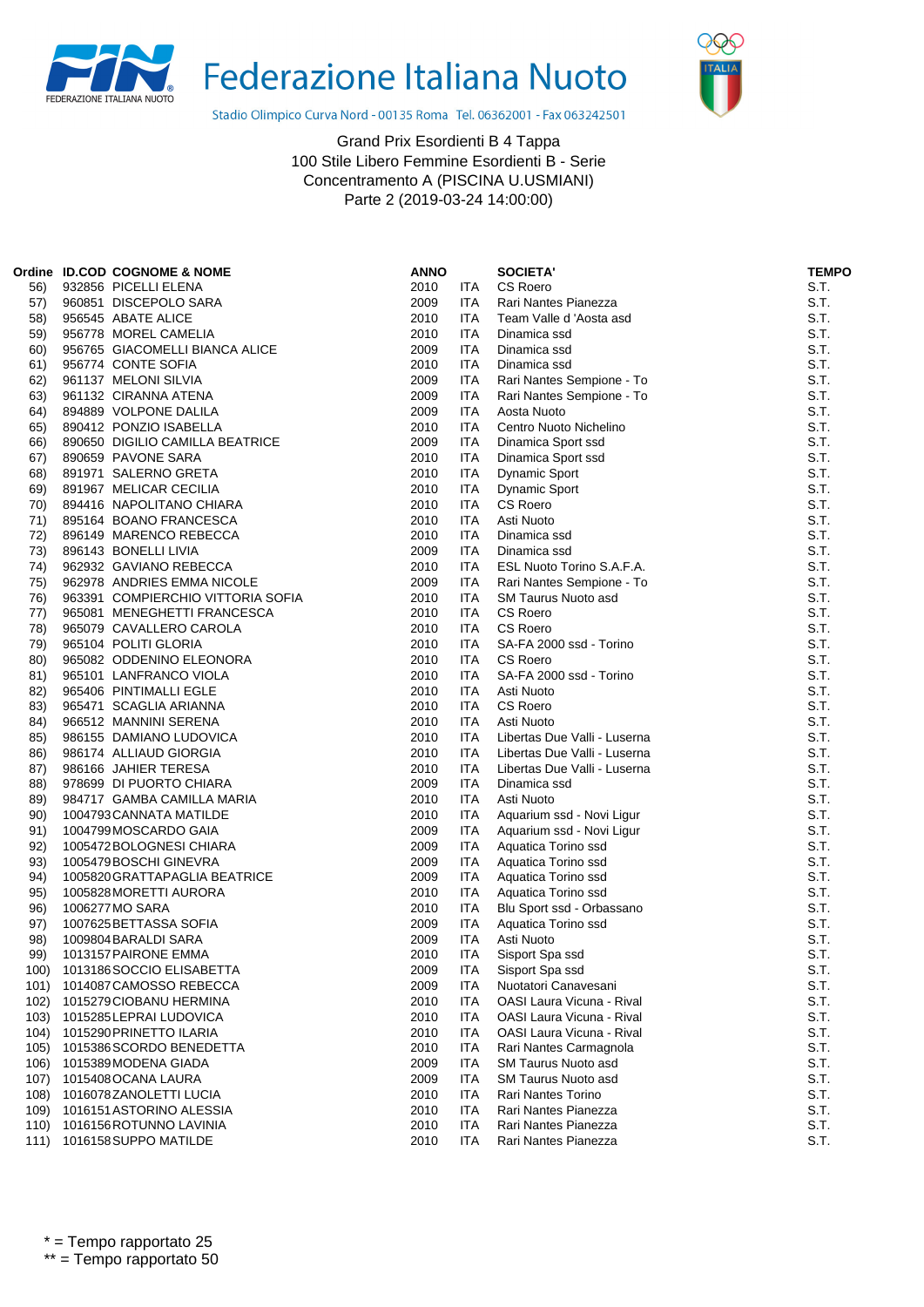



Stadio Olimpico Curva Nord - 00135 Roma Tel. 06362001 - Fax 063242501

| Ordine | <b>ID.COD COGNOME &amp; NOME</b> | <b>ANNO</b> |            | SOCIETA'                   | <b>TEMPO</b> |
|--------|----------------------------------|-------------|------------|----------------------------|--------------|
| 112)   | 1016685 GOFFI ALICE              | 2010        | <b>ITA</b> | SA-FA 2000 ssd - Torino    | S.T.         |
| 113)   | 1018897 RISOTTINO ELENA          | 2010        | <b>ITA</b> | Polisp UISP River Borgaro  | S.T.         |
| 114)   | 1018923 DIALLO CORALINE          | 2010        | <b>ITA</b> | Polisp UISP River Borgaro  | S.T.         |
| 115)   | 1019518 SAMA' BENEDETTA          | 2010        | <b>ITA</b> | Polisp UISP River Borgaro  | S.T.         |
| 116)   | 1019741 RICCARDI FRIDA           | 2010        | <b>ITA</b> | Polisp UISP River Borgaro  | S.T.         |
| 117)   | 1019745 MAZZA ANGELA             | 2010        | <b>ITA</b> | Polisp UISP River Borgaro  | S.T.         |
| 118)   | 1019756 SIMONE LISA GLORIA       | 2010        | <b>ITA</b> | Polisp UISP River Borgaro  | S.T.         |
| 119)   | 1028199 MILANI FRANCESCA         | 2009        | <b>ITA</b> | Aosta Nuoto                | S.T.         |
| 120)   | 1029948 AMBROSINO CHIARA         | 2009        | ITA        | On Sport Vinovo ssd        | S.T.         |
| 121)   | 1029956 APOSTOLO ARIANNA         | 2009        | <b>ITA</b> | On Sport Vinovo ssd        | S.T.         |
| 122)   | 1033386 BARRECA ALICE            | 2009        | ITA        | On Sport Vinovo ssd        | S.T.         |
| 123)   | 1033455 TASINATO GIULIA          | 2009        | ITA        | On Sport Vinovo ssd        | S.T.         |
| 124)   | 1034317 AIMAR MARTINA            | 2009        | ITA        | UISP Pinerolo Nuoto        | S.T.         |
| 125)   | 1034319 ENRICO GIULIA            | 2009        | ITA        | <b>UISP Pinerolo Nuoto</b> | S.T.         |
| 126)   | 1034321 FALCO SARA               | 2009        | ITA        | <b>UISP Pinerolo Nuoto</b> | S.T.         |
| 127)   | 1034344 TOSCO AGNESE             | 2009        | ITA        | UISP Pinerolo Nuoto        | S.T.         |
| 128)   | 1034345 VINCON SARA              | 2009        | <b>ITA</b> | UISP Pinerolo Nuoto        | S.T.         |
| 129)   | 1048391 GREBORIO SIBILLA         | 2009        | <b>ITA</b> | On Sport Vinovo ssd        | S.T.         |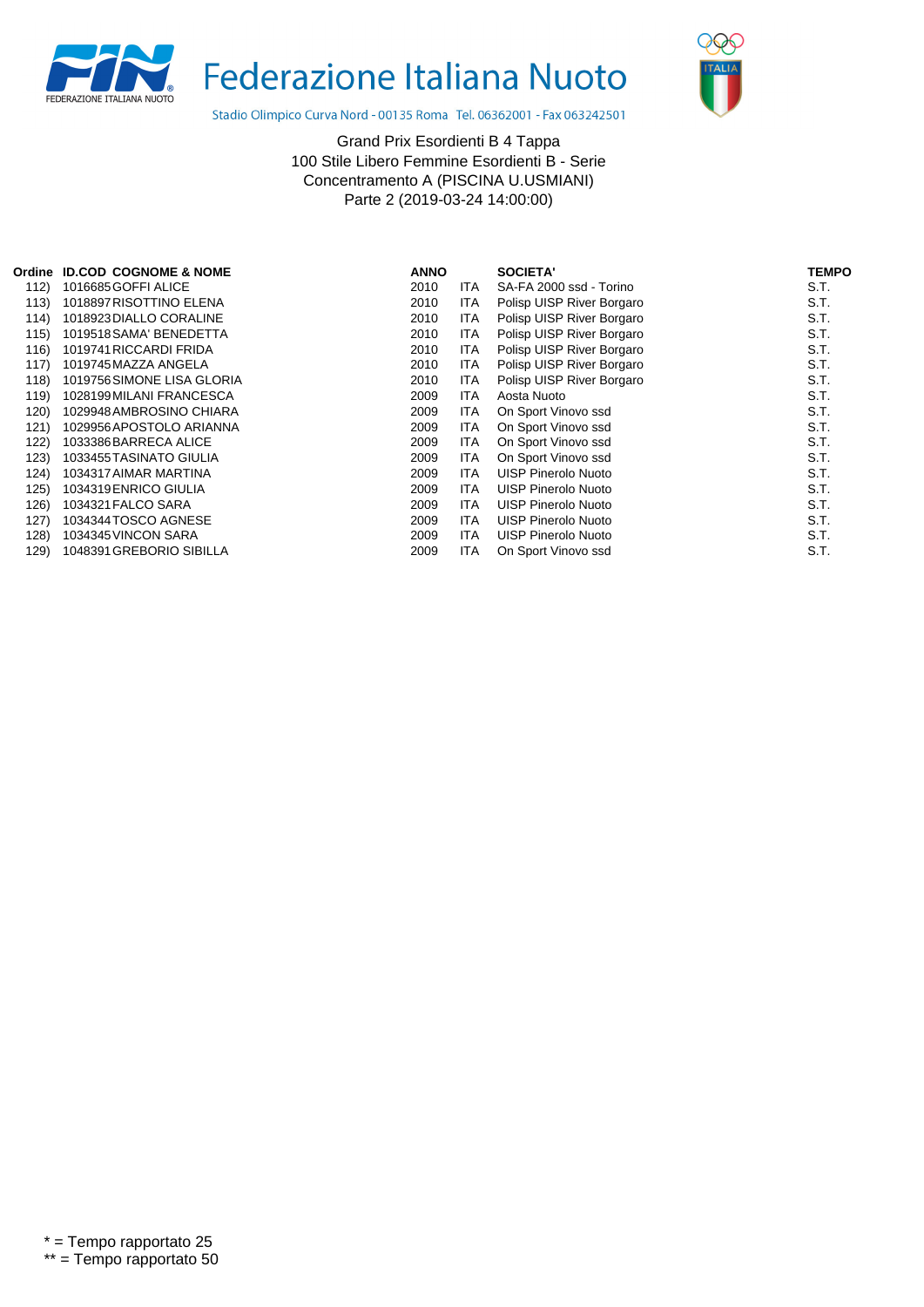



Stadio Olimpico Curva Nord - 00135 Roma Tel. 06362001 - Fax 063242501

|      | Ordine ID.COD COGNOME & NOME      | <b>ANNO</b> |            | <b>SOCIETA'</b>            | <b>TEMPO</b> |
|------|-----------------------------------|-------------|------------|----------------------------|--------------|
| 1)   | 958133 FISSORE GIORGIA            | 2009        | ITA        | Polisp UISP River Borgaro  | 00'42.60     |
| 2)   | 789847 PALADINO AURORA            | 2009        | ITA        | Centro Nuoto Nichelino     | 00'44.80     |
| 3)   | 958120 BORETTO VIOLA              | 2009        | <b>ITA</b> | Polisp UISP River Borgaro  | 00'45.40     |
| 4)   | 955309 CORRADIN GIULIA            | 2009        | <b>ITA</b> | Aosta Nuoto                | 00'45.60     |
| 5)   | 1005876 XHAXHO CORINE             | 2010        | ITA        | Aquatica Torino ssd        | 00'46.30     |
| 6)   | 890666 BONFITTO GIULIA            | 2009        | <b>ITA</b> | Dinamica Sport ssd         | 00'46.30     |
| 7)   | 958087 ZEDDA VIRGINIA             | 2009        | <b>ITA</b> | Polisp UISP River Borgaro  | 00'46.70     |
| 8)   | 890658 BRUNO NOEMI                | 2009        | ITA        | Dinamica Sport ssd         | 00'48.20     |
| 9)   | 1016075 BUSSI STELLA              | 2010        | <b>ITA</b> | Rari Nantes Torino         | 00'48.70     |
| 10)  | 958118 CHIARA MATILDE             | 2009        | ITA        | Polisp UISP River Borgaro  | 00'48.70     |
| 11)  | 958085 GUARNIERI SARA             | 2009        | ITA        | Polisp UISP River Borgaro  | 00'48.70     |
| 12)  | 1007649 ALFIERI ELENA             | 2009        | <b>ITA</b> | Aquatica Torino ssd        | 00'48.90     |
| 13)  | 954360 ZACCHI SARA                | 2009        | ITA        | <b>Dynamic Sport</b>       | 00'49.70     |
| 14)  | 1004799 MOSCARDO GAIA             | 2009        | <b>ITA</b> | Aquarium ssd - Novi Ligur  | 00'49.90     |
| 15)  | 965471 SCAGLIA ARIANNA            | 2010        | <b>ITA</b> | <b>CS Roero</b>            | 00'50.30     |
| 16)  | 1005465NEGRO SOFIA                | 2010        | ITA        | Aquatica Torino ssd        | 00'50.40     |
| 17)  | 1010813 VARAVALLO MARIA FRANCESCA | 2009        | ITA        | Polisp Ovest Ticino        | 00'50.80     |
| 18)  | 924708 GERBI REBECCA              | 2010        | <b>ITA</b> | Asti Nuoto                 | 00'50.80     |
| 19)  | 1004795 PEGORARO MICHELLE         | 2009        | ITA        | Aquarium ssd - Novi Ligur  | 00'50.90     |
| 20)  | 1013934 CAPUSSOTTI VITTORIA       | 2010        | ITA        | Rari Nantes Sempione - To  | 00'51.80     |
| 21)  | 901742 SECCI CHIARA               | 2009        | <b>ITA</b> | Asti Nuoto                 | 00'51.90     |
| 22)  | 1004711 BUSSALINO MARIA VITTORIA  | 2009        | <b>ITA</b> | Aquarium ssd - Novi Ligur  | 00'52.00     |
| 23)  | 922238 REGGIO CLARA               | 2010        | ITA        | SM Taurus Nuoto asd        | 00'52.40     |
| 24)  | 1016681 MARTINA BEATRICE          | 2010        | <b>ITA</b> | SA-FA 2000 ssd - Torino    | 00'52.80     |
| 25)  | 925399 DEBBI LUCE                 | 2009        | <b>ITA</b> | Aquatica Torino ssd        | 00'53.10     |
| 26)  | 785963 DE SIMONE ALESSIA          | 2010        | ITA        | Centro Nuoto Nichelino     | 00'53.30     |
| (27) | 994023 SPIRIDON DENISE            | 2010        | ITA        | ESL Nuoto Torino S.A.F.A.  | 00'53.40     |
| 28)  | 958070 WILSON EMMA                | 2009        | <b>ITA</b> | Polisp UISP River Borgaro  | 00'53.70     |
| 29)  | 795238 MAURA CECILIA              | 2010        | ITA        | Centro Nuoto Nichelino     | 00'54.10     |
| 30)  | 1005831 GIACHINO EMMA LAURA       | 2010        | <b>ITA</b> | Aquatica Torino ssd        | 00'54.20     |
| 31)  | 953405 BOGGIANI GIORGIA           | 2009        | <b>ITA</b> | SA-FA 2000 ssd - Torino    | 00'54.30     |
| 32)  | 1033386 BARRECA ALICE             | 2009        | <b>ITA</b> | On Sport Vinovo ssd        | 00'54.40     |
| 33)  | 932856 PICELLI ELENA              | 2010        | <b>ITA</b> | CS Roero                   | 00'54.70     |
| 34)  | 963391 COMPIERCHIO VITTORIA SOFIA | 2010        | <b>ITA</b> | <b>SM Taurus Nuoto asd</b> | 00'54.80     |
| 35)  | 962932 GAVIANO REBECCA            | 2010        | ITA        | ESL Nuoto Torino S.A.F.A.  | 00'55.00     |
| 36)  | 1029956 APOSTOLO ARIANNA          | 2009        | <b>ITA</b> | On Sport Vinovo ssd        | 00'55.10     |
| 37)  | 958110 MANCINO ANNA               | 2009        | <b>ITA</b> | Polisp UISP River Borgaro  | 00'56.00     |
| 38)  | 798783 TROMBETTA EMMA             | 2010        | ITA        | Centro Nuoto Nichelino     | 00'56.30     |
| 39)  | 1004793 CANNATA MATILDE           | 2010        | ITA        | Aquarium ssd - Novi Ligur  | 00'56.40     |
| 40)  | 1015394 PECCOLO GAIA              | 2009        | <b>ITA</b> | <b>SM Taurus Nuoto asd</b> | 00'56.50     |
| 41)  | 890673 RIGHETTI MARTINA           | 2009        | <b>ITA</b> | Dinamica Sport ssd         | 00'57.10     |
| 42)  | 965109 STELEA ALESSIA             | 2010        | ITA        | SA-FA 2000 ssd - Torino    | 00'57.70     |
| 43)  | 1009155TIBOLDO BARDO' CAROLA      | 2010        | ITA        | <b>Dynamic Sport</b>       | 00'57.80     |
| 44)  | 895166 ELEZI AJRIS                | 2009        | ITA        | Asti Nuoto                 | 00'58.00     |
| 45)  | 896658 MONTALTO SOFIA             | 2010        | ITA        | Dinamica ssd               | 00'58.10     |
| 46)  | 1009804 BARALDI SARA              | 2009        | ITA        | Asti Nuoto                 | 00'58.50     |
| 47)  | 966965 CHIEPPA ELENA              | 2010        | ITA        | Dinamica ssd               | 00'58.90     |
| 48)  | 895170 ROMANA GIADA               | 2009        | <b>ITA</b> | Asti Nuoto                 | 00'58.90     |
| 49)  | 896661 PETROLATI VITTORIA EMILIA  | 2010        | ITA        | Dinamica ssd               | 00'59.00     |
| 50)  | 966449 FASSIO MARTINA             | 2010        | <b>ITA</b> | Asti Nuoto                 | 00'59.50     |
| 51)  | 1019752 BALBONI DALILA            | 2009        | <b>ITA</b> | Polisp UISP River Borgaro  | 01'00.50     |
| 52)  | 1015957 LILLAZ BEATRICE           | 2009        | <b>ITA</b> | Aosta Nuoto                | 01'00.80     |
| 53)  | 1028199 MILANI FRANCESCA          | 2009        | ITA        | Aosta Nuoto                | 01'00.90     |
| 54)  | 897859 CHINTEMI FRANCESCA ANNA    | 2009        | <b>ITA</b> | SM Taurus Nuoto asd        | 01'04.70     |
| 55)  | 965467 BOSCOLO GRETA              | 2010        | ITA        | CS Roero                   | 01'09.10     |